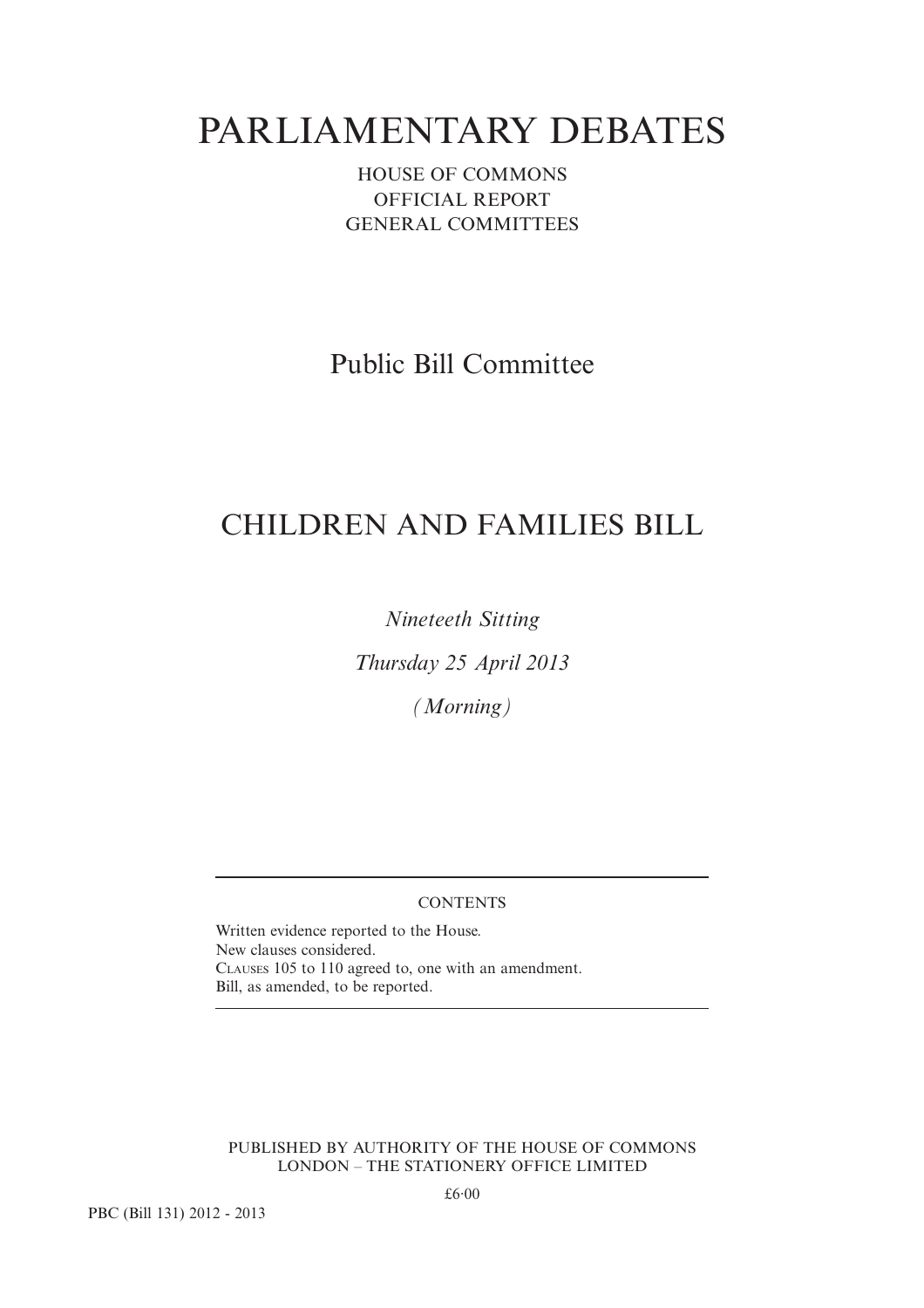- Members who wish to have copies of the Official Report of Proceedings in General Committees sent to them are requested to give notice to that effect at the Vote Office.
- No proofs can be supplied. Corrigenda slips may be published with Bound Volume editions. Corrigenda that Members suggest should be clearly marked in a copy of the report—not telephoned—and must be received in the Editor's Room, House of Commons,

#### **not later than**

#### **Monday 29 April 2013**

#### STRICT ADHERENCE TO THIS ARRANGEMENT WILL GREATLY FACILITATE THE PROMPT PUBLICATION OF THE BOUND VOLUMES OF PROCEEDINGS IN GENERAL COMMITTEES

© Parliamentary Copyright House of Commons 2013 *This publication may be reproduced under the terms of the Open Parliament licence, which is published at www.parliament.uk/site-information/copyright/.*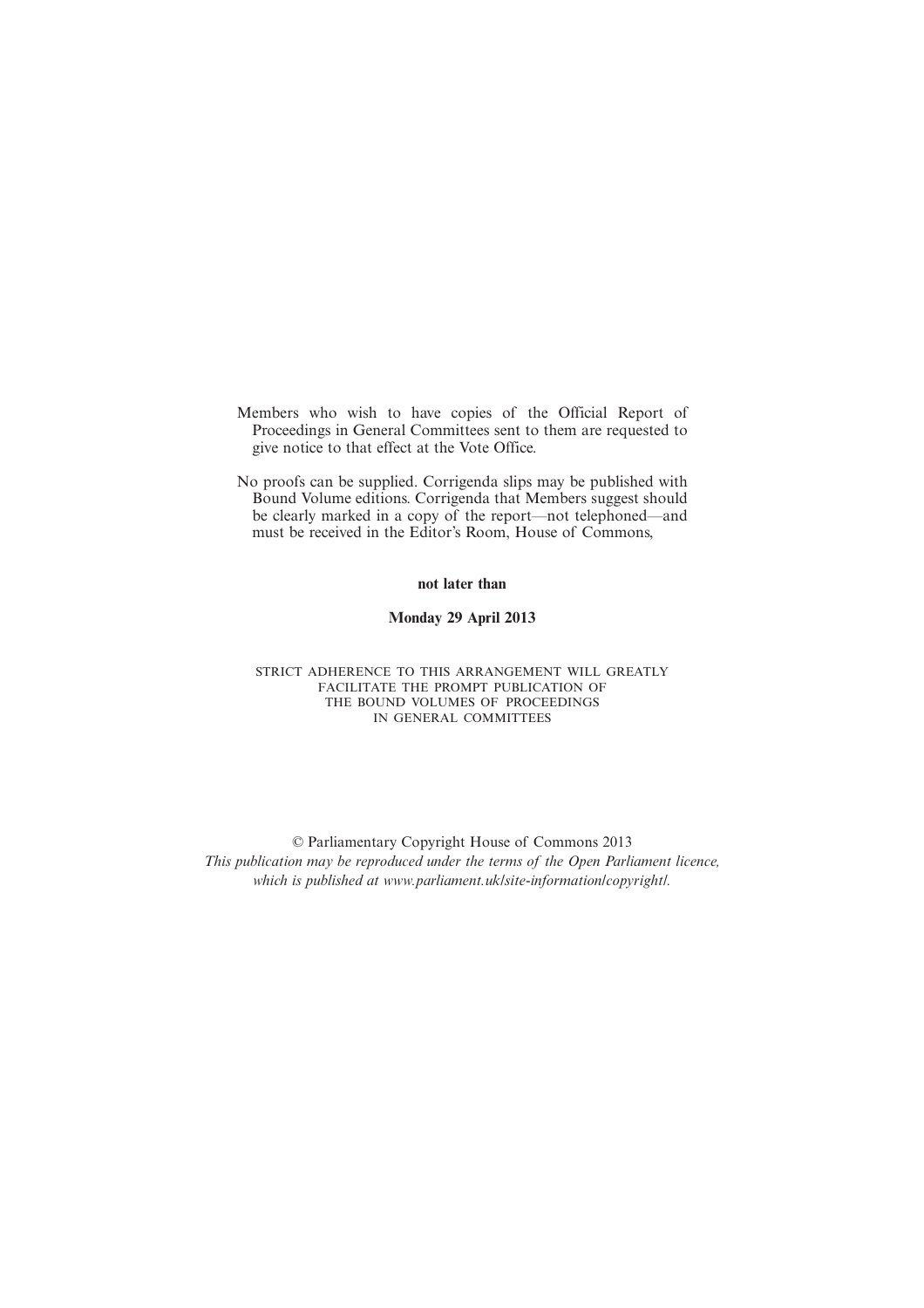#### **The Committee consisted of the following Members:**

Chairs: MR CHRISTOPHER CHOPE, <sup>†</sup> MR DAI HAVARD

- † Barwell, Gavin *(Croydon Central)* (Con)
- † Brooke, Annette *(Mid Dorset and North Poole)* (LD)
- † Buckland, Mr Robert *(South Swindon)* (Con)
- † Elphicke, Charlie *(Dover)* (Con)
- Esterson, Bill *(Sefton Central)* (Lab)
- Glass, Pat *(North West Durham)* (Lab)
- † Hodgson, Mrs Sharon *(Washington and Sunderland West)* (Lab)
- † Jones, Graham *(Hyndburn)* (Lab)
- Leadsom, Andrea *(South Northamptonshire)* (Con)
- † Lee, Jessica *(Erewash)* (Con)
- † Milton, Anne *(Lord Commissioner of Her Majesty's Treasury)*
- † Nandy, Lisa *(Wigan)* (Lab)
- † Nokes, Caroline *(Romsey and Southampton North)* (Con)
- † Powell, Lucy *(Manchester Central)* (Lab/Co-op)
- † Reed, Mr Steve *(Croydon North)* (Lab)
- † Sawford, Andy *(Corby)* (Lab/Co-op)
- Simpson, David *(Upper Bann)* (DUP)
- † Skidmore, Chris *(Kingswood)* (Con)
- † Swinson, Jo *(Parliamentary Under-Secretary of State for Business, Innovation and Skills)*
- † Timpson, Mr Edward *(Parliamentary Under-Secretary of State for Education)* Whittaker, Craig *(Calder Valley)* (Con)

Steven Mark, John-Paul Flaherty, *Committee Clerks*

# **† attended the Committee**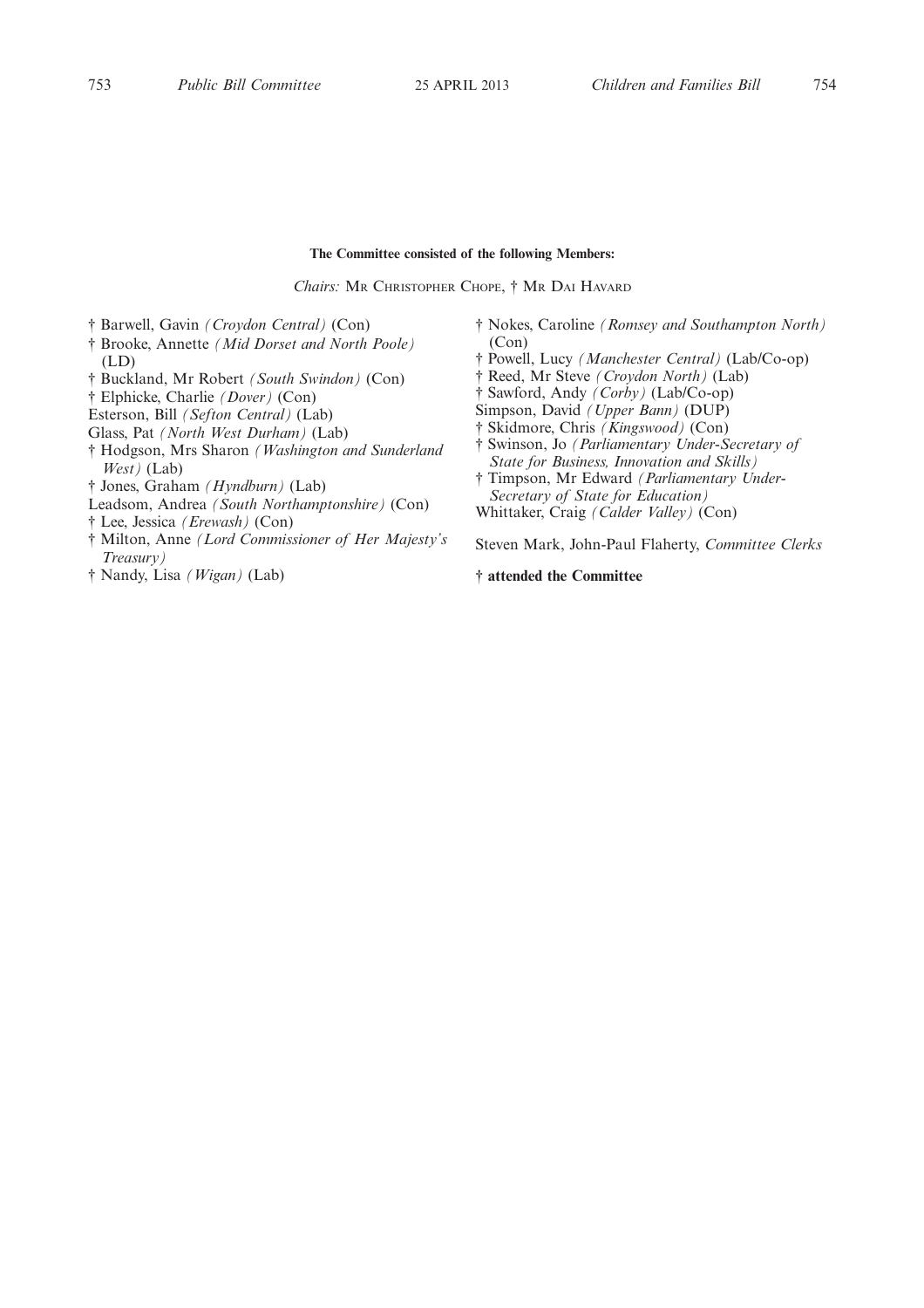# Public Bill Committee

*Thursday 25 April 2013*

[MR DAI HAVARD *in the Chair*]

# **Children and Families Bill**

# **Written evidence to be reported to the House**

- CF 106 Muslim Council of Britain
- CF 107 Lichfield Childminding Association
- CF 108 Dr Debbie Sayers and Bethlyn Killey
- CF 109 Alliance for Inclusive Education
- CF 110 Interface Parent Carers
- CF 111 Adoption UK
- CF 112 Fatherhood Institute
- CF 113 British Association of Social Workers
- CF 114 National Association of Head Teachers

CF 115 Royal College of Psychiatrists

- CF 116 Action for Prisoners Families
- CF 117 Action for Children
- CF 118 Lucy Evans
- CF 119 Ibrahim Bilal Maynard
- CF 120 Children's Commissioner for Wales
- CF 121 Mr I. Kala and Mrs A. Kala
- CF 122 Hampshire Parent/Carer Network
- CF 123 Nkechi Ode
- CF 124 False Allegation Support Organisation (UK)
- CF 125 Rutland Parent Carer Voice
- CF 126 Syed Jung
- CF 127 Lancashire Council of Mosques
- CF 128 Anthony Powell
- CF 129 Foster Care Link
- CF 130 Shama Jung
- CF 131 Freedom Organisation for the Right to

Enjoy Smoking Tobacco

- CF 132 CORAM
- CF 133 Jackie Lewis
- CF 134 Dyslexia Action
- CF 135 Nattlyn Jeffers
- CF 136 Alice Jackman

# **New Clause 1**

AMENDMENTS TO THE HEALTH ACT 2006

- '(1) The Health Act 2006 is amended as follows.
- (2) After section 8, insert—
	- **"8A Offence of failing to prevent smoking in a private vehicle when children are present**
	- (1) It is the duty of any person who drives a private vehicle to ensure that that vehicle is smoke-free whenever a child or children under the age of 18 are in such vehicle or part of such vehicle.
	- (2) A person who fails to comply with the duty in subsection (1) commits an offence.
- (3) A person convicted of an offence under this section who has not previously been convicted of such an offence shall have the option of attending a smoke-free driving awareness course in place of paying a fine under subsection (4).
- (4) A person who does not wish to attend an awareness course or who has previously been convicted of an offence under this section is liable on summary conviction to a fine of £60.
- (5) The Secretary of State may introduce regulations to alter the level of penalty payable under subsection (4).
- (6) The Secretary of State shall update all relevant regulations regarding the offence created under subsection (2) within six months of this section coming into force.
- (7) The Secretary of State shall introduce regulations within six months of this section coming into force to prescribe the format of the awareness course in subsection  $(3)$ .".

(3) In section 79(4)(a), leave out "or  $8(7)$ " and insert ",  $8(7)$ , or 8A(5).".'.—*(Mr Steve Reed.)*

*Brought up, and read the First time.*

#### 11.30 am

**Mr Steve Reed** (Croydon North) (Lab): I beg to move, That the clause be read a Second time.

It is a joy, as ever, to serve under your chairmanship, Mr Havard. The new clause is in my name and that of my hon. Friends the Members for Stockton North (Alex Cunningham), for Sefton Central and for North West Durham. Our intention is to protect children from the damaging effects of passive smoking in cars.

One in five people in the UK are affected by lung disease at some point in their lives. By far the biggest single cause of lung cancer is smoking, including passive smoking. The new clause would prohibit smoking in cars when children or young people under the age of 18 are present. The harm that passive smoking causes to children's health is well documented. Although members of the public are protected from passive smoking on public transport and in work vehicles, large numbers of children are regularly exposed to toxic, cancer-causing second-hand smoke in family cars. Children exposed to passive smoking can suffer from asthma, bronchitis and reduced lung function. Every year, 165,000 more children are affected by diseases related to passive smoking. The cost to the health service of the GP consultations, hospital admissions and treatments for such illnesses is estimated at around £23 million a year. Children are particularly vulnerable to second-hand smoke as their lungs are smaller, they breathe more quickly and their immune systems are less developed.

Smoking in cars is a particular concern because of the confined nature of the space. A single cigarette smoked in a moving car with the window half-open exposes a child in the back seat to two thirds as much smoke as they would be exposed to in smoke-filled pub; that increases to 11 times more smoke than in a smoky pub when the cigarette is smoked in a stationary car with the windows closed. Around one in five children aged 11 to 15 report often being exposed to second-hand smoke in cars, and over half of all children report being exposed to it in that way at some point. Unlike adults, who make informed decisions about smoking or entering places where passive smoking is a risk, children are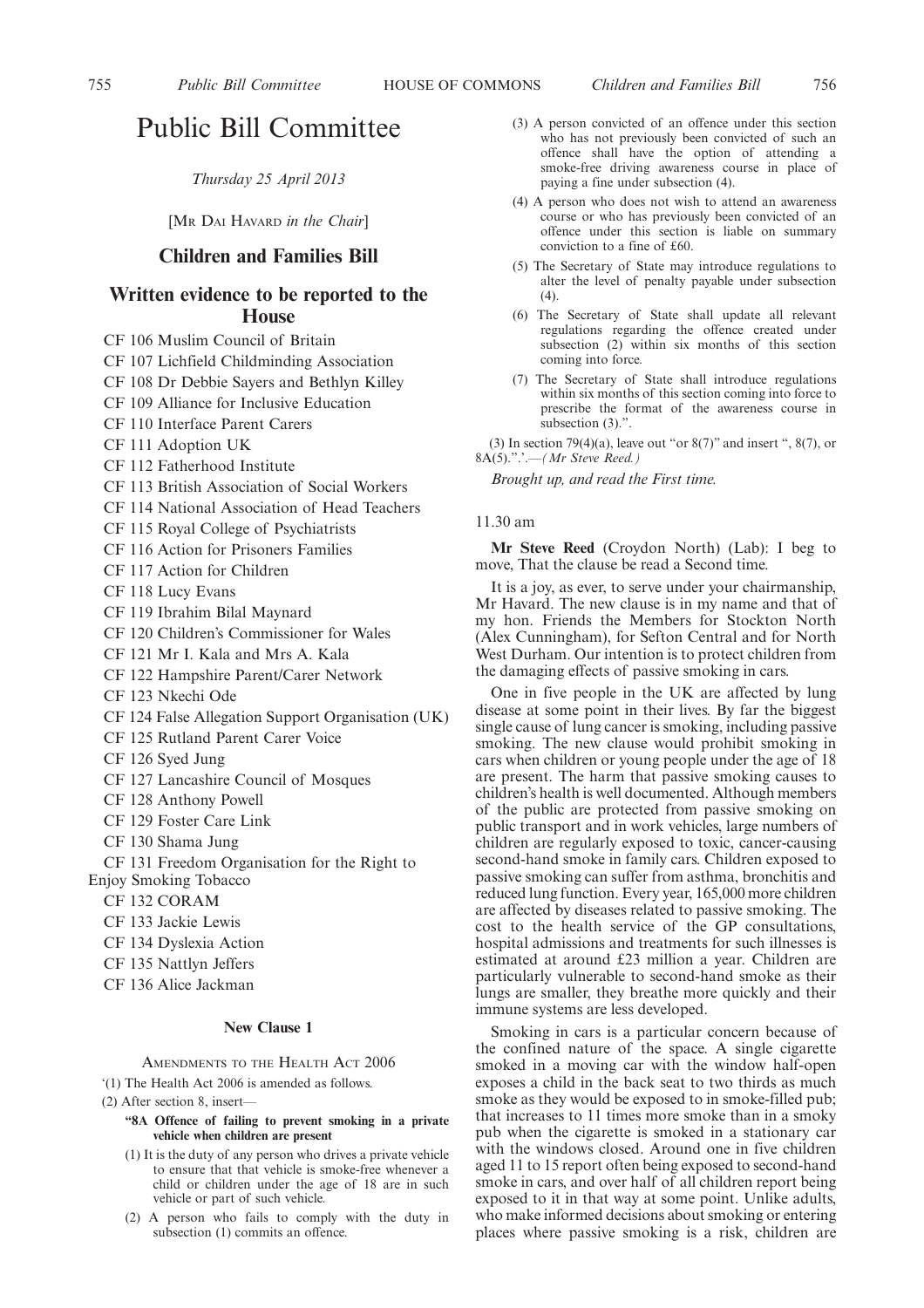often unaware of the dangers, or feel unable to try, or embarrassed about trying, to stop adults smoking around them.

In 2011, the all-party group on smoking and health concluded that, alongside educational campaigns, legislation would be necessary to reduce children's exposure to second-hand smoke in cars; seat belt wearing increased from 25% to 91% after legislation was introduced alongside awareness campaigns. In a survey of parents conducted by the British Lung Foundation, 86% of respondents supported a ban, including 83% of smokers.

There is a clear case for banning smoking in cars with children present on health, cost and moral grounds. I urge the Minister to support the new clause, to save thousands of children from having their health damaged or, potentially, their lives cut short.

**Mrs Sharon Hodgson** (Washington and Sunderland West) (Lab): In government, Labour took a number of steps aimed at reducing the number of deaths and illnesses caused by smoking and second-hand smoke, including introducing a ban on smoking in public places, which came into force in July 2007. However, smoking still remains by far the largest preventable cause of cancer, and we can definitely do more to protect children from smoke, as was said so eloquently by my hon. Friend. Eight out of 10 smokers start by the age of 19, and if we are to discourage children from ever starting to smoke, we need to look at the marketing of highly addictive and seriously harmful products.

When he was Health Secretary, my right hon. Friend the Member for Leigh (Andy Burnham) proposed that the next front in the fight would be standardised or plain packaging, and we urge the Government to stop stalling and introduce measures to ensure that as soon as possible. If recent media reports are to be believed, the Under-Secretary of State for Health, the hon. Member for Broxtowe (Anna Soubry), who has responsibility for public health, is using all the means at her disposal to agitate for such measures, including briefing journalists and so on. The Opposition support her in those endeavours, even if her colleagues do not.

**The Chair:** Order. Before you continue, I must say that the new clause is about smoking in private vehicles. Context is helpful, but please constrain your remarks to the new clause.

**Mrs Hodgson:** I was just coming back to order, Mr Havard. We also need to look at what else we can do. Children are particularly vulnerable to second-hand smoke, and there is clearly a strong case for banning smoking in cars when children are present. As my hon. Friend the Member for Croydon North outlined, as part of the Opposition's policy review on public health, we are looking at this issue to ensure we are doing all we can to protect children and young people from the effects of smoking and second-hand smoke. Front-Bench colleagues in the health team look favourably on my hon. Friend's position; I hope that the Government will as well.

**Chris Skidmore** (Kingswood) (Con): Although I am sympathetic to hon. Members' arguments, I want to ask for more detail on the new clause. What is a

"smoke-free driving awareness course",

and how much would it cost? I want more information on the table before the new clause is approved. Surely a smoke-free driving awareness course simply means saying, "Don't light up a cigarette."What would that awareness course cost the taxpayer?

**Andy Sawford** (Corby) (Lab/Co-op): I rise to speak briefly in support of the new clause, although the hon. Member for Kingswood makes an important point. Changes such as this require substantive work to understand the implications and the costs. I am very interested in the comments that my hon. Friend the Member for Washington and Sunderland West made about Labour's policy review. If the new clause is not approved today, I hope that the policy review will set out the detail of this work, with the intention of banning smoking in cars when children are present.

**The Parliamentary Under-Secretary of State for Education (Mr Edward Timpson):** The new clause seeks to amend the Heath Act 2006 to create a new offence of failing to prevent smoking in a private vehicle containing children under the age of 18. The hon. Member for Stockton North has played an important role in raising awareness and stimulating public debate on the issue of the exposure of children to second-hand smoke in private motor vehicles with his private Member's Bill last year and his sponsorship of Lord Ribeiro's Bill.

Clearly, this is principally a matter for my right hon. Friend the Secretary of State for Health, and I have consulted him about this new clause. Smoke-free legislation has been in place since 2007, as the hon. Member for Washington and Sunderland West noted. We know that those laws have been effective in reducing exposure to harmful second-hand smoke in enclosed pubic places and workplaces. Smoke-free legislation has been a success, and compliance levels are high.

It goes without saying that hon. Members on both sides of the House want to see the end of smoking in cars in which children are present. Evidence of the harm to children from second-hand smoke is well documented, and many children continue to be exposed in family cars and homes. However, we must find the most proportionate, appropriate and workable way of achieving and enforcing that. Some believe that legislation is the right way forward, although the all-party group on smoking and health, to which the hon. Member for Croydon North referred, acknowledged in its report of November 2011 that it is not obvious what the most appropriate form of intervention is. It recognised that laws prohibiting smoking in cars carrying children would not ensure the protection of vulnerable adults, and would not be easy to enforce.

The Government published a tobacco control plan in March 2011, which stated:

"Rather than extending smokefree legislation, we want people to recognise the risks of secondhand smoke and decide voluntarily to make their homes and family cars smokefree."

With that in mind, the Government undertook to run a marketing campaign to raise awareness of the dangers of smoking in vehicles and in the home, especially when children are present. That campaign ran in April and May last year and aimed to encourage positive behaviour change in parents and other adult smokers in the presence of children.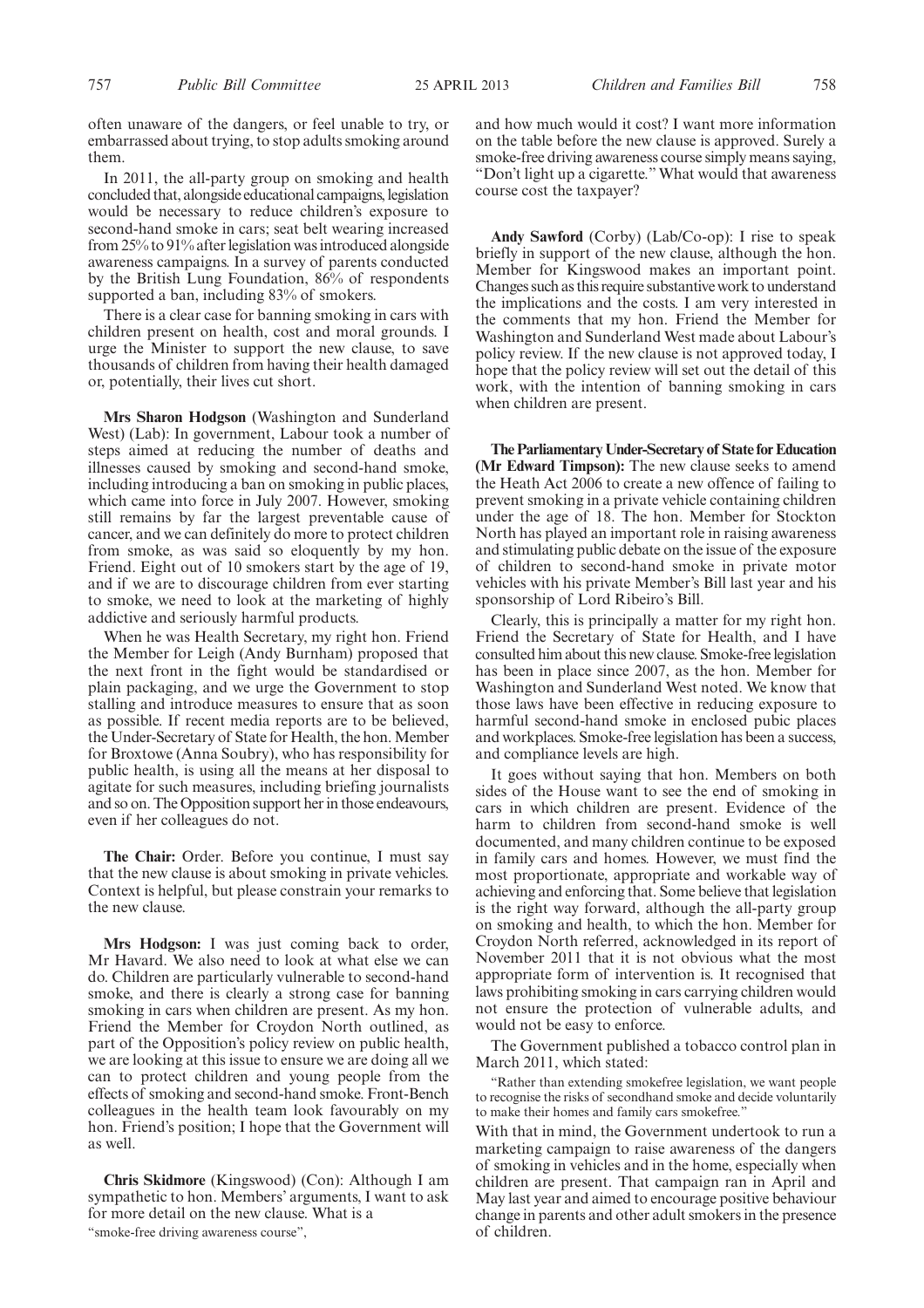#### *[Mr Edward Timpson]*

An evaluation of that campaign showed that it was successful in changing attitudes and behaviours. Some 87% of those surveyed agreed that second-hand smoke can cause significant harm to children, and 70% said that the campaign made them realise that smoking out of an open door or window is not enough to reduce the health risk to children. The Government have decided to rerun the campaign in June 2013, which fulfils a recommendation of the all-party group's report on smoking in private vehicles. Again, the success of that campaign in encouraging positive behaviour will be rigorously evaluated. My right hon. Friend the Secretary of State for Health has committed to look at this issue again once he has had the opportunity to consider the impact of this year's marketing campaign. With that in mind, I urge the hon. Member for Croydon North to withdraw the new clause.

**Mr Reed:** I thank the Minister and the other speakers for their comments. In response to the hon. Member for Kingswood, of course a cost would be associated with giving lessons in driving smoke-free when there are children in the vehicle to people who offended against the law, but that would undoubtedly be significantly less than the cost of dealing with the ill health that arises among children exposed to passive smoking in that way. As I said, the Royal College of Physicians estimates that cost to be about £23 million each year, so we would be looking overall at a saving to the public purse, as well as improvements in the health of children who are exposed to passive smoking.

I know that the Minister shares my worry about the issue, but his response was not sufficient to tackle the scale of the problem, given the professional estimate that there are about 165,000 new cases each year among children of diseases linked to passive smoking, much of which occurs in family vehicles. We need more than educational campaigns. They have not proved sufficient. If we consider the example of seat belt wearing, the percentage of people who started belting up after regulations were in place alongside educational campaigns increased from 25% to 91%. We would see a significant reduction in the number of adults smoking in vehicles with children present if legislation were introduced. I wish to put the Government on notice that we shall pursue the matter further on Report, although I shall not press the new clause to a Division now. I beg to ask leave to withdraw the motion.

#### *Clause, by leave, withdrawn.*

**The Chair:** Before we proceed, I wish to make a couple of administrative points. I have taken off my jacket; that is the usual signal. It is a bit clammy in here, so if hon. Members want to take off their jackets and so on, that is fine. As far as our progress is concerned, as you can see, the business in the Chamber may or may not attract a vote when it ends; I do not know when that will be. If there is a vote, we will have to suspend the sitting for 15 minutes. On how we shall proceed after that, I will tell you more about that once I have had a discussion with the Whips and other members of the Committee.

#### **New Clause 2**

INFORMATION SHARING

'Before the end of one year beginning with the day on which this Act receives Royal Assent, the Secretary of State must—

- (a) carry out a review of the benefits and risks to children, young people and their families of increased information sharing between front-line practitioners who provide services to them; and
- (b) publish a report of the conclusions of the review.' $-$ *(Mr Steve Reed.)*

*Brought up, and read the First time.*

**Mr Reed:** I beg to move, That the clause be read a Second time.

I shall speak to the new clause on behalf of my hon. Friends the Members for Sefton Central, and for Stockport (Ann Coffey). It explores the effect of wider information sharing among professionals involved in providing services for children. It would require the Secretary of State to conduct a review on the effects of improved information sharing between the front-line professionals who are providing those services. There are, of course, both risks and benefits in increasing the exchange of information about individual children, and a balance is drawn between the two to guide professional practice. The new clause asks the Government to consider whether that balance, as currently drawn, is appropriate, or whether it needs to be altered to improve outcomes for children who are vulnerable or at risk of harm. The agencies that have dealings with these children, as well as their families or carers, might include schools, health professionals, children's services, the police and people working for voluntary or community organisations. Concerns noticed by one agency are not necessarily shared with other agencies, which might be better placed to intervene, and that may not always be in the best interests of the child.

There is a point of risk when the family of an at-risk child moves; there is a lack of continuity of care, and insufficient assurance that police or social workers in the child's original home area will pass on all matters of concern to authorities in the new area. There is a particular risk during the handover period, when the new responsible authorities do not have the full information that they need to guarantee safety. If rehousing is temporary—there are growing instances of that, as welfare reforms take hold—the risk increases even more.

The new clause calls on the Government to review the position and to come back with proposals to minimise the risks. The interests of the child must always be paramount, and we must take whatever action is necessary to ensure the safety of vulnerable children. I hope that the Minister will support the new clause.

#### 11.45 am

**Mr Timpson:** I welcome the opportunity to debate the serious and important issue of information sharing, which we touched on in earlier discussions. Although we believe it is for local agencies to determine how to share data effectively, we asked Professor Munro, as part of her review of child protection, to consider the value of having a national means of providing a quick and reliable way of identifying whether a child is, or has been, the subject of a child protection plan, and whether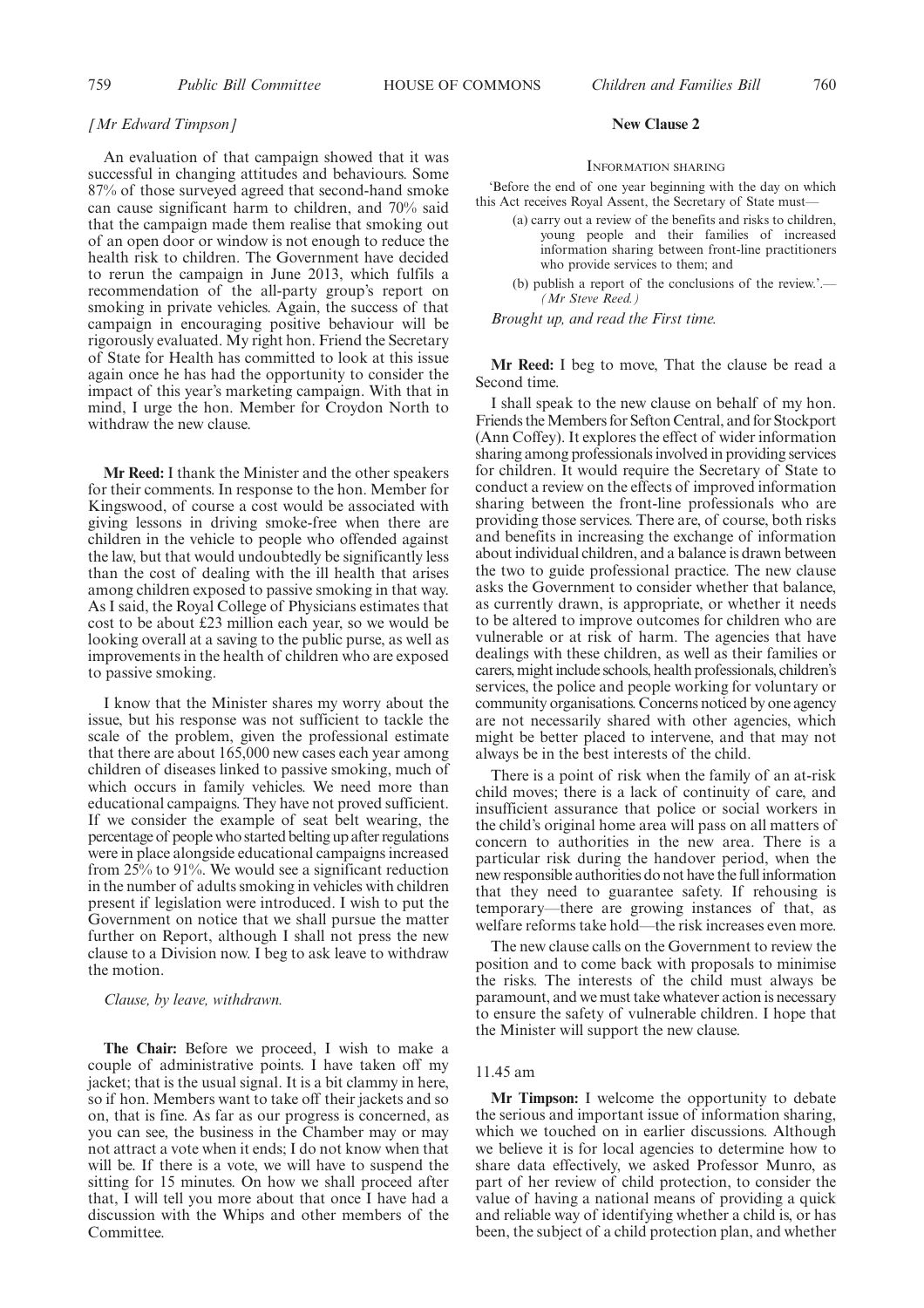they are or have been looked after. She concluded that there was no compelling case to recommend a national system at this point. We accepted her conclusion, but agreed to keep under review the question of how best to help professionals who work with vulnerable children to co-operate and share information to keep children safe.

An emerging local information sharing initiative, the multi-agency safeguarding hub—commonly known as aMASH—co-locates professionals from different agencies to act on and share information so that they can identify the needs of the child and take appropriate action. Other models are emerging, and we welcome such initiatives. There are, of course, times when central Government must intervene. Too often, serious case reviews have shown how ineffective information sharing has contributed to the deaths or serious injuries of children. Knowing what information to share, and when, can be complex. Professionals must be aware of the implications of disclosure or non-disclosure and be able to justify their decisions.

We have made it clear in the revised statutory safeguarding guidance, "Working Together", that locally, through the local safeguarding children board, all organisations should establish a culture that supports information sharing between and within organisations. We are also commencing the information sharing power in section 8 of the Children, Schools and Families Act 2010. That will give LSCBs the power to request information from other persons and bodies. Section 8 will also provide practitioners with an assurance that they can share certain sensitive information with the LSCB.

It is frustrating that we continue to hear, time and again, of reasons why professionals cannot share information, rather than of efforts to find reasons why they can.We are clear that fears about sharing information cannot be allowed to stand in the way of keeping children safe. No professional should assume that someone else will pass on information that they think may be critical to keeping a child safe. Strong leadership and a skilled work force, capable of identifying problems and knowing what action to take together, are the key ingredients to improved information sharing. In "Working Together", the presumption of information sharing is clear.

The Government also made a commitment to seek to capitalise on any opportunities for existing IT systems to be used to improve practice in child protection. Through the child protection information sharing system, led by the Department of Health, the Government are taking steps to improve information sharing arrangements between health and social care departments. That initiative will be rolled out in phases and will allow doctors and nurses working in emergency departments and urgent care centres to see whether the children they treat in those settings are subject to a child protection plan or are being looked after. It will also allow children's social care to see how many times children have attended emergency departments and/or urgent care centres over a period of time, which can be an indication of neglect or abuse. We are in the process of appointing a chief social worker who, through their work with principal child and family social workers, will be able to identify any gaps in practice and reflect them back to both the sector and central Government.

I have outlined a number of initiatives taking place at local and national level to improve information sharing between agencies and professionals. The chief social worker will play a critical role in helping central Government to articulate clearly their views about standards and best practice. We have also said that we will keep under review the question of how best to help professionals.

#### 11.48 am

*Sitting suspended for a Division in the House.*

12.3 pm

*On resuming—*

**Mr Timpson:** As I was saying before we broke for the vote, we have all said that we will keep under review the question of how best to help professionals who work with vulnerable children to co-operate and share information to keep children safe, including through Ofsted reports. We will, of course, take further action where necessary. I hope the hon. Gentleman will be reassured that the Government are committed to this very important issue. On that basis I urge him not to press the new clause.

**Mr Reed:** I do not doubt for an instant the Minister's commitment to protecting children in these circumstances. However, I have sat in on some of the handover conferences in Lambeth which, as he will be aware, has the best rated children's services in the country. The families of vulnerable children were being moved in from another borough and the professionals were raising serious concerns about the lack of continuity of information at that point of handover. I am worried about the large increase in the number of vulnerable families who are moving from central London as a result of welfare changes, including the benefit cap. Many of those families will have children and some of those children will be on the at-risk register. There are reports that in Westminster some primary schools are losing as many as 40% of their children as a result of those welfare changes.

Those families being moved out of their home borough where they were settled will sometimes be moved into temporary accommodation in other boroughs. They may be moving from one borough to another relatively frequently over a short period of time. Where there are concerns about those children, there are genuine risks that we need to address as the welfare reforms come into place, particularly where those families are moving across boroughs with relative frequency.

Having made that point, I will withdraw the new clause, but I ask the Minister to reassure himself that the risks have been recognised and addressed, because, despite his statement, I am not fully convinced that they have been. I beg to ask leave to withdraw the motion.

*Clause, by leave, withdrawn.*

# **New Clause 12**

#### PROVISION OF HEALTH SERVICES FOR CHILDREN LOOKED AFTER BY LOCAL AUTHORITIES

'(1) Following a medical assessment at the time of a child being taken into care, the clinical commissioning group has a duty to health services, where appropriate.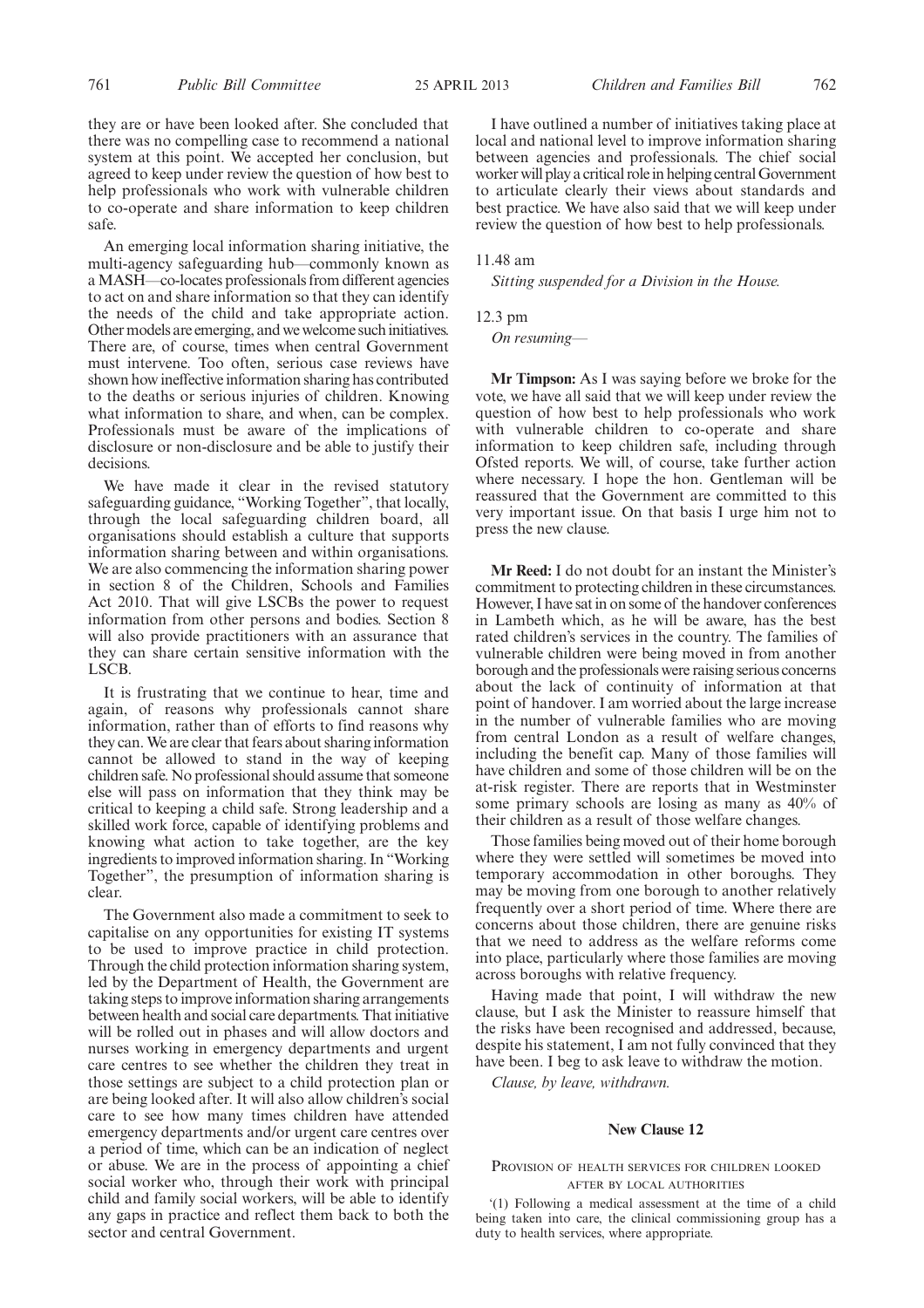(2) Health services includes, but is not limited to, therapeutic counselling and other mental health services.'.—*(Annette Brooke.)*

*Brought up, and read the First time.*

**Annette Brooke** (Mid Dorset and North Poole) (LD): I beg to move, That the clause be read a Second time.

**The Chair:** With this it will be convenient to discuss the following:

New clause 27—*Access to therapeutic support—*

'(1) Where a child has been abused or harmed, or a child has been placed at risk of abuse or harm, the local authority or clinical commissioning group has a duty to provide health services, where appropriate.

- (2) In this section—
	- "health services" includes, but is not limited to, therapeutic counselling and other mental health services:
	- "local authority" has the meaning given by subsection 13(9);
	- "clinical commissioning group" has the meaning given by section 10 of the Health and Social Care Act 2012.'.

New clause 28—*Duty to promote the mental health and emotional wellbeing of looked after children—*

'In section 22 of the Children Act 1989 [General duty of local authority in relation to children looked after by them] after subsection (3A) insert the following new subsections—

 $(3B)$  The duty of a local authority under subsection  $(3)(a)$  to safeguard and promote the welfare of a child looked after by them includes in particular a duty to promote the child's mental health and emotional wellbeing.

(3C) A local authority in England must appoint at least one person for the purposes of discharging the duties imposed by virtue of subsection (3B).

(3D) A person appointed by a local authority under subsection (3C) must be an officer or the local authority, another local authority or a health body in England".'.

**Annette Brooke:** I have a long-standing concern about the inadequacy of the provision of mental health services, including therapeutic services, for child victims of sex abuse and for children in care, who may have been subject to various forms of neglect and abuse. Some 45% of children taken into care have a mental health issue.

In 2008, I was delighted when legislation introduced compulsory mental health assessments of children taken into care between the ages of four and 16. Interestingly, I could not get an amendment to that legislation to attach a duty to provide the accompanying mental health services accepted for discussion. I see an opportunity, however, with this Bill, because of the Minister's commitment to put duties on health services. Given the shortage of time and that this is such a big issue, I would be content to resubmit new clauses 27 and 28, but I want to meet the Minister to ensure that I have adequately conveyed the many serious and important points. It is an investment to save children who are damaged and do not have counselling at the right time. They have troubled and difficult lives. Some may go on to abuse others, so those mental health services are vital.

**Mr Timpson:** I thank my hon. Friend for raising this serious issue. The Government are committed to ensuring that children receive the health services that they need, including those for mental health, when they need them. Key documents published by the Department of Health make explicit the responsibilities of the National Health Service and local authorities to vulnerable children. There are also explicit references to looked-after children, those with special educational needs and those adopted from care in the Government's mandate to the NHS Commissioning Board and the joint strategic needs assessment statutory guidance. The needs of vulnerable children are also addressed through the children and young people's health outcomes strategy.

The legislative framework—the Children Acts of 1989 and 2004 and the Health and Social Care Act 2012—for meeting the assessed health care needs of children, including mental health needs, is in place. The new public health role of local authorities through the local joint strategic needs assessments and the accompanying strategies that they must develop through health and wellbeing boards make that framework stronger than it was.

In acknowledging my hon. Friend's long-standing interest and involvement in the area, I am more than happy to meet her to discuss further what more we can do to strengthen the work that is under way and to learn from her knowledge, which she has gathered over a long period of time, so that we can be as informed as we possibly can be. On that basis, I ask her to withdraw the new clause.

**Annette Brooke:** I thank the Minister for that, and I look forward to meeting him. I beg to ask leave to withdraw the motion.

*Clause, by leave, withdrawn.*

#### **New Clause 18**

#### INFORMATION SHARING ABOUT LIVE BIRTHS

'(1) NHS trusts should make arrangements to share with local authorities records of live births to parents resident in their area, to be used by the local authority for the purposes of identifying and contacting new families through children's centres and any other early years outreach services it may operate.

- (a) the format of arrangements made;
- (b) the safeguarding of information;
- (c) the circumstances in which it would not be appropriate for a trust to provide information to local authorities;
- (d) the regularity of data transfers;
- (e) timescales within which a local authority must contact new families made known to it; and
- (f) any further requirements the Secretary of State deems necessary.'.—*(Mrs Hodgson.)*

*Brought up, and read the First time.*

**Mrs Hodgson:** I beg to move, That the clause be read a Second time.

**The Chair:** With this it will be convenient to discuss the following:

New clause 40—*Information on children's centres—*

'(1) The Secretary of State must compile and publish information on children's centres in England every three months, including—

(a) the number of registered children's centres in each local authority area;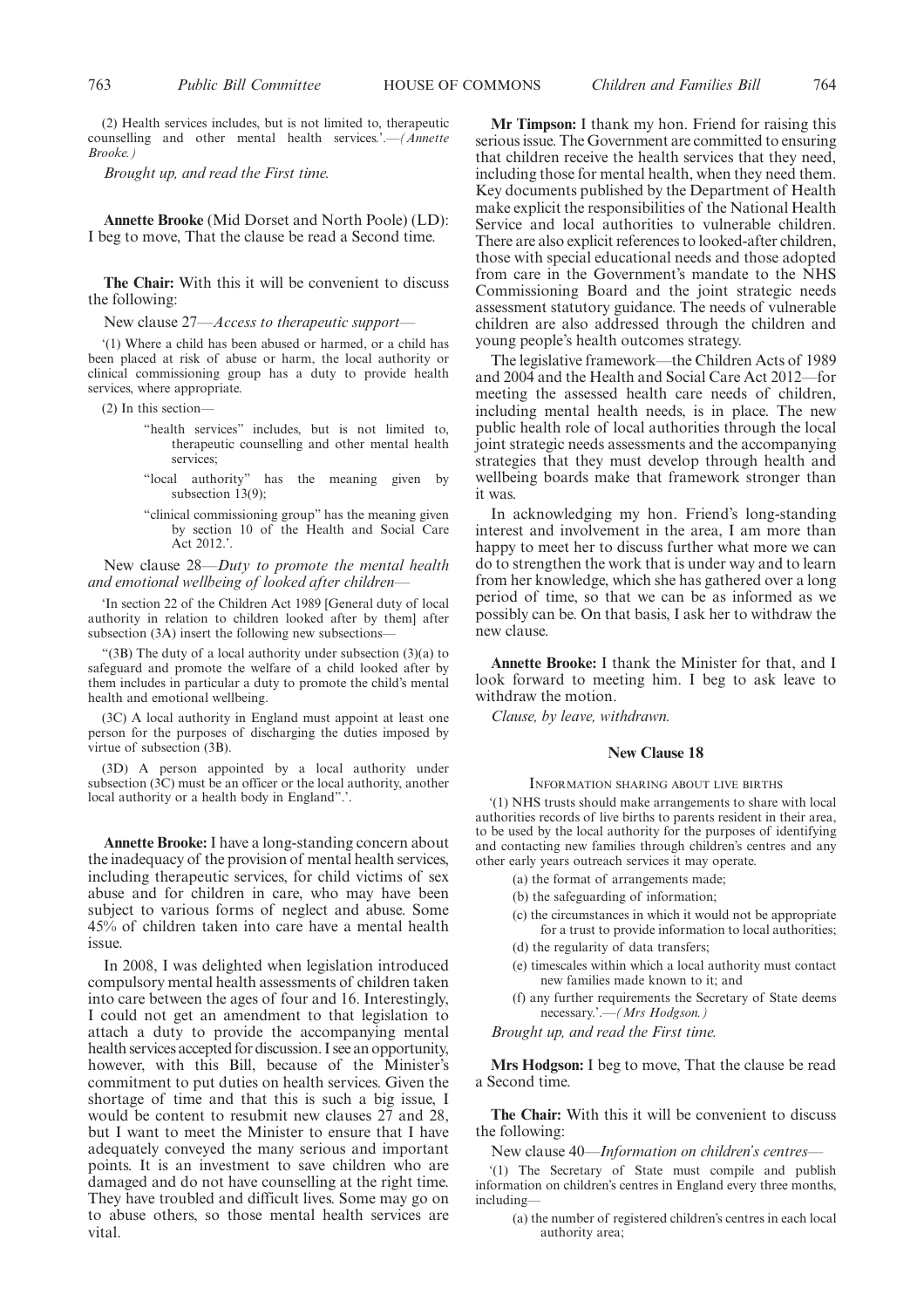- (b) the annual budget of each children's centre in each local authority area;
- (c) the total weekly opening hours of each centre in each local authority area;
- (d) any changes in the figures for (a), (b) or (c) since the same period in the preceding year; and
- (e) any other information he deems useful to compile and publish.

(2) Local authorities are obliged to provide information requested by the Secretary of State in pursuance of his duties under subsection (1), in a format specified by him.

(3) The Secretary of State must publish information in an accessible format, not later than three months after the information has been provided by the local authorities.

(4) The Secretary of State may charge a prescribed fee for providing information compiled under this section in paper form.

(5) The level of fee charged under subsection (5) must not exceed the cost of production and supply.

(6) In this section "Children's Centre" has the meaning given by section 5A(4) [Arrangements for provision of children's centres] of the Childcare Act 2006.'.

New clause 56—*Independent study: registration of births at children's centres—*

'(1) The Secretary of State shall commission an independent study of the likely impact on the welfare of children of requiring births to be registered at children's centres.

(2) The Secretary of State may, by regulations, establish pilot schemes to trial the registration of births within children's centres, to inform the independent study under sub-section (1).

(3) In this section "children's centre" has the meaning given by section 5A(4) (Arrangements for provision of children's centres) of the Childcare Act 2006.'.

**Mrs Hodgson:** New clause 18 would place duties on the relevant NHS bodies to share live birth registers with local authorities and, specifically, children's centres and children's services. That would enable better outreach by those services to the families who need them.

I was inspired to seek this legislative change by various people in places that I visited, but the one that particularly stands out was the visit I made to a Sure Start centre in Manchester—in the constituency of my hon. Friend the Member for Manchester Central— at the beginning of last year, before my hon. Friend joined us in Parliament. I went there to meet professionals who are redesigning early intervention services across the city and we discussed how to reach the families that they struggled to reach before, especially how they are doing that in the face of large cuts to early intervention funding imposed by central Government, which we will come on to later.

The issue of outreach inevitably came up and I asked the professionals how they were managing to reach so many families, as the results were impressive. They told me that, after lengthy negotiations, the local NHS had agreed to let them have a paper copy of the live birth register, which a nominated person had to go and collect. They had to manually enter the details into an un-networked computer and then destroy the paper copy. That is a pretty inefficient process in this day and age, but the Manchester team were doing it because it was so important. It was the only way they could get hold of the information that would allow them to go out and encourage parents to come and access the services available, so all props to Manchester for being innovative in such a "backwards" sort of way, if that makes sense.

I understand from my hon. Friend that the system has since been improved still further and that her constituents are now also able to register births in children's centres, which we will come on to later. Many of the other children's centres and other services that I visited across the country—the majority, in fact—have not been so successful in getting that information, so they have no idea which doors to knock on. Some of them use other means such as peer networks, which involves Sure Start users knocking on neighbours' doors and encouraging them to go along, too, which obviously has a value of its own. However, by their very nature, we cannot rely on volunteer networks to identify new families, especially in the types of areas where populations are transient and neighbours never really get to know each other and certain sections of communities never engage proactively with services such as Sure Start.

As I understand it, there is nothing to say that such information sharing cannot happen at the moment, but the fact that it does not is often down to an agency believing that it cannot or putting up unnecessary barriers of its own. It is the role of central Government to ensure that such information sharing does happen. I have been waiting a long time for the Bill to come along and provide me and colleagues, including some Government Members who are passionate about the foundation years, with an opportunity to make the case in Parliament for a statutory duty to ensure that front-line children's services get the information that will be of great benefit to the centres that are currently operating in the dark effectively.

I therefore hope that the Minister will either accept the new clause or provide an assurance that she will consider what steps she can take with her ministerial colleagues to break down yet another wall between health and education, especially considering the endeavours of her hon. Friend the Member for Crewe and Nantwich, the Minister with responsibility for children, who has already done so much with regard to special educational needs.

Unfortunately, it is the case that even if people know where the babies and new parents are, they are unlikely to be able to build up a relationship with them if the services they are pointing them towards do not provide anything that they want or need, or think they want or need, or if they are too nervous to go there, perhaps because they are suffering from post-natal depression and isolation. Unfortunately, as the "fun" universal services are cut back and budget pressures mean we have to focus on the targeted intervention programmes, which carry a degree of stigma with them, that is the reality for many parents. It means their children will not interact with the early years staff who might be able to spot problems such as disorganised attachment and refer the family to targeted intervention services that could address them.

I like the idea of the right hon. Member for Birkenhead (Mr Field) of greater co-location of local services within children's centres, ensuring that there is a reason for every new parent to come through the front door, meet staff and see what they could get out of their local centre. New clause 56 specifically promotes that with regard to the registration of births, and I again pay tribute to the hon. Member for South Northamptonshire, who is not in her place at the moment, for introducing it and for doing so in a cross-party and consensual way.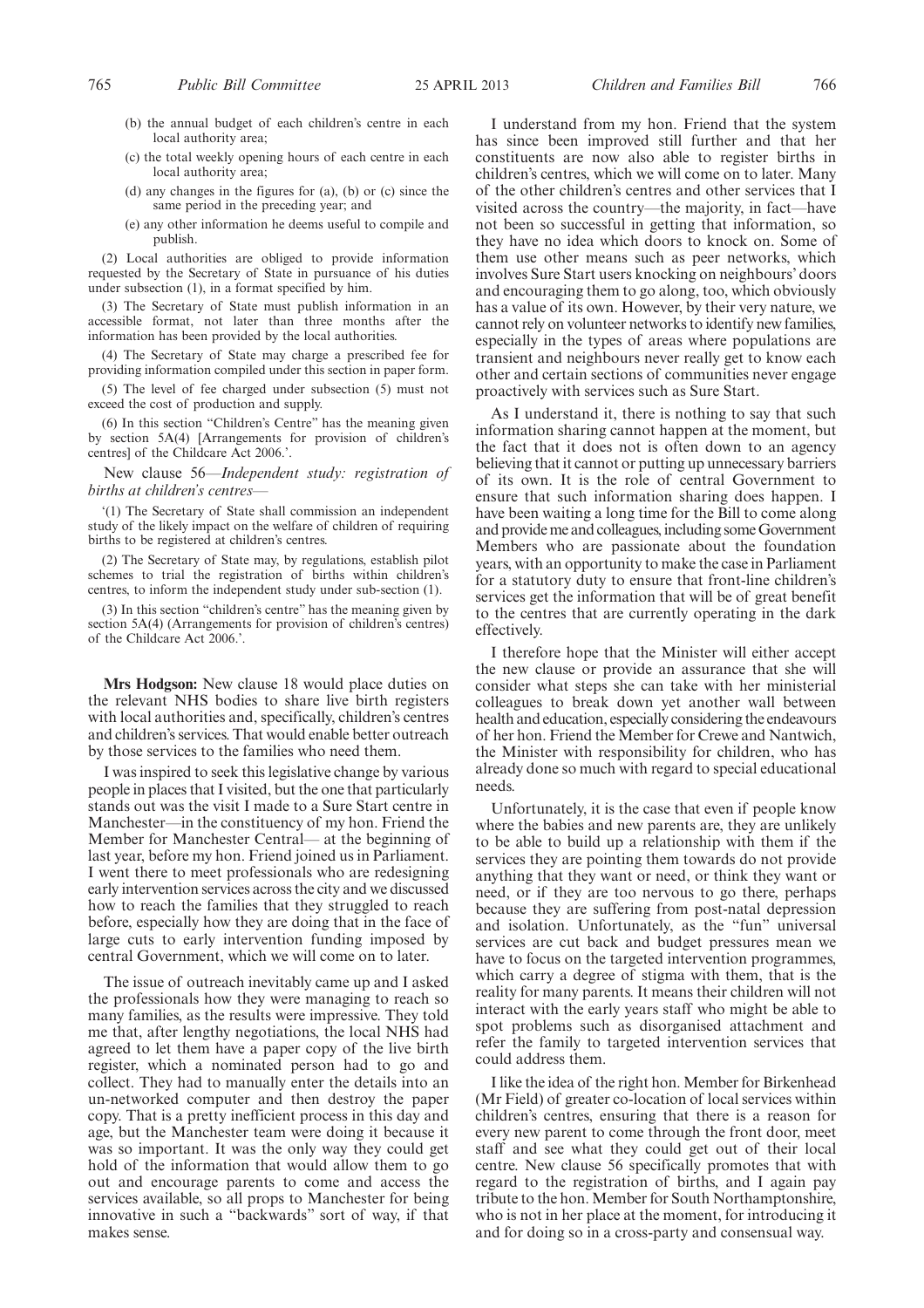#### *[Mrs Hodgson]*

If we move this necessary service into children's centres, then the parent or parents of every new-born child will have to walk through that children's centre door, speak to the lovely receptionist and walk past all the great activities going on in that centre, which they may—or may not—have otherwise known about or dared to approach. We recognise that this may not be practicable in every area, which is why the hon. Member for South Northamptonshire and I call for a feasibility study and pilot scheme before rolling this out across the country. We also agree that it would be great to go further and find a way of requiring every expectant parent to visit their local children's centre before their child is born, possibly through the collection of ante-natal classes and maternal health checks and so forth—although this might be more complicated in terms of the structure of health service delivery.

#### 12.15pm

I do, however, believe that this simple new clause could be the initial spark for a significant revolution in delivering those services increasingly through our network of children's centres. I therefore hope that the Minister will look upon this favourably, and if she cannot accept it right away, that she will give us a firm assurance that the Government will look at taking forward this idea on their own. After all, it was an idea that was part of the Field review of child poverty and life chances, which they commissioned amid great fanfare.

New clause 40 is an attempt to increase the accountability of the Department for Education for managing our national network of children's centres. In my view, and in that of many of my colleagues on the Opposition Benches—maybe even one or two on the Government's side—it is one of the best, if not the best, thing that the last Labour Government did. Unfortunately, despite warm pre-election promises from both the Prime Minister and Deputy Prime Minister that they would totally protect Sure Start and that our warnings to the contrary were "scaremongering", Sure Start has undoubtedly been undermined. House of Commons Library comparisons show that compared with 2010, local authorities will receive between 35% and 47% less to pay for Sure Start and early intervention in this financial year, with the average cut of 42%.

The latest Government figures show that there are more than 400 fewer children's centres since the election. Research by 4Children and others has highlighted that many centres now charge for services, are cutting the hours of services or getting rid of them altogether. As we know, that includes child care, because the Children's Minister's predecessor said that the areas of greatest deprivation did not have to provide it, despite what we know about the difficulty that the private, voluntary and independent sector has in running sustainable settings in those areas. There have undoubtedly been a lot more cuts to services that have gone under the radar and unreported, than the fairly crude, empirical data that we gain through parliamentary questions and freedom of information requests. That is one of the reasons why I supported setting up Labour Friends of Sure Start earlier this year, to gather local stories about services which were valued, but then lost.

This is not the fault of local authorities, many of whom have to cross-subsidise their Sure Start and early intervention spending due to the savage cuts from the Government that I talked about. It is squarely the fault of the Department for Education, which got such a poor deal across the board from the last spending review and will no doubt do so again in the upcoming one. Because of that settlement, the Department then took away the ring fences that ensured that money should be spent for a specific purpose—in this case early intervention—so it is actually spent on a host of other things, even filling in potholes. On that basis, it should be the Department for Education that carries the can for reductions in services through Sure Start. To ensure that happens, my new clause would require the Secretary of State to publish periodically easily collected information on children's centres. If the Minister cannot accept this new clause, I would be grateful if she could tell the Committee why, and why she does not believe that the Department for Education should be subject to this level of scrutiny.

**Mr Robert Buckland** (South Swindon) (Con): I rise to speak briefly about the new clause and amendment (a) to new clause 18, which is in my name and that of my hon. Friend the Member for South Northamptonshire and the right hon. Member for Birkenhead.

I will not repeat what the hon. Member for Washington and Sunderland West has said about the merits of this proposal, but I commend the approach that, in my view and that of many colleagues, needs to be taken towards hard-to-reach families who often do not make that initial important contact with agencies that can help them. A measure such as this would help them to be reached. Fathers, who are particularly hard to reach, would have to come to register the birth with the mother. That is a vital stage and an opportunity for children's centres to offer the range of excellent services that do so much good for families in my constituency and elsewhere.

The issue has been long in gestation—to use an appropriate metaphor—to which I am looking for a positive response from the Minister. Although we may not be able resolve the issue here and now, I hope that it can be work in progress that will deliver a real outcome, not only for the children's centres but the thousands of families not quite within the reach they need to be at the moment.

**Lucy Powell** (Manchester Central) (Lab/Co-op): It is always a pleasure to serve under your chairmanship, Mr Havard. Talking of gestation, I am pleased to have made it to the final day of the Bill fully in gestative mode, as it were. I will not speak for long.

As my hon. Friend the Member for Washington and Sunderland West raised the example in my constituency, I thought it would be useful for the Minister and Committee to hear a little more about that. As the hon. Member for South Swindon mentioned, it has been good to see, in the pilot and feasibility study that started in my constituency and has now rolled out over the whole of Manchester, the huge increase in the hard-to-reach families now accessing services that they need the most.

Without that additional information sharing, access to services is for the self-selecting and not those who would benefit the most. Some amendments refer to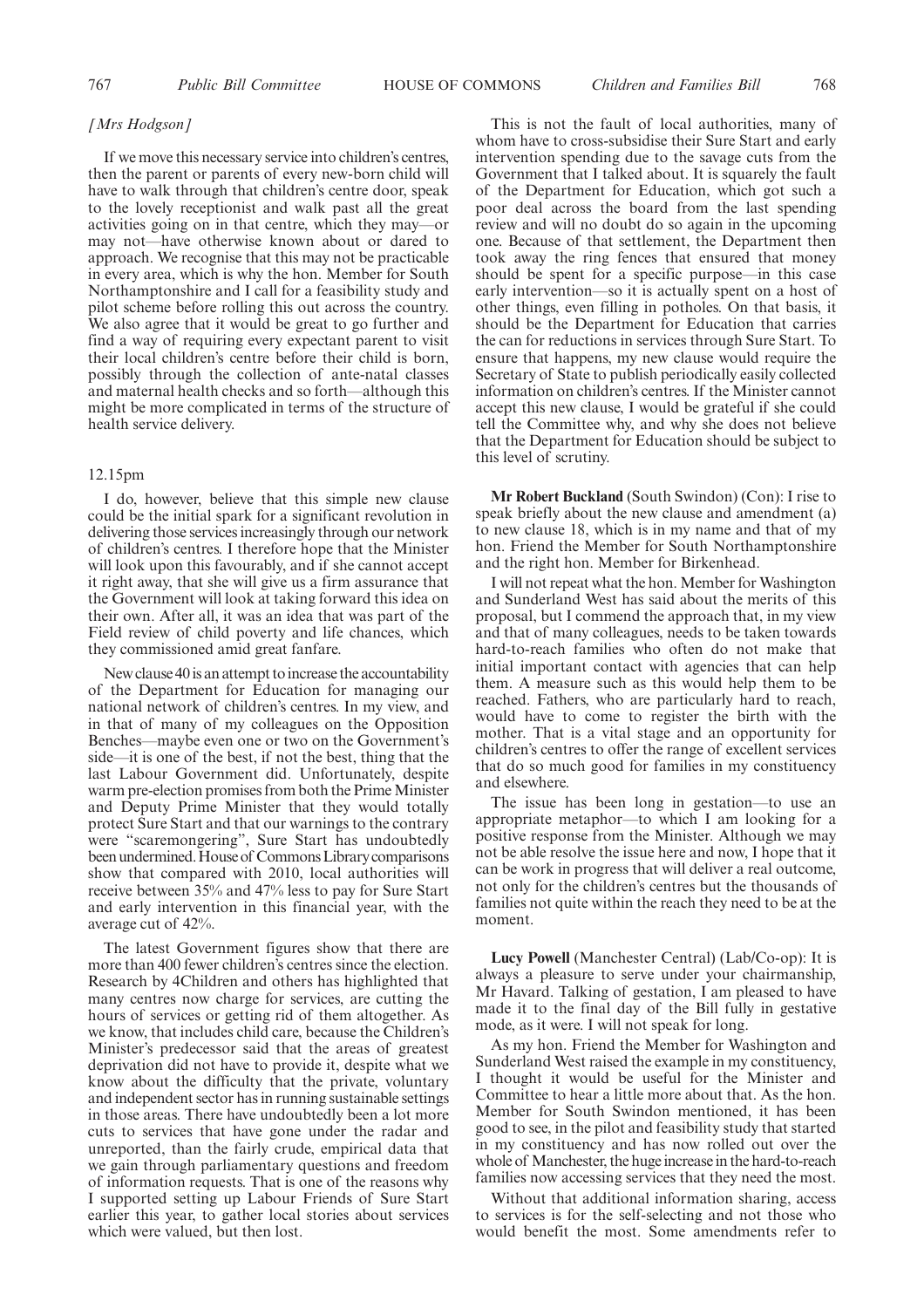feasibility studies and so on. I suggest that the Minister and Government look no further than that feasibility study and the evidence gathered over the past 18 months in Manchester when exploring how to take the measure forward. If she or her colleagues would like to come to my constituency, I would be happy to host them. The evidence is clear and it is vital to apply the practice across a wider scale.

**The Parliamentary Under-Secretary of State for Women and Equalities (Jo Swinson):** I shall talk about the proposed new clauses in turn. New clause 18 seeks to address the ongoing and long-standing problem of data sharing between professionals, and the hon. Member for Washington and Sunderland West is right to highlight that.

In recent years there have been attempts at national level to improve that information sharing, including through specific work in early years services. The lingering issues are more about the institutional and professional practice and culture, rather than national regulation. The current legislation and guidance is absolutely clear that information can be shared if there are agreed local processes designed to meet specific legal requirements about confidentiality, consent and security of information.

There are examples of good practice in local areas such as Lancashire, Leeds and Warwickshire that have set up robust information-sharing agreements and protocols. However, we continue to hear from those working in the foundation years that information sharing remains a problem in some, but not all, areas. Health, education and social care services often struggle to set up local information-sharing protocols and data-sharing agreements within and between those services.

It is in that context that my hon. Friend the Member for Guildford, the Whip, and my hon. Friend the Member for Brent Central (Sarah Teather), in their roles as Health and Education Ministers at the time, asked Jean Gross, the former Communication Champion for Children and Young People, to look closely at the issues of information sharing in the foundation years through a short-life task and finish group.

That group was asked to consider how best to promote exemplars of information-sharing practices, identify any ongoing barriers that different local partners experience to information sharing, and make recommendations about how barriers to information sharing might be overcome in the early years.

I understand that that report was recently submitted to the Ministers responsible for child care and for children's health who are currently considering the recommendations. I will ensure they are aware of this debate, and we might be able to come back with further information on Report.

Given how complex the issues are, they need that full and due consideration to get them right. Given we have that report waiting to be considered and there is a strong Government commitment to ensure that data sharing is effective, I do not believe that the proposed new clause is the best way to tackle the matter, although it is an excellent way to highlight it. I hope I have provided reassurance that the Government are seeking to address the issue.

On new clause 40, I want to reassure hon. Members that the Government believe that Sure Start remains an important service for children and families in all areas.

Just this week, the Government have published new revised Sure Start children's centres statutory guidance that reminds local authorities of the importance of keeping up to date the information about children's centre on the database. We are clear that they want children's centres to maintain their presence in communities by acting as hubs for people to access key services to support and improve outcomes for young children and families, but with a greater focus on families who most need support.

**Andy Sawford:** Reluctant though I am to break the constructive tone of our last days of debate, I would have more confidence in the Minister's assurances about how much the Government value Sure Start had they not closed 401 of them in the past three years. I hear her remarks in that context.

**Jo Swinson:** New clause 40 relates to the requirements for the publication of data, which, as I will explain, are already freely available. The hon. Gentleman makes a separate point about Sure Start centres. I do not want to stray too far from the new clause, Mr Havard, but although we clearly live in a situation of great economic difficulty, we are still ensuring that a range of measures prioritise money going to people, particularly lower-income families—for example, through the pupil premium and the extension of early years education for the most hard-pressed 40% of two-year-olds. Decisions about local funding must rightly be made by local government, and there is that accountability through the democratic process so that members of communities can hold their individual councillors to account for their decisions.

The new clause would require local authorities regularly to submit data on the number of children's centres and information about their budgetary arrangements and opening hours. However, they are already asked to input that information on the Department for Education Sure Start On database, as and when changes occur; for example, when centres have merged. Information from the database is uploaded to the Government's website gov.uk—daily, which enables the public to see a list of all the children's centres in their area and in England, as well as the total number of centres in England. It also provides contact details for each centre should people wish to find out more. Formally to require local authorities to submit such information to the Secretary of State would be an unnecessary burden and would duplicate what happens already.

Local accountability is already in place and the data are already published, so new clause 40 would simply put a costly and undue burden on authorities' time and money that would be better spent on the front line to make a difference for children and families. In that spirit, I hope that the hon. Member for Washington and Sunderland West will not pursue the new clause.

Several hon. Members have spoken about new clause 56, which seeks to commission an independent study and pilot scheme to trial the registration of births at children's centres. As hon. Members know, local authorities can already make children's centres a place at which parents can register the birth of their child. Some currently do so—the hon. Member for Manchester Central told us about the progress made byManchester city council—and we absolutely support that. It can help to raise awareness about the important services available to parents through children's centres.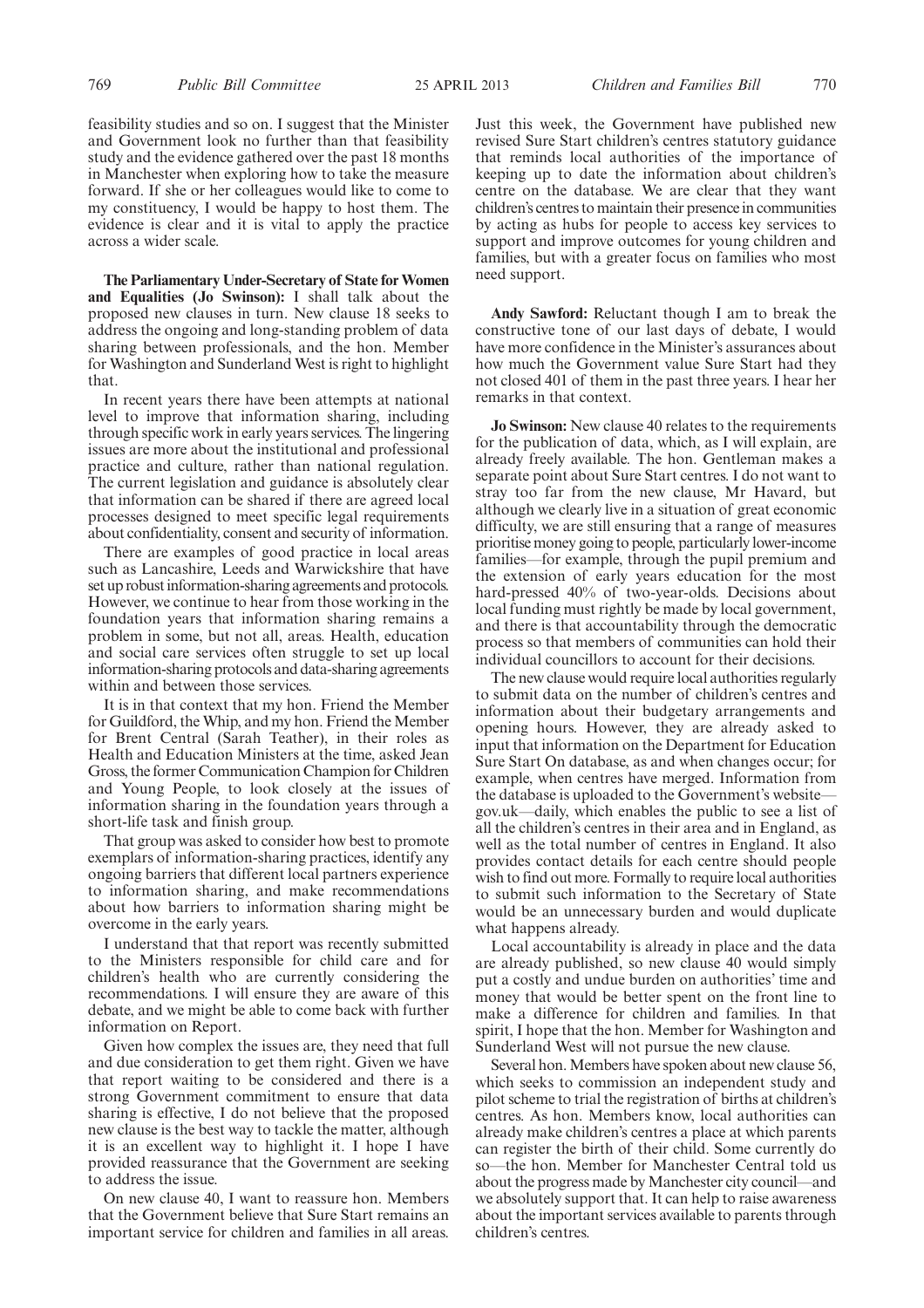#### *[Jo Swinson]*

Although the Births and Deaths Registration Act 1953 provides for every childbirth to be placed in a register kept for the sub-district in which a child is born, it does not stipulate where the actual registration has to take place, so local authorities already use a range of places, such as town halls, hospitals and libraries, in addition to the local registry office. Places such as Manchester have already made arrangements for registrars to attend children's centres.We welcome that approach and encourage other authorities to consider it. Children's centres can provide a welcoming environment for many families in need of extra support. They are much valued, and many families have benefited significantly from that help.

The registration of births in children's centres might be an effective means of alerting new parents to the services available. However, the decision to take such an approach is best left to local discretion. Local authorities need to have flexibility in determining where to locate registration facilities to meet local need. For example, if a large maternity hospital opens in a local authority, parents may prefer a registrar to attend the hospital. Such decisions should be based on local need and consultation. Hon. Members may have concerns about ensuring that places are available in rural areas as locally as possible to make it easy for individuals to register births, which is another factor in play.

Places where registration is already done at children's centres have learned that significant careful consideration needs to be given to ensuring good coverage across the whole district, value for money and the security of incredibly valuable documents, such as birth certificates.

We have to raise awareness of the existing opportunity for local authorities to use children's centres in that way, the resulting benefits that may accrue, and what some of the barriers and obstacles to overcome would be. We are happy to consider further how that can be best achieved, but I am not convinced that legislating to conduct pilot work and independent research, as envisaged in the new clause, is the best approach.

#### 12.30 pm

My hon. Friend the Member for South Northamptonshire, who unfortunately cannot be here today, has been working assiduously to raise awareness. I understand that she has been meeting officials from relevant Departments and that a further meeting is planned for next month. Work is under way to establish the potential of a pilot exercise involving several local areas that are supportive and aware of the potential benefits of registering births at children's centres. I hope that that work can continue and be used to encourage local areas that are not doing this to consider whether it would be sensible for their area.

I hope, with that reassurance, that hon. Members will be happy to withdraw the new clause and to continue to work with us on these matters.

**Mrs Hodgson:** I listened carefully to the Minister's response. She said a lot of things that I was pleased to hear, not least her last statement about the progress that seems to have been made, the meetings between the hon. Member for South Northamptonshire and officials, and how we do not need legislation for the pilots to go ahead. I am encouraged to hear that they may come to fruition. The hon. Lady and I will follow them with great interest.

The Minister also talked about still allowing for local discretion—the whole localism agenda. In previous debates, her predecessor always told me that the reason why we could not go down this road was that it had to be left up to local authorities and local areas to make those decisions, but I always encouraged her to give strong central Government guidance. That could still be given, while allowing local authorities and areas to deliver it how they saw fit. I still feel the same way: strong guidance can go out from central Government and local areas can still have some level of local discretion. However, with the assurances that the Minister has given, I beg to ask leave to withdraw the clause.

*Clause, by leave, withdrawn.*

#### **New Clause 25**

#### CHILDREN AND YOUNG PEOPLE TEMPORARILY UNABLE TO ATTEND MAINSTREAM SCHOOL

'(1) This section applies where a child or young person of compulsory school age is unable to attend school for a period of between one and twenty four months.

(2) The local authority responsible for a child or young person for whom subsection (1) applies must ensure that appropriate educational provision is available and provided to the child or young person concerned, and that any identified health or social care needs are provided for.

(3) Regulations may specify acceptable reasons for which subsection (1) may apply, including, but not limited to—

- (a) the placement of the child or young person in a certain school under section 39 of this Act is the subject of dispute;
- (b) the child or young person has been withdrawn from school while an EHC Plan is being prepared;
- (c) the child or young person has been withdrawn from school as a result of a diagnosed medical condition;
- (d) the child or young person has been withdrawn from school, whether by the school, their parents or themselves, as a result of bullying or fear of bullying;
- (e) the child or young person has been withdrawn from school as a result of a diagnosed mental condition or temporary mental instability, including phobia or trauma.

(4) In discharging their duties under this section, a local authority must—

- (a) consult with the child or young person and their family;
- (b) consult with the school at which the child or young person is currently enrolled, or was last enrolled at;
- (c) consult with professionals from any other agency known to be in contact with the child or young person and their family in relation to the reason for which the child or young person concerned has been withdrawn from school;
- (d) continue to monitor the development of the child or young person concerned;
- (e) have regard to the age and prior educational outcomes of the child or young person when determining provision, and
- (f) consider the suitability of internet-based educational provision.'.—*(Mrs Hodgson.)*

*Brought up, and read the First time.*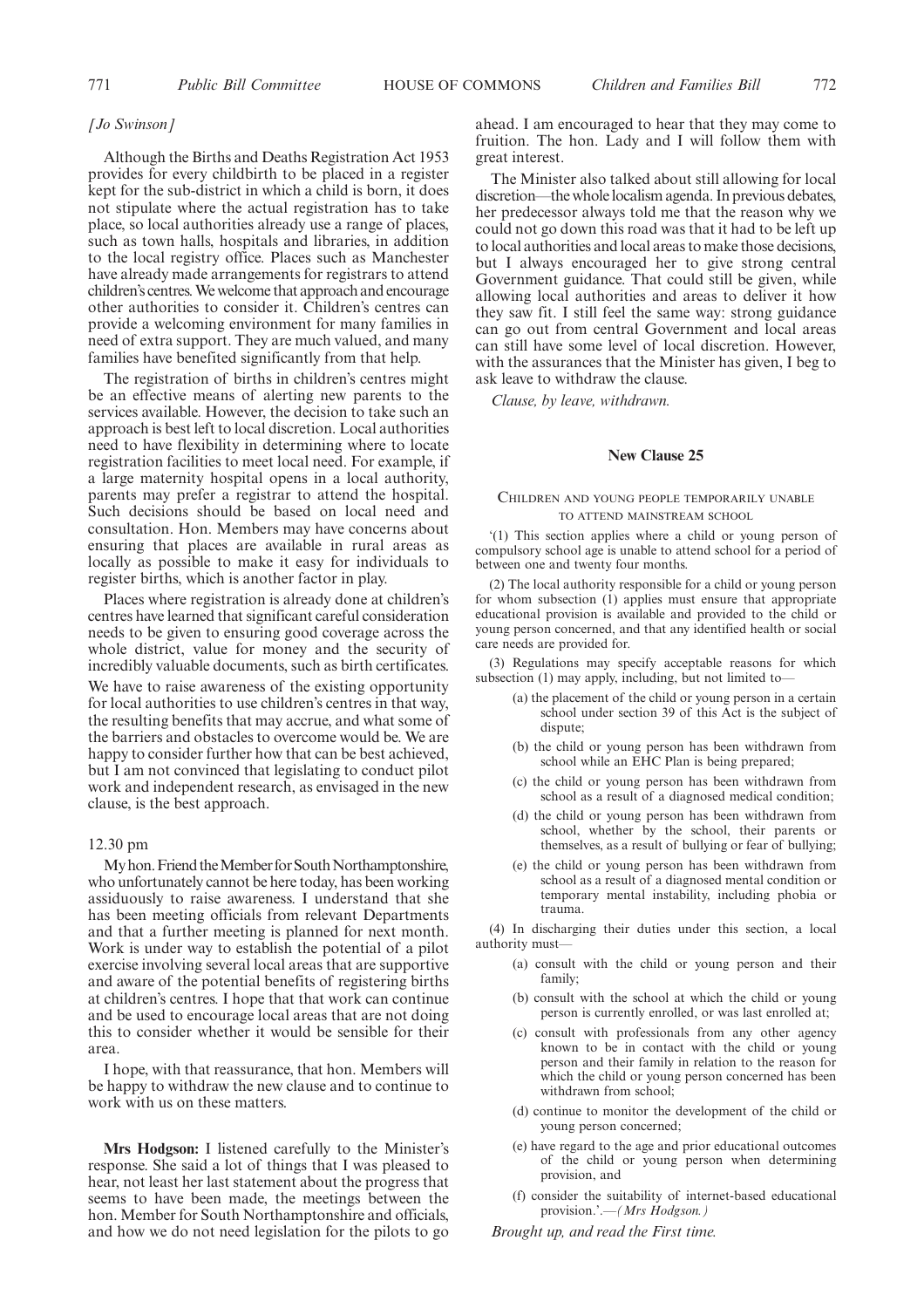I have spoken several times about children and young people who miss out on chunks of their education because, for a variety of reasons, they are not able to attend school. I know that the all-party group on bullying, which is led by the noble Baroness Brinton and my hon. Friend the Member for Huddersfield (Mr Sheerman), has raised the issue with the Department since the publication of the Green Paper, but it still does not appear to have been addressed.

In its submission to the Department, the all-party group cited research conducted by NatCen, which concluded that the best estimate of the number of children absent long term from school—that is, selfexcluding—as a result of severe bullying exceeds 16,000. The anti-bullying charity Red Balloon argues that more than 85% of the children who have been to one of their centres have what might be understood as a learning difficulty that has been directly caused by their experience of bullying. Those difficulties could be an inability to think, concentrate, speak logically, focus, write, calculate, conduct lucid conversations, organise themselves, play, work with others, be a team player, be empathetic, or to reflect on their behaviour. Many of those children may have had a disability or a special educational need that set them apart from others and the bullying exacerbated it, but it is more likely that they were perfectly able students before the bullying occurred.

Children who have been severely bullied often develop mental health problems and their ability and even desire to engage with their education diminishes. Other facets of their life suffer as well, with some in the worst cases unable to leave their home or even their bedroom for however long the trauma lasts.

**Caroline Nokes** (Romsey and Southampton North) (Con): Does the hon. Lady agree that in the 21st century, bullying does not take place only in school and that children may be at risk from bullies in their own bedroom? In the worst cases, they do not even feel safe at home.

**Mrs Hodgson:** The hon. Lady makes an excellent point about cyber-bullying. I have heard children say that they no longer feel safe in their own home or even their own bedroom. That point is well made.

Those children will inevitably fall behind in their studies. To negate that impact as much as possible, we must make every effort to ensure that they receive support while they are away from school, as well as address any mental health needs they may have.

Bullying is not the only reason why a child or young person may be out of school for a protracted period. Psychological problems may manifest themselves in self-exclusion for any number of causes, particularly the trauma caused by the death of a family member or being the victim of violence or abuse. There may be a problem with the school or the local authority, or even the parents. While I have been in this job, parents from around the country have e-mailed me to say that their children have not been able to attend school, either because a school has refused to host the child because of their special educational needs, or the local authority has tried to place the child in a school that the parents believe—rightly or wrongly—is inappropriate. The situation may go on and on for months and even years, during which time no provision is made for the child or young person, so they fall even further behind.

Children and young people may need to be out of school because they are receiving treatment for serious illness, such as cancer. I do a lot of work with the Teenage Cancer Trust on ticket touting—understandably, the charity wants to prevent shysters from profiting on the back of its hard work in putting on fundraising shows at the Royal Albert Hall. The Minister may want to have a word with his colleagues at the Department for Culture, Media and Sport, because it does not seem to be as moved by this as I am.

The Teenage Cancer Trust's main purpose is to advocate for teenagers with cancer, as is CLIC Sargent's, and I pay tribute to both charities for all their excellent work. Their joint briefing on the new clause highlights the fact that there are 3,600 new cancer diagnoses in children and young people every year. The number is thankfully low, but it means that schools have very little experience in helping to provide continuous education during the process of the child's arduous treatment.

A survey by the Teenage Cancer Trust with responses from more than 200 young people with cancer showed that it can be extremely obstructive to education: a large majority missed a substantial amount of their education, with the result that many found it difficult to return to education. That may be a relatively small cohort and therefore a relatively small problem, but it is a real problem. The Government have an opportunity in the Bill to give a clear commitment to work to ensure that, as far as possible, those children do not miss out on their education. During the debate on clause 69, in the context of young offenders, I referred to web-based learning, and I think that could be the answer to some of these problems, too. I hope that the Minister will meet the Nisai Virtual Academy to explore that.

Whatever the solutions are case-by-case, we must ensure that means are put in place to ensure as far as possible that we support all children, including that small cohort, to achieve their full potential. If the Minister cannot accept the new clause, I hope that he understands the reasons for it and will tell the Committee what the Government will do to ensure that the ends the new clause is designed to achieve are achieved in other ways.

**Mr Timpson:** I thank the hon. Lady for her excellent speech, and assure her that I have also given considerable thought to many of the issues that she touched on. As is often the case, as luck would have it, I met CLIC Sargent only yesterday and also spoke at the meeting of the all-party group on disability to discuss precisely these issues. They are very much in the forefront of my mind. She is right to say that we should strive for a good education for all pupils regardless of their circumstances or their setting. That is very much the driving force behind the Government's work in this area.

I got the opportunity yesterday to re-emphasise the importance that the Government attach to sending out the message that any form of bullying is completely unacceptable. We should look at every possible way to stamp it out, both working with those who already do excellent work in this area, such as Mencap and the Anti-Bullying Alliance, and learning from those who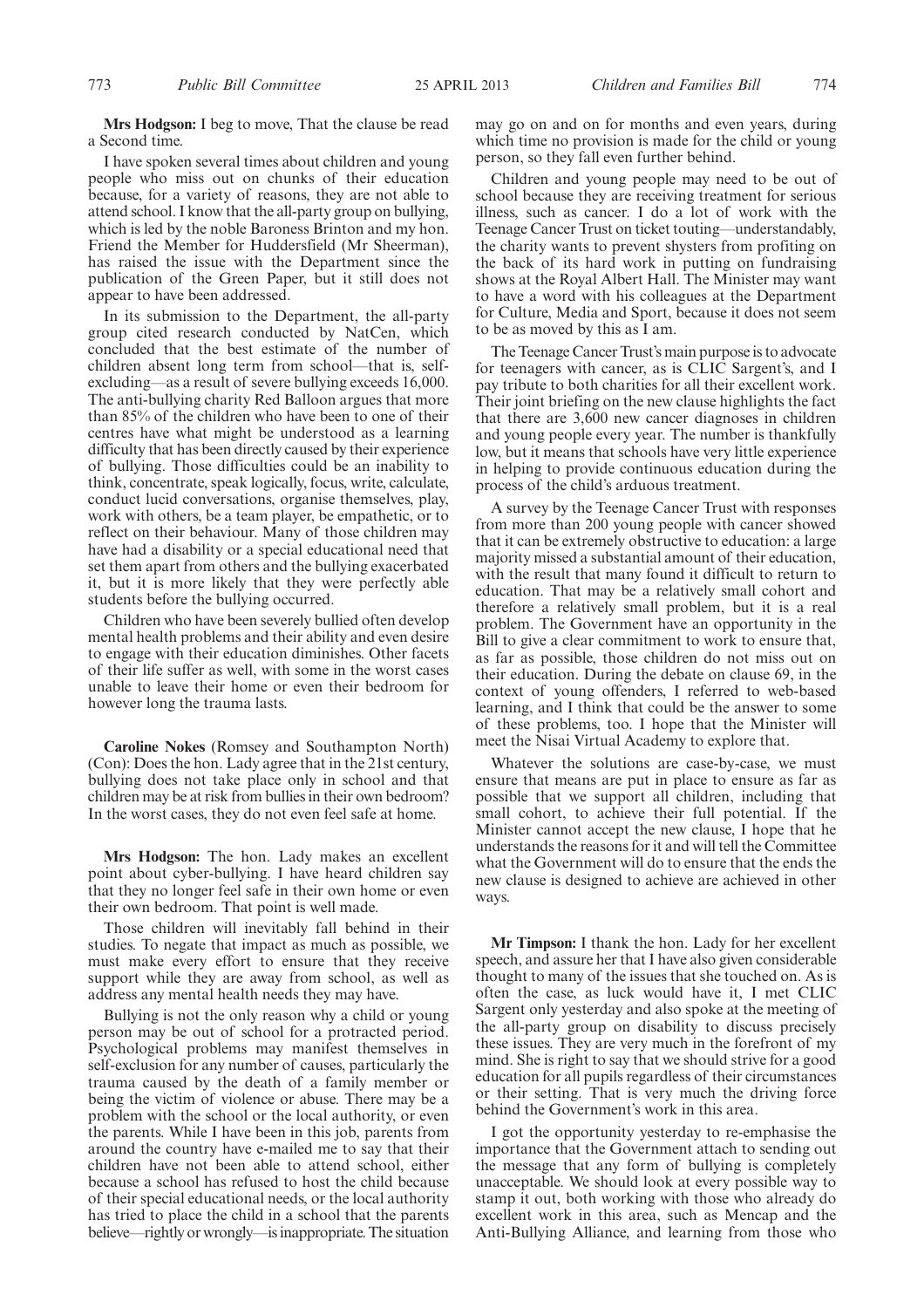#### *[Mr Timpson]*

have experienced it. Only yesterday at the all-party group meeting, there was a young man who is deaf and who told us about the bullying he suffered in mainstream education. It was only through the close working of all those who were there to support him and his family that he was able to find a setting where he was free of that bullying and start to thrive in education. I am grateful to the hon. Lady for giving us an opportunity today to highlight many of those issues.

Local authorities have a duty under section 19 of the Education Act 1996 to arrange suitable full-time education for any child who is of compulsory school age and who cannot attend school, whether because of illness, exclusion from school or any other reason. Similarly, under section 17 of the Children Act 1989, there is sufficient existing legislation to cover the provision of social care services for children with education, health and care plans, whether they are in school or unable to attend school. We have also published statutory guidance specifically about pupils who cannot attend school because of health needs. This makes it clear that good provision should be made to enable pupils to achieve educational attainment on a par with their mainstream peers, and that the specific personal, social and academic needs of pupils should be properly identified and met to help pupils overcome any barriers.

We will continue to work with the sector—the hon. Lady and I both mentioned CLIC Sargent, with whom I discussed this matter only yesterday—to ensure that statutory guidance provides the right level of advice. The feedback we have received shows that the guidance documents have been well received. I believe that this is because we have so clearly set out our high expectations for pupils with health needs. We also made clear in the Adjournment debate on support for children with cancer on 10 January, which was secured by the hon. Member for Alyn and Deeside (Mark Tami), whom I also met yesterday in connection with my meeting with CLIC Sargent and who has a personal story behind his interest in this area, that we will amend the guidance further to emphasise that the social and emotional needs of these children should also be taken into account. That is an important recognition of how these issues can affect children and manifest in many different ways.

I take this opportunity to reassure the hon. Lady that we will continue to work closely with the voluntary organisations, to which I pay tribute as she did, which have a particular interest in this area, as well as local authorities, schools and providers of alternative provision to ensure that all pupils achieve the best outcomes. I hope that on the basis the hon. Lady will not press her new clause.

**Mrs Hodgson:** I am greatly encouraged that the Minister is already cognisant of the issues that the new clause is designed to address. Notwithstanding how busy he is on this Committee, he found time to meet with a number of people only yesterday to discuss these very matters. With the assurances that he has given me and the fact that it is him—I trust him on this by this stage of the Committee—I beg to ask leave to withdraw the new clause.

*Clause, by leave, withdrawn.*

#### **New Clause 30**

#### DUTY TO ASSESS AND MEET YOUNG CARERS' NEEDS FOR CARE AND SUPPORT

'(1) Where it appears to a local authority that a child within their area may provide or be about to provide care to an adult or a child who is disabled, the authority must—

- (a) assess whether the child has needs for support relating to their caring role (or is likely to have such needs in the future), and
- (b) if the child is found to have such needs, set out what those needs are (or are likely to be in the future).

(2) Having carried out an assessment under subsection (1), a local authority must meet those needs for support which it considers to be necessary to meet in order to safeguard and promote the child's welfare.

(3) Having carried out an assessment under subsection (1), a local authority must also consider whether the adult is or may be eligible for assessment under the Care and Support Act 2013, and if so must ensure such an assessment is carried out unless that adult objects.

(4) Having carried out an assessment under subsection (1), a local authority must consider whether, in the case of a child who is caring for a disabled child, the child being cared for requires an assessment under the Children Act 1989 and if so shall carry out that assessment unless the person with parental responsibility for that child objects.

(5) The Secretary of State shall issue guidance in relation to the duties set out above having consulted with persons whom the Secretary of State considers to be appropriate, the said guidance to be issued under section 7 of the Local Authority Social Services Act 1970.

(6) Any service provided by an authority in the exercise of functions conferred on them under this section may be provided for the family or for any member of the child's family, and may include—

- (a) services to the adult the child is providing care for to meet the adult's needs for care and support; and
- (b) services to the adult to enhance their parenting capacity.

If such services are provided with a view to safeguarding and promoting the child's welfare.'.—*(Mr Buckland.)*

*Brought up, and read the First time.*

**Mr Buckland:** I beg to move, That the clause be read a Second time.

**The Chair:** With this it will be convenient to discuss the following:

New clause 41—*Duty to ensure sufficient support—*

'(1) It shall be the general duty of every local authority to take steps to ensure that, so far as reasonably practicable, a range and level of services are provided sufficient to improve the wellbeing of young carers who are ordinarily resident in their area.

(2) The reference in subsection (1) to services may include those provided by institutions referred to elsewhere in this Act, as well as to those provided on a regular basis by charitable and voluntary organisations.

(3) In discharging its duty under subsection (1), a local authority must have regard to—

- (a) data gathered by other agencies in exercising their duties under sections [Health bodies: duties with respect to young carers], [Schools: duties with respect to young carers] and [Further and higher education institutions: duties with respect to student carers];
- (b) any guidance given from time to time by the Secretary of State.'.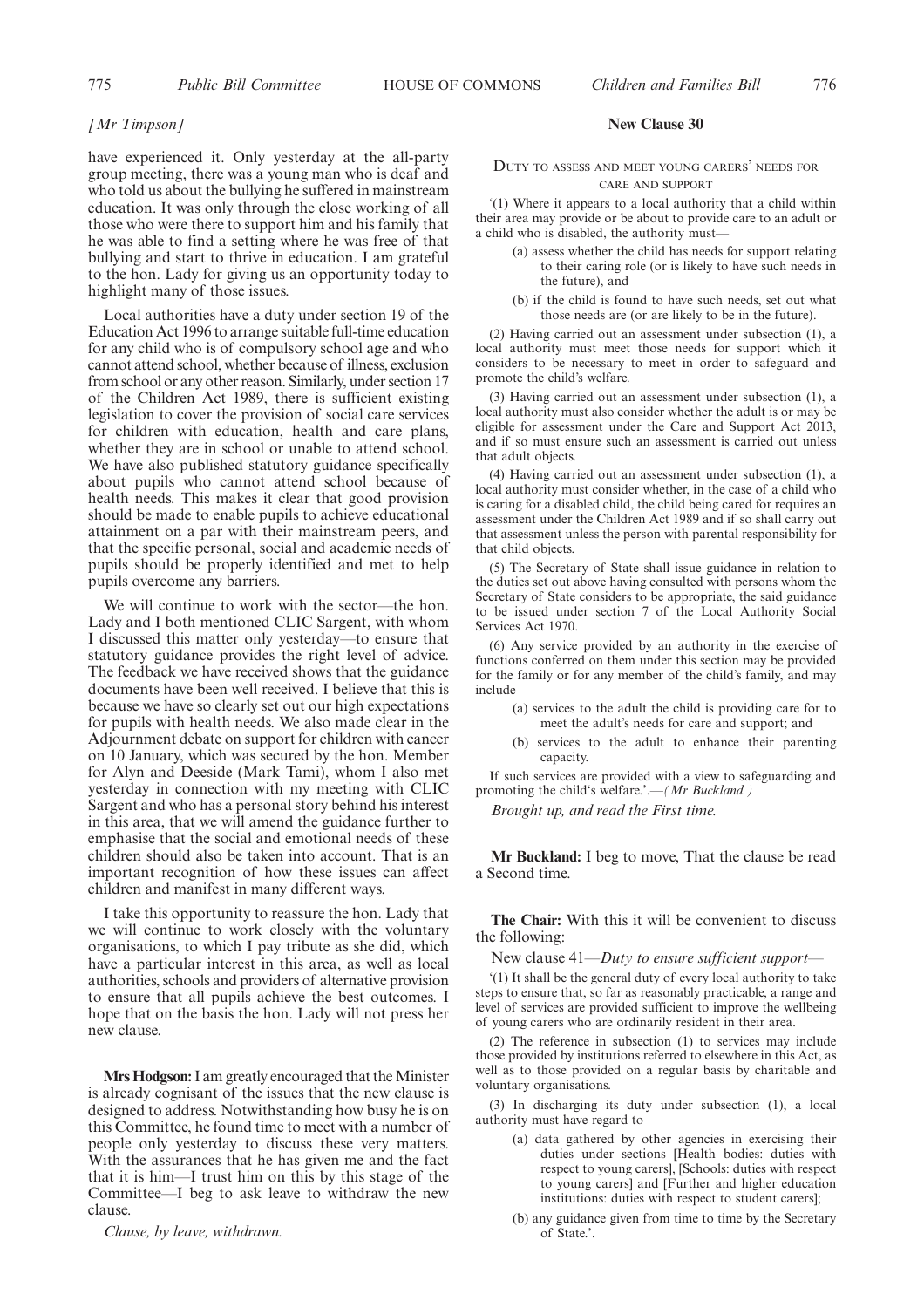New clause 42—*Duty to assess social care provision for young carers—*

'(1) In determining for the purposes of section [Duty to ensure sufficient support] whether the provision of social care support is sufficient to meet the needs of young carers, a local authority must—

- (a) undertake an assessment of social care needs of disabled people and young carers in their area;
- (b) undertake an assessment of the sufficiency of the supply of social care services for disabled people and young carers in their area;
- (c) publish a strategy setting out the steps to ensuring sufficiency of supply of social care services for disabled people and young carers in their area; and
- (d) have regard to any guidance given from time to time by the Secretary of State.

(2) In relation to paragraphs (1)(a) and (b), the Secretary of State may by regulations define the assessments of social care needs and sufficiency of supply of social care services.'.

New clause 43—*Health bodies: duties with respect to young carers—*

- '(1) In exercising their general functions health bodies must—
	- (a) promote and safeguard the well-being of young carers;
	- (b) ensure that effective procedures exist to identify patients who are or are about to become carers;
	- (c) ensure that effective procedures exist to identify patients who it may be reasonably assumed may be receiving care from a child or young person for whom they are responsible;
	- (d) ensure that appropriate systems exist to ensure that carers receive appropriate information and advice; and
	- (e) ensure that systems are in place to ensure that the relevant general medical services are rendered to their patients who are young carers, or to the young carers of their patients.

(2) In relation to paragraphs  $(1)(b)$ , (c) and  $(d)$ , the Secretary of State may by regulations further provide for the strategies to be developed.'.

New clause 44—*Schools: duties with respect to young carers—*

'(1) The appropriate authorities of schools must ensure that, within 12 months of the passing of this Act, they take all reasonable steps to ensure that there is in place a policy which—

- (a) identifies young carers within the school; and
- (b) makes arrangements for the provision within school of appropriate support to promote the well-being and improve the educational attainment of pupils who are young carers.

(2) In discharging its duty under subsection (1), where appropriate the authority must—

- (a) consult with the family of the child or young person identified, or the young person themselves;
- (b) involve the local authority in which the identified pupil is ordinarily resident;
- (c) refer the identified pupil to additional services outside the school;
- (d) have regard to any guidance given from time to time by the Secretary of State.
- (3) The "appropriate authority" for a school is—
	- (a) in the case of a maintained school, the governing body;
	- (b) in the case of an Academy, the proprietor;
	- (c) in the case of a pupil referral unit, the management committee.'.

New clause 45—*Further and higher educational institutions: duties with respect to student carers—*

'(1) The responsible body of an institution to which this section applies must, within 12 months of the passing of this Act, identify or make arrangements to identify student carers and have a policy in place on promoting the well-being of student carers.

- (2) This section applies to—
	- (a) a university;
	- (b) any other institution within the higher education sector;
	- (c) an institution within the further education sector.
- (3) A responsible body is—
	- (a) in the case of an institution in paragraphs  $(2)(a)$  or  $(b)$ , the governing body;
	- (b) in the case of a college of further education under the management of a board of management, the board of management;
	- (c) in the case of any other college of further education, any board of governors of the college or any person responsible for the management of the college, whether or not formally constituted as a governing body or board of governors.

(4) In discharging its duty under subsection (1), where appropriate the authority must—

- (a) consult with the family of the child or young person identified, or the young person themselves;
- (b) involve the local authority in which the identified pupil is ordinarily resident;
- (c) refer the identified student to additional services outside of the institution; and
- (d) have regard to any guidance given from time to time by the Secretary of State.'.

New clause 46—*Interpretation—*

'In this Part—

- "carer" has the same meaning as in section 1 of the Carers (Recognition and Services) Act 1995;
- "young carer" means a person under 18 years of age who carries out caring tasks and assumes a level of responsibility for another person which would normally be carried out by an adult;
- "student carer" means a person enrolled with an institution in the further or higher education sector who carries out caring tasks and assumes a level of responsibility for another person with a disability;
- "well-being" means the state of young carers so far as relating to—
	- (a) physical and mental health and emotional well-being;
	- (b) control by them over their day-to-day lives;
	- (c) participation in education, training or recreation;
	- (d) social and economic well-being;
	- (e) domestic, family and personal relationships;
	- (f) the contribution made by them to society.
- "children's services" means services that could be provided under section 17(1) of the Children Act 1989;
- "community care services" has the same meaning as in section 46(3) of the National Health Service and Community Care Act 1990;
- "disability" has the same meaning as in section 6 of the Equality Act 2010;
- "general medical services" has the same meaning as in the National Health Service Act 2006;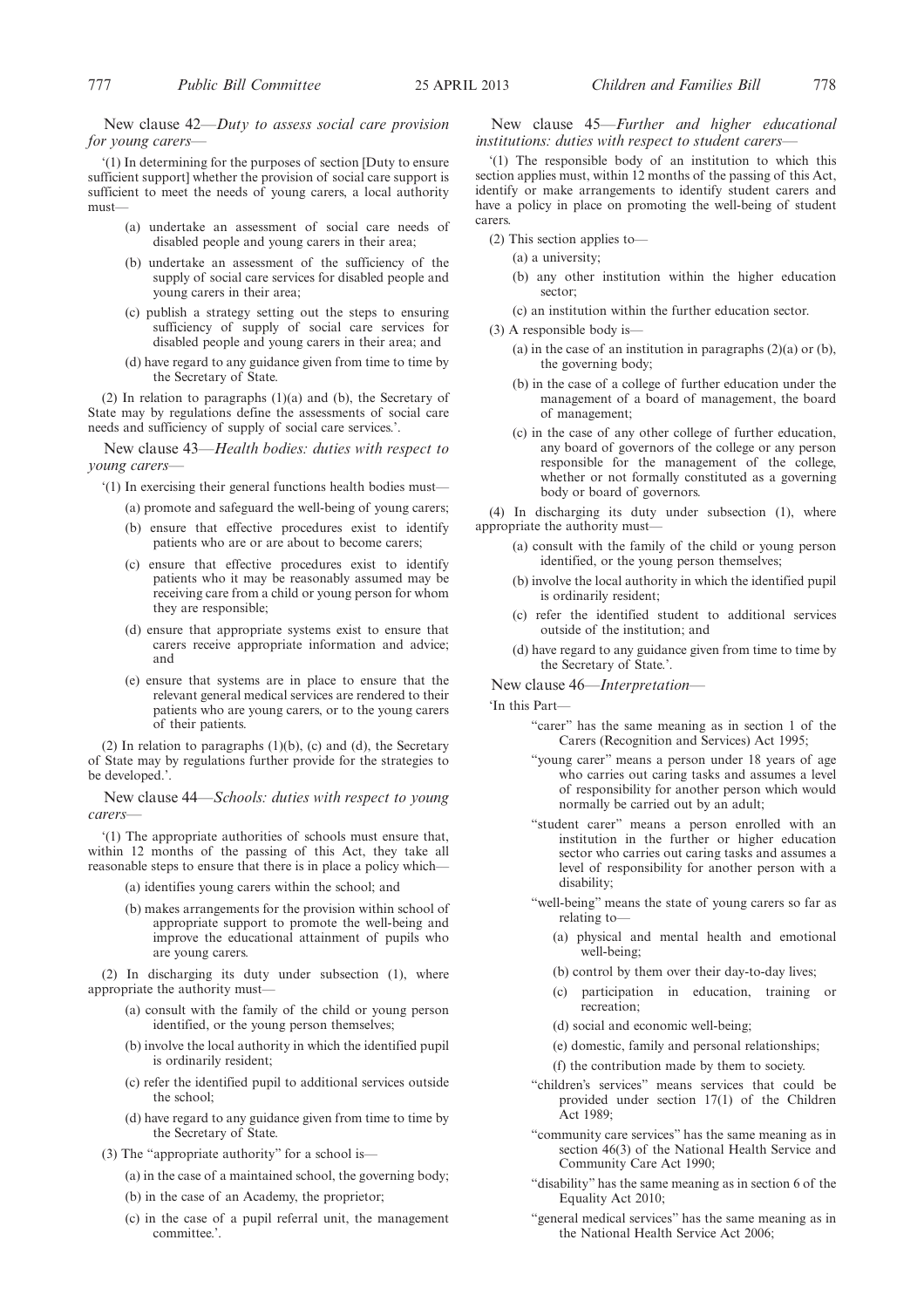"health bodies" includes—

- (a) "Clinical Commissioning Groups", which has the same meaning as in section 1I of the National Health Service Act 2006;
- (b) "Foundation Trusts", which has the same meaning as in section 30 of the National Health Service Act 2006;
- (c) "NHS Trusts", which have the same meaning as in section 25 of the National Health Service Act 2006; and
- (d) "the NHS Commissioning Board", which has the same meaning as in section 1H of the National Health Service Act 2006;
- "higher education" and "further education" have the same meanings as in section 94 of the Equality Act 2010;
- "local authority" means a county council, district council, London borough council, the Greater London Authority or the Common Council of the City of London;
- "social care services" means any support that could be provided by a local authority in discharge of its functions under the Local Authority Social Services Act 1970 or pursuant to its powers under section 2 of the Local Government Act 2000.'.

**Mr Buckland:** It is a pleasure to serve under your chairmanship today, Mr Havard.

New clause 30, which is tabled in my name and those of my hon. Friend the Member for Mid Dorset and North Poole and the hon. Member for Manchester Central, deals with an important subject that will no doubt have reached the attention of many hon. Members: the status of young carers in our society. Young carers often do a huge amount of work for their siblings, their parents or other members of their wider family, who perhaps do not realise that these young carers are taking on incredible burdens, often at a very young age. We have all met young carers and know about them. I declare an interest in that my son is a young carer because of the disability of his sister. He gets assistance and support from his local young carers group; he is not a young carer who requires a high degree of intervention. The new clause deals with those whom we regard as young people who have to show a high degree of care and commitment to loved ones or members of their wider family.

#### 12.45 pm

Under existing legislation, all carers, including young carers, are entitled to an assessment of their needs—needs that are separate from the needs of the person for whom they are caring—under the Carers (Recognition and Services) Act 1995 and the Carers (Equal Opportunities) Act 2004. The duty is placed on local authorities, but the assessment must be requested, and young carers must be providing or intending to provide a substantial amount of care on a regular basis. For that arrangement to work, young carers and their families have to be aware of services and willing to approach them. The draft Care and Support Bill proposes a single duty to assess adult carers when it appears that they might need support, but that is not the case for young carers, who are still required to request an assessment, or the parent has to request. The new clause would remove the requirement for young carers to have to make that request and remove the assessment threshold of a young

carer having to or intending to provide a substantial amount of care on a regular basis. It will therefore create equivalence with the provision for adult carers.

The proposed measures are important because the requirement on children and young people to request an assessment often presents a barrier to them, meaning that they are not being assessed when they should be. There is a fundamental difference between young carers and adult carers that makes it inappropriate to assess young carers on the basis of their intention, ability or willingness to care. We must ensure that the likelihood is reduced of caring inappropriately or in a way that is harmful to the child or young person. The central issue, therefore, is whether such children provide a level of care that means they themselves are vulnerable, with a knock-on effect on their life chances and personal development. We have all seen young carers who put their lives on hold to help those whom they love. It is time to ensure that they are catered for fully and considered as comprehensively as possible.

The new clause will, in effect, define young carers as children in need, because the key determinant for assessment should be whether their caring responsibilities are significant. They should therefore require a formal assessment when they are unlikely or unable to have the opportunity of maintaining a reasonable standard of health or development without the provision of services; otherwise, their health or development might be significantly impaired. Let us not forget that young carers might themselves have a disability; many do. We are dealing with that category of young people with more acute need. Research shows that only a minority of young carers who are heavily involved in care should need such formal assessment and statutory support. We are talking about people who care for someone for 20 to 50 hours or more a week. This is not some catch-all new clause; it is designed to deal with the specific cohort of young people whose needs at the moment are not being addressed sufficiently. I commend the new clause to the Committee.

**Lucy Powell:** It is a pleasure to speak after the hon. Member for South Swindon and his excellent speech moving the new clause, to which I have added my name. I will not rehearse the arguments that he made so eloquently—far better than I could—but instead speak about why I am so keen to see the new clause in the Bill. First, though, I wish to put on the record the fact that the National Young Carers Coalition has done a great job in lobbying me and other hon. Members about this important issue.

I am sure that the Minister is aware of the concern on both sides of the House, and indeed in the other place, about the Government's omitting from the Bill measures to protect young carers, given that it was understood that such matters would be dealt with. As we have heard, reform is needed desperately. The current law for young carers is complex, incoherent and inconsistent and the laws on adults and children do not join up. As a result whole-family working is not possible, and under the current guidelines inappropriate caring by children is not being prevented from happening. Failure to reform the law for young carers will leave them without the rights they need and with rights that are unequal to those of adult carers.

The National Young Carers Coalition is seriously worried that the Government have not taken the necessary steps to reform and consolidate the law for young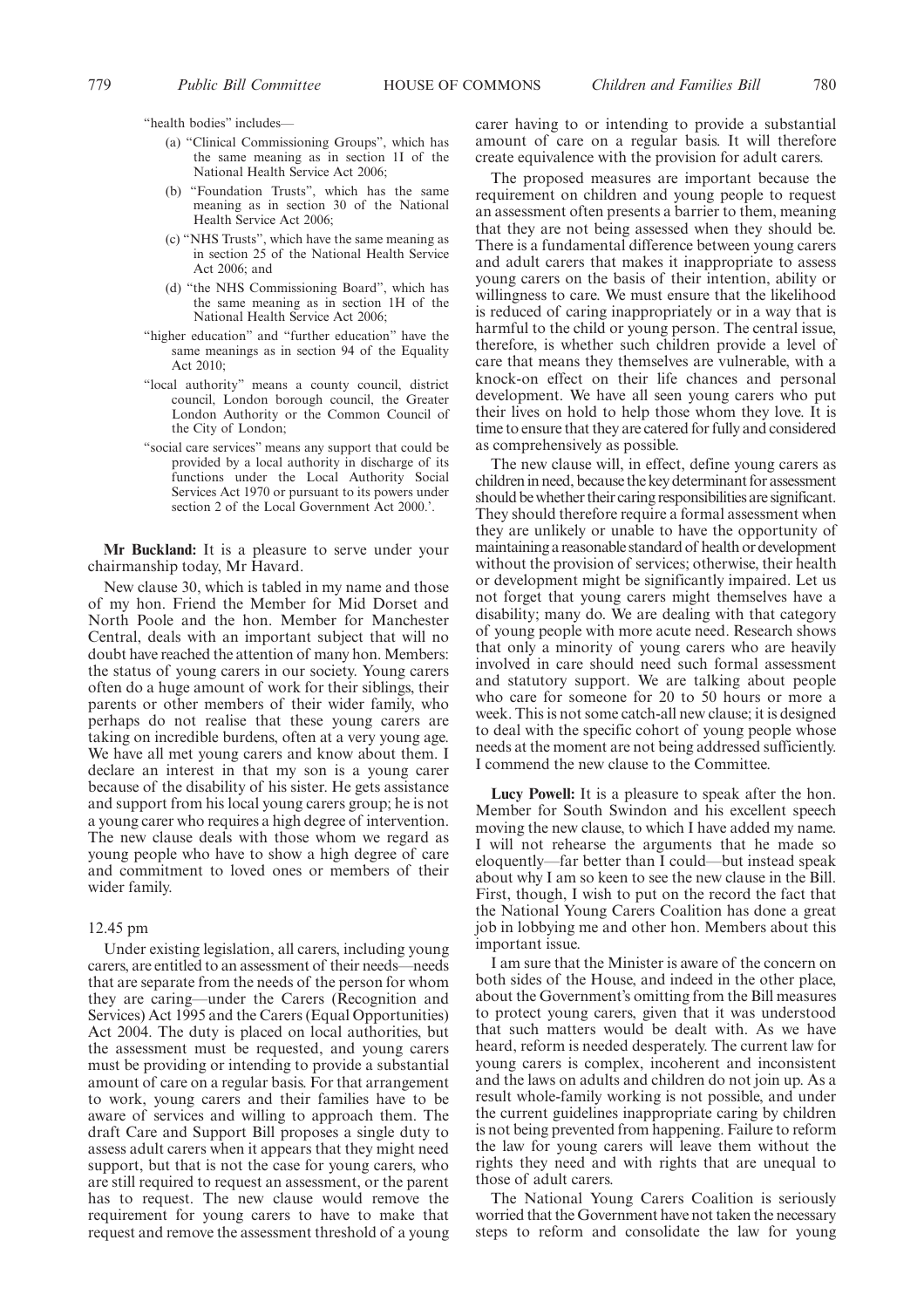carers, as they are about to do for adult carers. The relationship with the draft Care and Support Bill is critical, as improving the position of young carers requires changes to the law in respect of both adults and children. This Bill and the draft Bill are the best vehicles by which to implement such measures, and I urge the Minister to give the matter his consideration as the legislation proceeds through the House.

The Joint Committee on the draft Care and Support Bill, made up of hon. Members and peers from all parts of the House, calls on the Government to ensure that

"young carers do not fall between the cracks or face a higher threshold for receiving any support."

It is also concerned that an unintended consequence of the draft Bill applying only to adults will leave young carers with fewer rights than those of adults. I hope that the Minister will give his support to the new clause, or at least give us strong reassurances that he will take these matters seriously and bring forward some suggestions before Report stage.

I wish to speak briefly in support of new clause 44. During my by-election campaign, I met a group of young carers from Family Action in Manchester. They were being consulted by the charity in its "Be Bothered!" campaign to make education count for young carers about the barriers they faced to achieving their full potential at school and college. After time at home, young people spend more hours at school than anywhere else, and schools should have a key role in identifying and supporting young carers.

The main problems raised with me by those young carers included problems getting homework in on time due to caring responsibilities and absences due to having to take the person they care for to hospital or medical appointments, or because they were too concerned to leave the person they care for at home; being late was also an issue for many. Young carers said that perhaps the biggest barrier they face to being able to do well in school was lack of support and understanding among teachers. I hope that the Minister will take on board such issues and will at least commit himself to giving guidance to all schools on how best to support young carers in our education system.

**Annette Brooke:**I concur with the two previous speakers. The new clause is important, and I wish to reinforce three points. It is vital that there is equality of rights for both young and adult carers. The protection of children from unacceptable burdens is most important—I recall reading evidence about children as young as five who spent up to 40 hours a week in a caring role. In my experience, the need for whole-family assessments is so important. Everyone loses out from the dichotomy between sets of services. It would be cost-effective and emotionally caring to have something along the lines of the new clause in the Bill.

**Mrs Hodgson:** We have had a strong, important debate on the new clauses. The Minister will have been left in little doubt about the strength of feeling in all parts of the House that an opportunity will have been missed if this Bill is not used as a vehicle to improve provision for young carers. The case for new clause 30 has been well made by other hon. Members, so I will speak to new clauses 41 to 46, which stand in my name and that of my hon. Friend the Member for Wigan.

Committee members might know that I was a sponsor of the excellent private Member's Bill promoted by my hon. Friend the Member for Worsley and Eccles South (Barbara Keeley), the Social Care (Local Sufficiency) and Identification of Carers Bill, which had its Second Reading on 7 September 2012. Although we have a relatively limited audience in this Committee, it would be remiss of me not to pay tribute to my hon. Friend for her tireless work in this area for more than eight years as an MP and a decade prior to that. Her Bill was of such good quality that I judiciously borrowed from it in drawing up the new clauses. Committee members might be shocked to discover that the Bill was talked out by the usual suspects—the awkward squad on the Tory Back Benches—in a display that provides compelling evidence of the need to reform the way this House deals with private Members' Bills. My new clauses seek to put the part of my hon. Friend's Bill that is yet to be addressed by the Government back on to the table.

Caring can be extremely tough at any stage of a person's life, but for a child or a young person, it not only affects their ability to enjoy the same kind of childhood as their peers, but it can—and in many cases does—define how the rest of their life pans out. The figures are stark. Research by the BBC in 2010 suggests that there are as many as 700,000 young carers in the UK, or about one in 12 secondary school pupils. Further research shows that there are almost 300,000 carers aged between 16 and 24, more than 61,000 of whom are 16 or 17, with one in five providing more than 20 hours per week of care.

One of those 17-year-olds is my daughter's best friend, so I have first-hand knowledge of the impact that being a carer can have on a young person's life. They both did their GCSEs last year, both did very well and both want to go on to university. My daughter, like lots of young people, plans to go away to university, but her friend is considering staying in the local area, so she can fulfil her caring duties at the same time. I worry that without the provision that the new clauses would put in place, her aspirations might never be fulfilled. If she does not get the support she needs, she might start at university but find she is unable to continue. and that would be tragic. They are as talented as each other, yet one might be held back because of her responsibilities at home.

More than 220,000 young people aged between 18 and 24 perform a caring role—more than one in 20 people in that age group. That means that one in 20 of the 18 to 24-year-olds we come across is a young carer. Obviously, the demands that are made of those young people vary greatly, but I want to give an example given to me by Sunderland Carers' Centre, which does a fantastic job of supporting carers, young and old, in my constituency, as other carers' organisations do across the country. It shows the impact of caring on a children's lives, and how receiving the right support is as life-changing as assuming the caring role in the first place.

The example is of two children who went to live with their grandparents at a young age because their mother was unable to care for them. The arrangement worked well for a number of years. The children thrived at school, had plenty of friends and took part in lots of activities, but as time passed their grandparents grew older and their health and mobility suffered. They did not ask for help because they feared losing custody of their grandchildren. The children could not get out and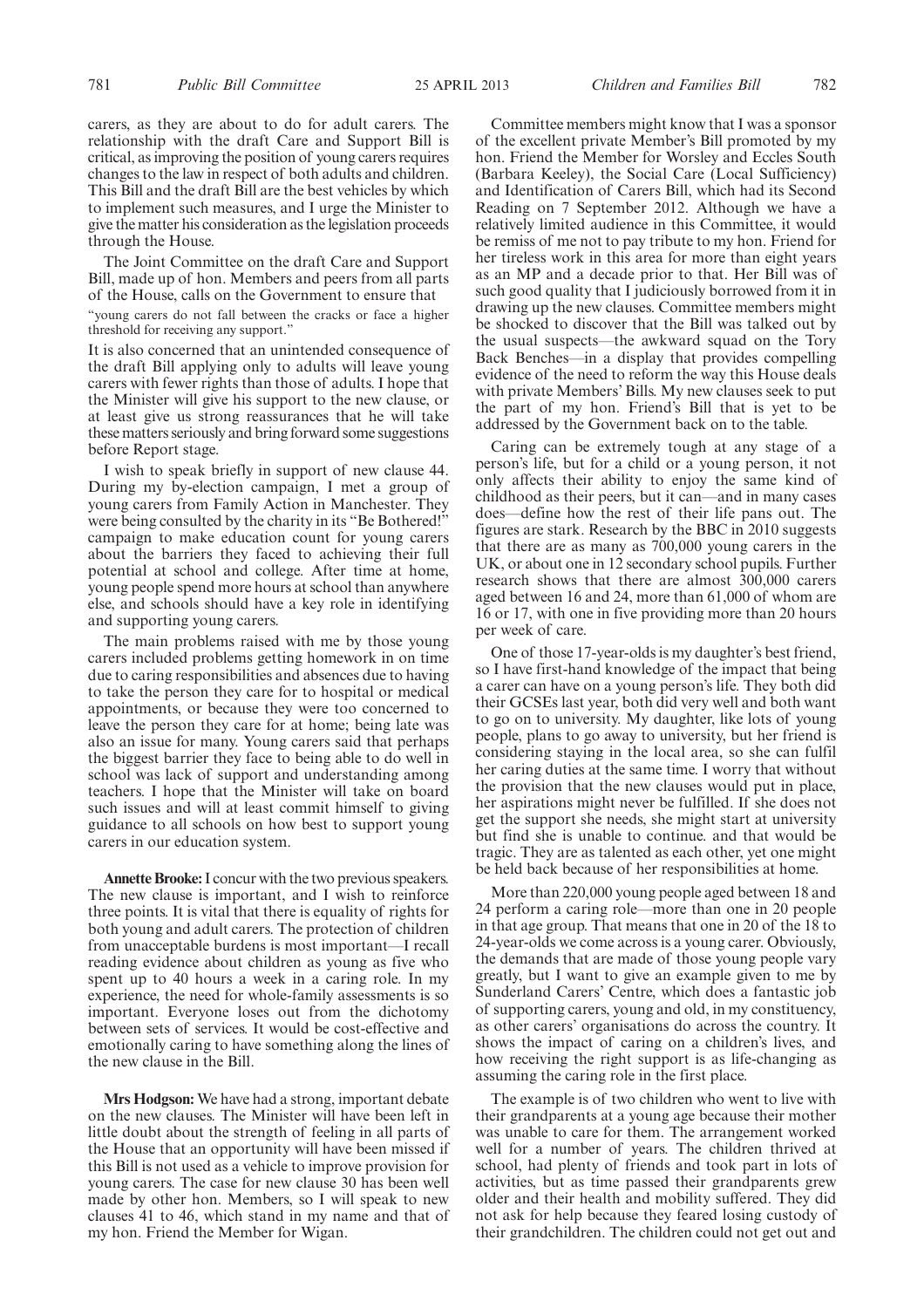#### *[Mrs Hodgson]*

about due to the lack of transport, which left the grandparents struggling to entertain them. As things progressed, the grandparents struggled to get the children to school, especially in poor winter weather conditions, because the grandfather relied on a mobility scooter. Occasionally he could not get them there at all, which obviously affected their attendance. Even when they were at school they were often distracted because they were so worried about their grandparents' health.

Thankfully, the school eventually recognised the children as young carers, and was able to get the family the support they needed. A common assessment framework was put in place and a team was developed around the family. The children were able to take part in activities that allowed them to get out, have a normal childhood and meet other young carers.

**Lisa Nandy** (Wigan) (Lab): I support everything that my hon. Friend said. In relation to the pressure on children at school, does she share my concern about the Government's decision to change the notice period for detentions, and the impact that it might have on young carers? No-notice detentions will obviously cause them a great deal of distress, but many young carers do not disclose to their schools that they are young carers. Does my hon. Friend also share my wish to hear from the Minister about whether there has been any assessment of the impact such detentions have had since they were introduced?

#### 1 pm

**Mrs Hodgson:** I agree with my hon. Friend, and I hope that the Minister was listening and will address her point in his response. I am sure that people will be busy getting that information to him as we speak. No-notice detentions are very worrying, especially for children who have not disclosed that they are carers. Later, for some of those very reasons, I shall come on to children who are under the radar, so my hon. Friend makes a good point, and I am grateful to her for raising that issue.

In the case that I was just talking about, while the young children were out with carers organisations, the grandparents were able to get some much-needed rest, which meant that they had more energy when the children were at home. The school transport problem was resolved, and the children now have a 100% attendance record. I have no doubt that they will still face challenges as they grow up, but now that they have been identified as carers, they should get the right support to help them to cope and, eventually, get qualifications and have careers, and have normal, fulfilling adult lives, in employment, supporting themselves.

Unfortunately, many children remain under the radar, some in even worse situations, and they will not be as lucky as those who have been identified. That is true of school-age children, but it is arguably more true of young adults in further and higher education, who have less time with tutors or teachers who would be able to spot the obvious signs. Of course, teachers and educational institutions are not alone in their ability to identify young and young adult carers, nor in the fact that they come into contact with these families regularly.

I served on the Select Committee on Children, Schools and Families with the Minister back in 2008, when we considered young carers under the banner "children under the radar." I am sure that he served on the Committee with me while that investigation was under way. He may remember that, during that inquiry, I asked why GPs in particular were not much more proactive in identifying such children, because to me it seemed common sense that a parent with a certain health condition who was not receiving support from professionals or a spouse was probably relying on their children for that support. The answer from Dr Jo Aldridge of Loughborough university was that GPs, and for that matter psychiatrists, treating those with mental health issues did not generally see such things as part of their job description. New clause 43 would make it part of their job description, just as new clauses 44 and 45 would make it part of the job descriptions of educators and staff in schools, colleges and universities. I hope that the Minister will agree that it is a necessary addition to the job descriptions of those professionals; if they do not identify young carers and ensure that they get the right support, who will?

I mentioned Sunderland Carers Centre earlier. It provides brilliant support, but only to people who have been signposted to it. The carers do not personally come into contact with children and young people on a regular basis in the same way that educators and medical professionals might. There are many similar organisations all over the country doing wonderful work to support carers, and we should pay tribute to the many staff and volunteers who provide that support. Such organisations, however, cannot tackle the problem of young carers being under the radar unless we pick up those young carers.

Obviously, being a young carer will affect a child's ability to get on at school. As was found by Family Action's "Be Bothered!" campaign, to which my hon. Friend the Member for Manchester Central referred, the problems are not limited to not having time to do homework, and absences due to having to take the cared-for person to medical appointments, or due to young carers being too concerned about the person they care for to leave them at home. Lateness is also an issue, because they may have to support the person they care for in the morning before school. Many report a lack of concentration due to anxiety or exhaustion.

However, Family Action found that the biggest barrier to young carers being able to do well in school was the lack of support and understanding among teachers, a deficit that teachers themselves have acknowledged. It is perhaps understandable; after all, many people probably have no conception of what it would be like to be a child in that situation. As there is not a specific duty on schools to identify and support these children, many teachers have not had training to enable them to provide that support. When we debated the Social Care (Local Sufficiency) and Identification of Carers Bill in September, the Minister of State, Department of Health, the hon. Member for North Norfolk (Norman Lamb), who has responsibility for care services—he had only been in post for four days, so was perhaps not in the best position to make commitments—explicitly said:

"earlier this week the Department for Education published draft legislation on the reform of provision for children and young people with special educational needs".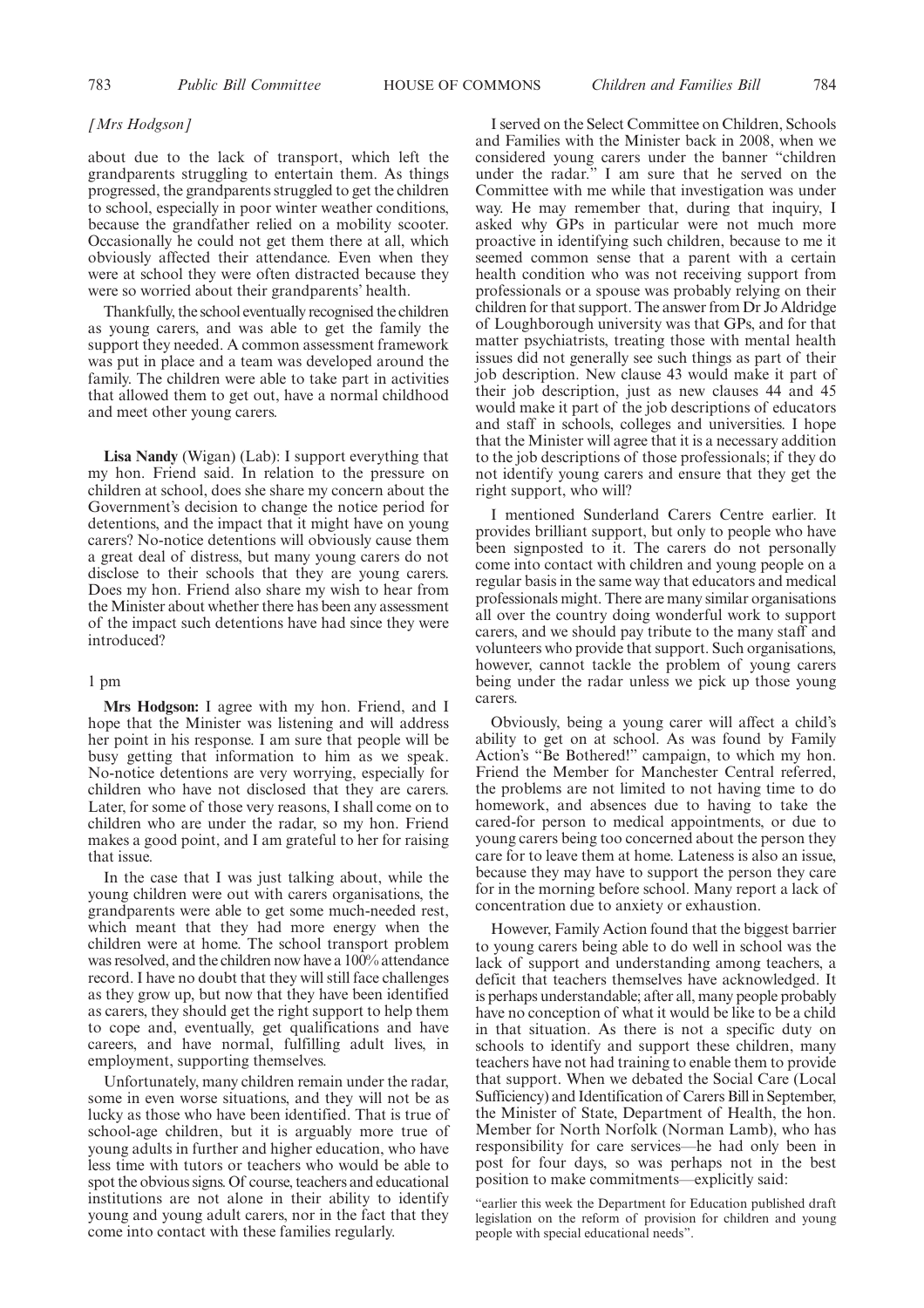He was referring to this Bill. He continued:

"That will also present an opportunity to consider how we might improve the identification of and support for young carers."— [*Official Report*, 7 September 2013; Vol. 549, c. 546.]

Here we are, nearing the end of the Commons scrutiny of this Bill, and it has nothing in it to provide any support to these young people. Even if the Minister cannot adopt my new clauses, or new clause 30, which was tabled by Members from all three parties, I implore him to make good on the very specific commitment made by his colleague during that debate. I would like him to promise us that Government new clauses ensuring that we identify and support all children and young people who face caring responsibilities will be forthcoming before this Bill reaches the statute book.

**Mr Timpson:** I thank all members of the Committee who have taken the time and interest to involve themselves in these new clauses. There is a danger of me disclosing my whole diary for the past few weeks, but last week I met a group of young carers from Sheffield, who shared with me the impact that being a young carer has on their lives. There is, in many ways, a hidden army of young carers out there, who are often unnoticed and unrewarded for the work they do. What they told me left a very strong impression on me. On 26 February, I spoke at the Children's Society young carers' festival, where I was able to talk to many young carers and learn more about life as a young carer and what it actually means, so I am fully aware of the importance of thinking very carefully about this issue. I wholeheartedly agree that the effective identification of young carers and assessment of their need for support is best achieved by social care, health and education services working together and considering the whole family's needs, as my hon. Friend the Member for Mid Dorset and North Poole quite rightly reiterated.

We have promoted this approach with local authorities for the last two years through the Prevention through Partnership programme, funded by my Department. Furthermore, the Department of Health's draft Care and Support Bill allows for the assessment of the adult with care needs to be linked to any other assessment. This will allow practitioners to consider the effects of the adult's support needs on the rest of the household, and to provide appropriate services that address the needs of the whole family. We are also working closely with the Department of Health to ensure that whole-family assessments become the norm. I want more adults to be given the support that they need to protect their children from excessive or inappropriate caring responsibilities—a point that I think was made by my hon. Friend the Member for South Swindon.

It is important to remember that young carers do have protection in legislation. There is a general duty on local authorities under section 17 of the Children Act 1989

"to safeguard and promote the welfare of children within their area who are in need",

which may include young carers,

"by providing a range and level of services appropriate to those children's needs".

Case law shows that this includes an implicit duty to assess the needs of any child who appears to be in need. In certain circumstances, young carers can also request an assessment of their ability to provide care under the Carers (Recognition and Services) Act 1995, and the Carers and Disabled Children Act 2000, to which my hon. Friend the Member for South Swindon alluded. These Acts cover both adult and young carers, but the draft Care and Support Bill is expected to repeal both of them in so far as they apply to adults. However, young carers will continue to benefit from this protection, in addition to their rights as a child in need.

Using legislation to turn existing rights into new duties on local authorities will impose new burdens on local authorities in a tight fiscal environment. I want to look at how we can be more creative and smarter at improving support for young carers by improving local delivery. I am not yet convinced that changing the legislative framework covering young carers is the best way to achieve that aim. However, I want to make it clear to the Committee that I do not have a closed mind on this issue, and will reflect carefully on the arguments put forward by hon. Members today. I will also reflect on the evidence I have received from the National Young Carers Coalition, which has been extremely constructive in its engagement with hon. Members across the House; the hon. Member for Manchester Central referred to it, too.

We will continue those discussions as the Bill moves forward. I look forward to seeing whether there is more that we can do to take us beyond the position that we have reached. Given that I shall reflect on the issue, that I can reassure the hon. Member for Wigan that schools should give proper consideration to pupils' circumstances before insisting that a detention is served on the same day, and that I will honour what I said about writing to her with the information that she requested about the impact of the provision, I urge hon. Members to withdraw their amendments.

**Mr Buckland:** I am extremely grateful to my hon. Friend. I carefully note the phrase that he used: he said he has "an open mind". I have met him on a number of occasions about this and other matters, and I thank him for the approach he has taken on this Committee. It has been extremely considered and welcome. It enhances not only the work that we have done, but the reputation of the whole Commons Bill Committee system.

I thank the National Young Carers Coalition for its constructive approach to the issue, and young carers in my constituency in Swindon, with whom I meet regularly and engage. Although my hon. Friend is right to say that there are existing statutory duties, he understands that the objective of all of us must be to reach out to that cohort of young people who are not yet supported or having their needs addressed, and who may well have to provide acute levels of care. However, in the spirit of my hon. Friend's open-mindedness, I am prepared to withdraw my new clause. I look forward to further engagement on this most important topic.

**Mrs Hodgson:** I listened with great interest to what the Minister said, and I am pleased that he has somehow managed to fit even more meetings into his busy schedule.

**The Chair:** Did he tell you about the meeting he had with me in the corridor yesterday? He has been a busy man.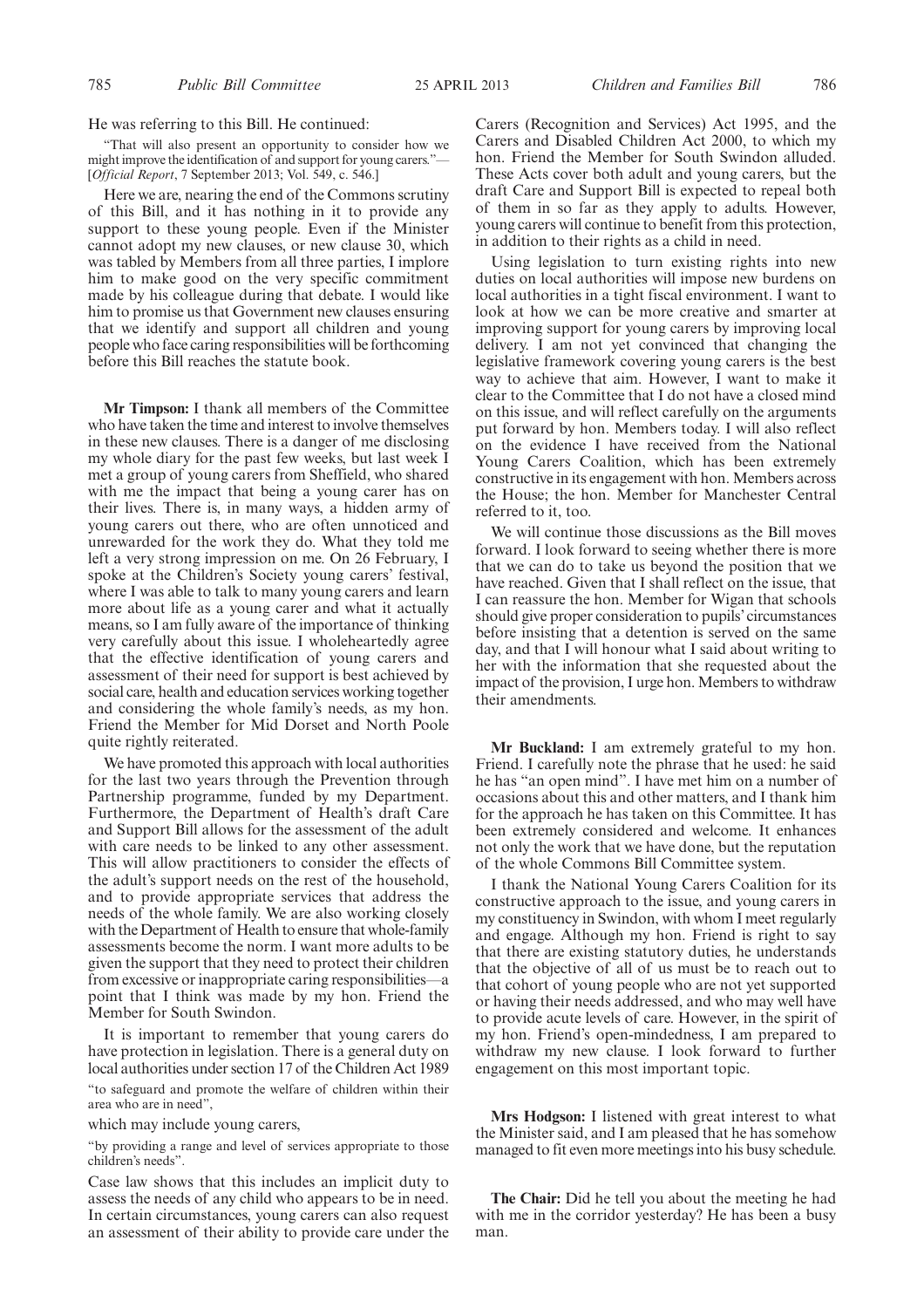**Mrs Hodgson:** He is a very busy man. I am pleased that the Minister has met some young carer organisations and could hear at first hand from young carers about their situation. I was pleased to hear him say that whole-family assessments will become the norm. That will definitely help in assessing families' needs, with regard to the person being cared for and the person doing the caring. I was interested when he said that young carers could request an assessment, but in reality, when would a child ever do that? I raised the issue of children who are under the radar, who will not disclose anything and do not want to be found out; there are even parents who say to their children, "You must not tell anybody about our family circumstances," because they are afraid that when the circumstances are brought to the attention of the authorities, they will be deemed unsatisfactory, and the children will be taken into care, leaving the parents without their carer.

That applies to the point raised by my hon. Friend the Member for Wigan about no-notice detention. If teachers do not know who these children are, they cannot even give them a dispensation, and make sure that they take a letter home and have the detention the next day. Does the Minister have any figures on the number of young carers who have requested an assessment, as opposed to being identified as a young carer?

The Minister can probably guess from what I have said that I want to be convinced that he will address the issue, but I am still apprehensive and nervous about not putting something to deal with the problem on the statute book—something like the clauses that hon. Members and I have tabled. I urge the Minister in the strongest possible terms to look at the matter and consider bringing forward a measure in the Bill. We will certainly look for that on Report, and I am sure that Labour Members in the other place will do so as well. I leave him with that strong encouragement from me and other hon. Members; we will look for some movement on this. That said, I am happy to withdraw my new clause.

*Clause, by leave, withdrawn.*

1.15 pm

# **New Clause 38**

#### STAFF TO CHILD RATIOS: OFSTED-REGISTERED CHILDMINDER SETTINGS

'(1) This section applies to Ofsted-registered childminder settings.

(2) The ratio of staff to children under the age of eight must be no less than one to six, where—

(a) a maximum of three children may be young children;

(b) a maximum of one child is under the age of one.

(3) Any care provided by childminders for older children must not adversely affect the care of children receiving early years provision.

(4) If a childminder can demonstrate to parents, carers and inspectors, that the individual needs of all the children are being met, then in addition to the ratio set out in subsection (2), they may also care for-

(a) babies who are siblings of the children referred to in subsection (2), or

(b) their own baby.

(5) If children aged between four and five years only attend the childminding setting outside of normal school hours or the normal school term time, they may be cared for at the same time as three other young children, provided that at no time does the ratio of staff to children under the age of eight exceed one to six.

(6) If a childminder employs an assistant or works with another childminder, each childminder or assistant may care for the number of children permitted by the ratios specified in subsections  $(2)$ ,  $(4)$  and  $(5)$ .

(7) Children may only be left in the sole care of a childminder's assistant for two hours in a single day.

(8) Childminders must obtain the permission of a child's parents or carers before that child can be left in the sole care of a childminder's assistant.

(9) The ratios in subsections (2), (4) and (5) apply to childminders providing overnight care, provided that the children are continuously monitored, which may be through the use of electronic equipment.

(10) For the purposes of this section a child is—

- (a) a "young child" up until 1 September following his or her fifth birthday.
- (b) an "older child" after the 1 September following his or her fifth birthday.'.—*(Mrs Hodgson.)*

*Brought up, and read the First time.*

*Question put,* That the clause be read a Second time.

*The Committee divided:* Ayes 6, Noes 10.

**Division No. 8]**

#### **AYES**

Hodgson, Mrs Sharon Jones, Graham Nandy, Lisa Powell, Lucy Reed, Mr Steve Sawford, Andy

#### **NOES**

| Barwell, Gavin      | Milton, Anne       |
|---------------------|--------------------|
| Brooke, Annette     | Nokes, Caroline    |
| Buckland, Mr Robert | Skidmore, Chris    |
| Elphicke, Charlie   | Swinson, Jo        |
| Lee, Jessica        | Timpson, Mr Edward |

*Question accordingly negatived.*

## **New Clause 39**

STAFF TO CHILD RATIOS: OFSTED-REGISTERED NON-DOMESTIC CHILDMINDER

'(1) This section applies to Ofsted-registered, non-domestic childcare settings.

- (2) For children aged under two—
	- (a) the ratio of staff to children must be no less than one to three;
	- (b) at least one member of staff must hold a full and relevant level 3 qualification, and must be suitably experienced in working with children under two;
	- (c) at least half of all other members of staff must hold a full and relevant level 2 qualification;
	- (d) at least half of all members of staff must have received training in care for babies; and
	- (e) where there is a dedicated area solely for children under two years old, the member of staff in charge of that area must, in the judgement of their employer, have suitable experience of working with children under two years old.
- (3) For children between the ages of two and three—
	- (a) the ratio of staff to children must be no less than one to four;
	- (b) at least one member of staff must hold a full and relevant level 3 qualification; and
	- (c) at least half of all other members of staff must hold a full and relevant level 2 qualification.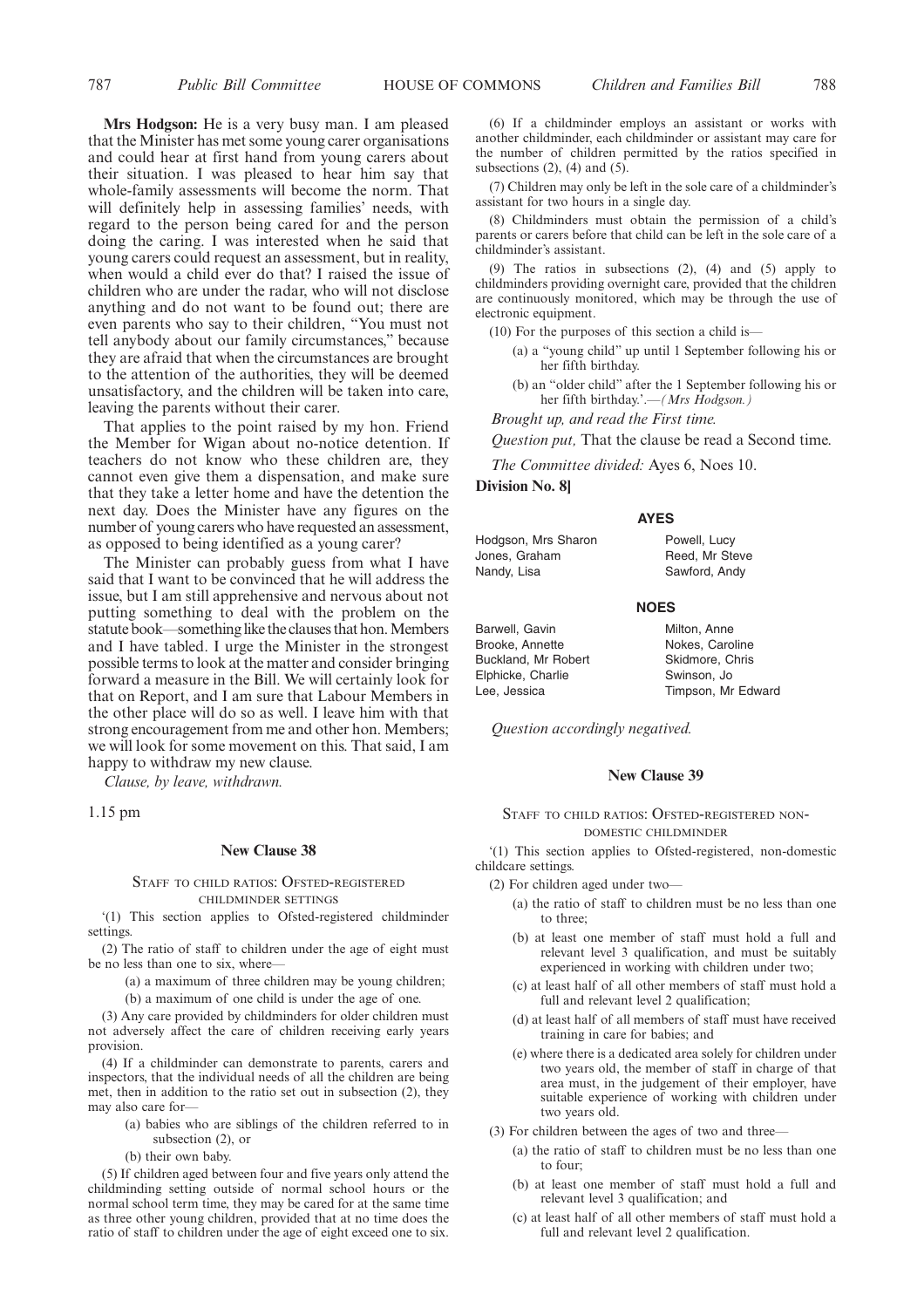(4) Where there is registered early years provision, which operates between 8 am and 4 pm, and a member of staff with Qualified Teacher Status, Early Years Professional Status or other full and relevant level 6 qualification is working directly with the children, for children aged three and over-

- (a) the ratio of staff to children must be no less than one to 13; and
- (b) at least one other member of staff must hold a full and relevant level 3 qualification.

(5) Where there is registered early years provision, which operates outside the hours of 8 am and 4 pm, and between the hours of 8 am and 4 pm where a member of staff with Qualified Teacher Status, Early Years Professional Status or other full and relevant level 6 qualification is not working directly with the children, for children aged three and over—

- (a) the ratio of staff to children must be no less than one to eight;
- (b) at least one member of staff must hold a full and relevant level 3 qualification; and
- (c) at least half of all other staff must hold a full and relevant level 2 qualification.
- (6) In independent schools where—
	- (a) a member of staff with Qualified Teacher Status, Early Years Professional Status or other full and relevant level 6 qualification;
	- (b) an instructor; or
	- (c) a suitably qualified overseas-trained teacher is working directly with the children, for children aged three and over—
		- (i) for classes where the majority of children will reach the age of five or older within the school year, the ratio of staff to children must be no less than one to 30;
		- (ii) for all other classes the ratio of staff to children must be no less than one to 13; and
		- (iii) at least one other member of staff must hold a full and relevant level 3 qualification.
- (7) In independent schools where there is—
	- (a) no member of staff with Qualified Teacher Status, Early Years Professional Status or other full and relevant level 6 qualification;
	- (b) no instructor; or
	- (c) no suitably qualified overseas-trained teacher, working directly with the children, for children aged three and over—
		- (i) the ratio of staff to children must be no less than one to eight;
		- (ii) at least one member of staff must hold a full and relevant level 3 qualification; and
		- (iii) at least half of all other members of staff must hold a full and relevant level 2 qualification.

(8) In maintained nursery schools and nursery classes in maintained schools (except reception classes)—

- (a) the ratio of staff to children must be no less than one to 13;
- (b) at least one member of staff must be a school teacher as defined by subsection 122(3) [Power to prescribe pay and conditions] of the Education Act 2002 and Schedule 2 to the Education (School Teachers' Qualifications) (England) Regulations 2003; and
- (c) at least one other member of staff must hold a full and relevant level 3 qualification.

(9) The Secretary of State may make provision in statutory guidance to—

- (a) define qualifications as "full and relevant"; and
- (b) define "suitable experience" for those working with children under two.

(10) If HM Chief Inspector of Education is concerned about the quality of provision or the safety and well-being of children in a setting he may impose different ratios.'.—*(Mrs Hodgson.)* 

*Brought up, and read the First time.*

*Question put,* That the clause be read a Second time.

*The Committee divided:* Ayes 6, Noes 10.

**Division No. 9]**

#### **AYES**

Hodgson, Mrs Sharon Jones, Graham Nandy, Lisa Powell, Lucy Reed, Mr Steve Sawford, Andy

#### **NOES**

Milton, Anne Nokes, Caroline Skidmore, Chris Swinson, Jo Timpson, Mr Edward

Barwell, Gavin Brooke, Annette Buckland, Mr Robert Elphicke, Charlie Lee, Jessica

*Question accordingly negatived.*

#### **New Clause 49**

#### INCLUSION OF CHILDREN IN EQUALITY IMPACT ASSESSMENTS

'Section 149 of the Equality Act 2010 (Public sector equality duty) is amended as follows-

"(1) In subsection (7) after "age" add ",with particular regard to children under the age of 18."

(2) After subsection (9) add—

"(10) The public sector equality duty set out in this section as it relates to children shall apply in the formulation and implementation of policy and in the formulation, promotion and implementation of legislation.".'.—*(Lisa Nandy.)*

*Brought up, and read the First time.*

**Lisa Nandy:** I beg to move, That the clause be read a Second time.

The clause would amend the Equality Act 2010, which already makes reference to age, so that particular regard would be paid to children. There has always been some concern about how joined-up, in reality, government is, and I am sure that hon. Members on both sides share my concerns about it. Joined-up government in relation to children has, for many years, been the holy grail chased by children's organisations and pressure groups.

The issue is particularly important because children have less of a voice in policy and legislation. As Maggie Atkinson, the Children's Commissioner for England, pointed out at a meeting I attended a few days ago, children do not, of course, vote. It is unusual for children to contact me proactively as a constituency MP; usually adults act on children's behalf. I know that, like me, the Minister makes an effort to get out and meet children. The Children's Commissioner and the children's rights director do a huge amount to ensure that children are represented in public policy, but they still fall through the gaps of policy and legislation far too often.

I drew the Committee's attention to some of my concerns on the subject under part 5 of the Bill, and I do not propose to repeat them, especially given the heat today. These concerns have to be seen in the context of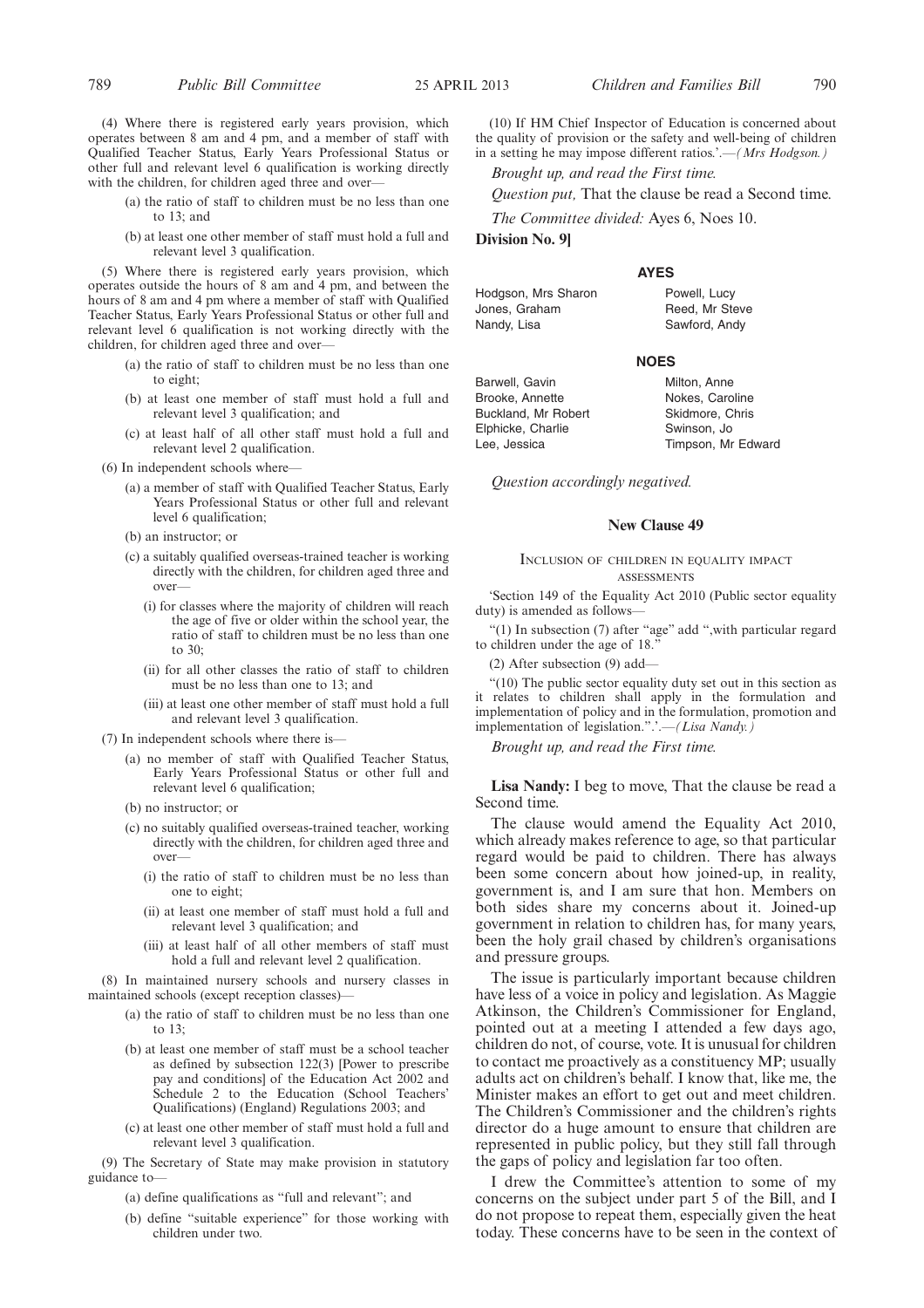#### *[Lisa Nandy]*

recent developments in children's policy. I have been raising concerns about the priorities of the Department for Education for the last two years, including with the previous Minister with responsibility for children, with regard to the immigration and detention of children, and the Department's remit and focus on those children.

I have also raised concerns with Ministers and the Department about the shift of resources within the Department for Education. When I asked a question about this some time ago, there were twice as many staff working in the free schools section of the Department as there were in the safeguarding unit, despite everything that we have seen recently in Rochdale, Rotherham and Oxfordshire, and in so many other distressing cases of grooming children. The previous Minister with responsibility for children drew attention to that when he appeared before the Select Committee on Education, raising concerns about the downgrading of the issue in the Department. The Education Committee has also warned of the need to maintain the wider focus on children in the Department.

I say that because one of the benefits of the creation of the Department for Children, Schools and Families was that it had a much stronger presence across Government. I was in the voluntary sector at the time, working with children and young people. There were still significant problems; I do not want to miss the point that there have been problems created by other Government Departments apart from the Department for Education. There have been problems created for those children in the past, and I am sure there will continue to be in the future. However, it is important that we make sure that there are mechanisms to concentrate people's minds across Government, while they are making policies and legislation, on the impact on children, rather than them trying to pick up the pieces later.

I want to highlight two recent examples that have come to my attention of instances where not enough thought has been given to the impact on children of law and policy when decisions have been made that affect them. I have already referred to one of them: it is in the report, "Fractured Childhoods", produced recently by the charity Bail for Immigration Detainees. It highlights the situation of families who are separated by immigration detention. It talked to 53 children in 27 families and found that in all those cases, the children had been separated from one or both parents by immigration detention. Not one of those 53 children had been contacted by the UK Border Agency to ascertain their wishes and feelings about the situation that they were about to be placed in. In seven out of 10 cases in which the Border Agency was in touch with children's services in local authority departments, it took it over a year to make that contact to find out what was happening for the child.

As a consequence of their parent being in detention, those children were often in foster care. One of the foster carers, who looked after seven-year-old Hannah, said:

"At times she would sit by herself and break down and cry. When you asked her what is the matter, she says "When is my mum coming I want to go home with her."

The report is littered with similar quotes from children and their carers.

I want to highlight the case of Christine, who is profiled in the report. The UK Border Agency suggested that the existence of a child protection plan for her son had addressed the concerns for his welfare; Bail for Immigration Detainees says that this was plainly not the case. The third review of Christine's detention in a Border Agency file claimed that

"Social Services are involved with the control of the children's care and have no issues with her detention at this time."

In fact, social services had raised serious concerns about the effect Christine's detention was having on her son, Daniel, who was in an unstable care arrangement and was at risk of serious harm.

Regarding the same group of children but on a different policy, the Select Committee on Education recently warned:

"it would be outrageous if destitution were to be used as a weapon against children because of their immigration status",

and it called for a review of immigration policy on that basis.

I have raised concerns a number of times during this Committee about the way in which other Departments make decisions that either simply do not take account of children, or are not sufficiently specialised to be able to meet their needs. It is my view and that of my hon. Friend the Member for Washington and Sunderland West that building that in, so that specific regard is given to children when laws and policies that affect them are developed, would be a significant step forward for those children.

I want to mention one more example, because this concerns more than one Department. It can be of concern in any Government Department. The recent bedroom tax was introduced with no thought to children. The Minister shakes his head, but—

#### **Mr Timpson:** Sorry, I did not shake my head.

**Lisa Nandy:** The Minister will be as aware as I am of the devastation and extreme anxiety that the bedroom tax is causing foster parents. I know that he is aware of it, not only because he has said so publicly, but because I know that he has personally been working very hard behind the scenes to try to rectify the situation. If he had waited a moment, I would have come on to pay tribute to him for that. I raised the concern about the Department for Education not as a personal slight to him or his predecessor, or as a slight to his intentions or ability to effect change, but simply because sufficient attention is not being paid to children in the development of law and policy, and the bedroom tax is a particularly good example. It is particularly bad for children, but particularly good for the purpose of illustrating my point.

When the bedroom tax was introduced, no thought was given to the situation of foster children. They are simply invisible for the policy's purposes. I know that the Minister, on taking up his post, made it one of his priorities to talk to his colleagues about it, but what has happened as a consequence is that first we ended up with a situation in which foster carers were extremely concerned that they would not be able to continue fostering. Secondly, after his intervention, we ended up with a fund made available for foster carers. That had problems, but was seen as a step forward. Thirdly, we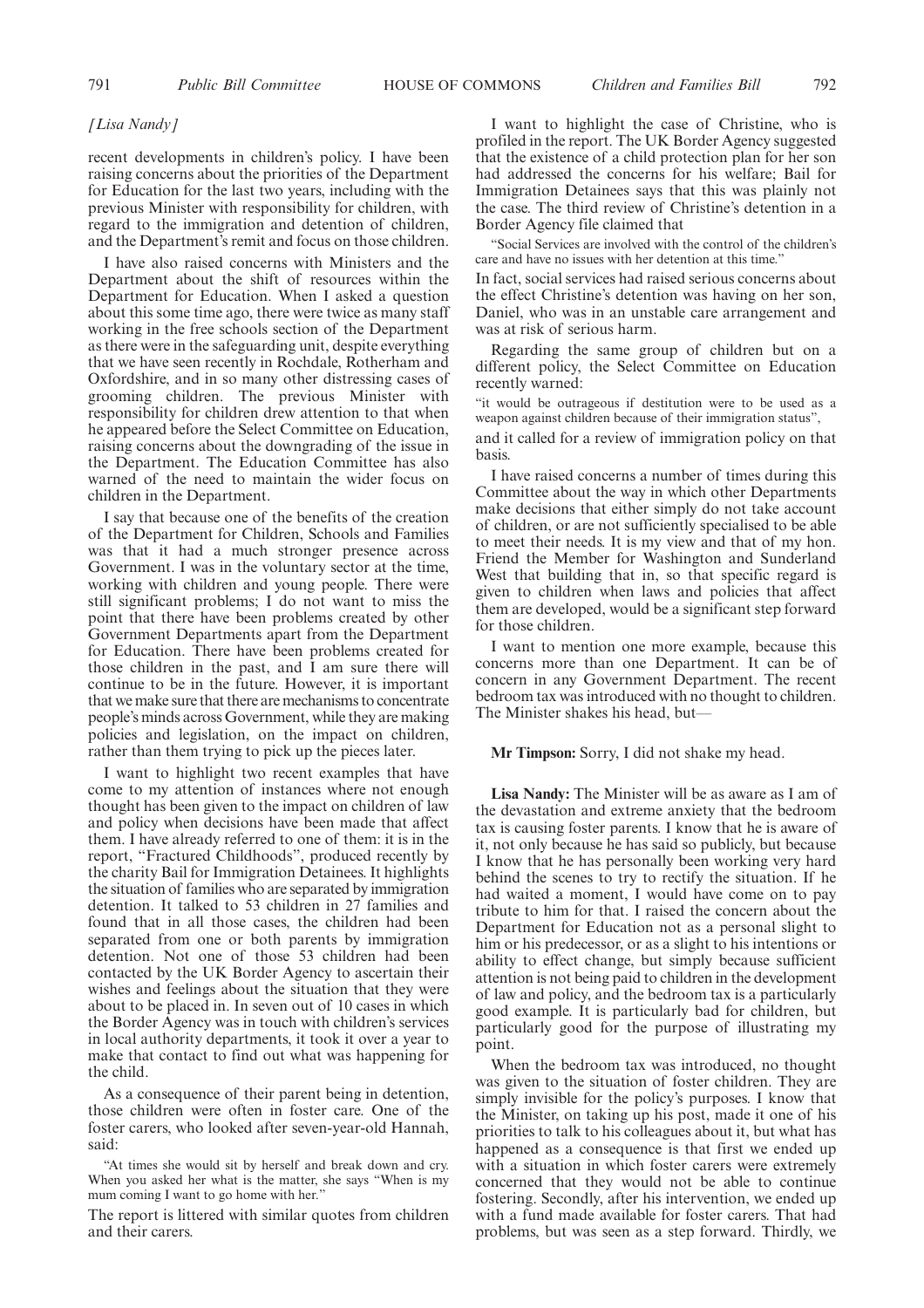had another announcement from Ministers that the policy would change again, that the fund was no longer available, and that foster children would be exempt from the policy. It then transpired that if there was more than one foster child in the family, the second child would not be exempt.

Robert Tapsfield of the Fostering Network said:

"This change has brought with it a new set of problems...There is already a shortage of foster families for groups of brothers and sisters, this anomaly is just going to make matters worse...We urge the Government to reconsider and exempt all fostered children's bedrooms from an unnecessary and unfair financial penalty."

We have an urgent shortage of foster carers in this country, and that has a real impact on foster children. We should not be making the situation worse. Over the past few months, foster parents have been caused extreme anxiety as a direct result of the fact that those children were simply not considered in the first instance. If they had been considered, and had the Minister been in post at the time, and knowing his predecessor as well, I expect that those concerns would have been flagged up, if they had been consulted, and that those changes would have been built into the system from the beginning.

It is extremely important that thought is given at all times to children when decisions that affect them are taken, and that they are held in mind when policy that may have an impact on them is developed. Proactive thought must be given to their safety and welfare. We are extremely concerned that that has not always been the case, and is less likely to be the case at the moment, when huge changes are being made in many Government Departments, including the Department of Health, the Ministry of Justice in relation to legal aid, the Home Office and others. We want more safeguards built into the system to ensure that, when policy and law relating to children is developed, thought is given to the impact that it will have on them.

**Mr Timpson:**I recognise that the hon. Lady's contribution reflects the issues she has raised throughout the Bill. She has taken the opportunity to bring them all together under the clause, so that we can revisit them, as I am sure we will in future. Bearing in mind the overarching principle of trying to support and improve the rights and lives of children, particularly the most vulnerable, her claim that we do not care about children was an odd accusation to make against this Government, and I have to disappoint her. Through the Bill, which we have debated for 10 days in Committee, we are supporting that principle. The whole purpose of the Bill is to enhance the rights and protections of children, particularly the most vulnerable. The fact that we have reached consensus on many aspects of the Bill suggests we have more in common than her contribution suggested.

Ensuring that children are at the centre of any decision that the Government make is extremely important. My role in the Government is to ensure that that happens, under my remit. We could get into a debate about whether the previous Government thought about the impact that some of their policies, such as the abolition of the 10p tax rate, would have on children. We could both make the case that the impact on children of aspects of policies brought in by both Governments was not given full consideration.

#### 1.31 pm

*Sitting suspended for a Division in the House.*

1.46 pm

*On resuming—*

**Mr Timpson:** Now that we have managed to have a break from the heat in this room, I will set a slightly more conciliatory tone by reminding the Committee that the Government have made a commitment to Parliament that they will have due regard to children's rights when making new policy. We are doing just that. I hope that Committee members will feel that the work that we have done in preparation for the Bill is a good example of it happening in practice.

As we know, age significantly influences how public authorities should engage with children, the services that they require and the level of personal responsibility and freedom that they should be afforded. That is not generally true of adults. The new clause is not necessary, as the law already protects under-18s, like adults, from discrimination, harassment, victimisation and other prohibited conduct under the law on the grounds of race, disability, gender, religion or belief, sexual orientation and gender reassignment. Those are the key discrimination issues faced by children as well as others. As it currently applies, the public sector equality duty requires public authorities to have due regard to the need to advance equality of opportunity and foster good relations regarding the protected characteristics of age. Existing legislation provides equality protection for under-18s in the most appropriate way.

I am sure that we will return to many of these issues as the Bill continues on its journey, as well as outside the auspices of this room, but I reiterate to the hon. Lady my commitment, which she has been kind enough to flag up to the Committee, to ensuring that children are at the heart of thinking across Government. That remains my continued focus, and I am sure that it is a theme that we will discuss as matters progress. On the basis of the reassurance that I have given her about existing legislation and how it interacts with the clarification that she seeks on the new clause, I hope that she will withdraw her new clause.

**Lisa Nandy:** I am grateful to the Minister for some of those reassurances. I expect that we will return to some of these issues as the Bill progresses, as well as outside the debate on the Bill. On that basis, I beg to ask leave to withdraw the new clause.

*Clause, by leave, withdrawn.*

#### **New Clause 54**

#### EXTENSION OF EMERGENCY LEAVE ENTITLEMENT TO GRANDPARENTS

'In section 57A(3) of the Employment Rights Act 1996 insert after (d)—

"(e) a grandchild.".'.—*(Lisa Nandy.) Brought up, and read the First time.*

**Lisa Nandy:** I beg to move, That the clause be read a Second time.

**The Chair:** With this it will be convenient to discuss new clause 55—*Adjustment leave—*

'(1) A qualifying employee who satisfies prescribed conditions may be absent from work at any time during an adjustment leave period.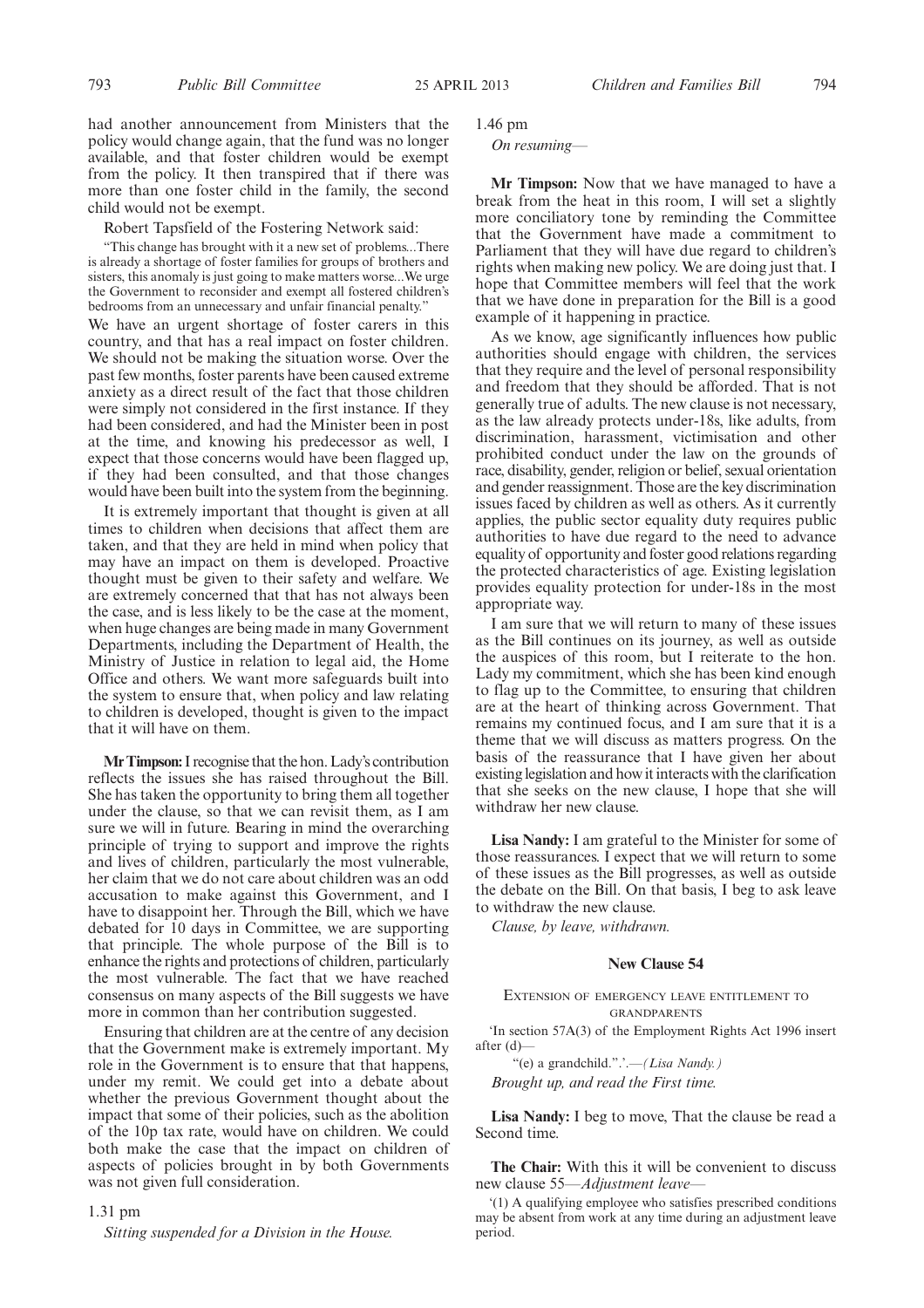#### *[The Chair]*

(2) An adjustment leave period is a period calculated with regulations made by the Secretary of State.

(3) The regulations under subsection (2) shall include provision for determining the extent of an employee's entitlement to leave under this section but shall secure that where an employee is entitled to leave under this section he is entitled to at least six weeks' leave.

(4) An employee who exercises his rights under subsection (1)—

- (a) is entitled, for such purposes and to such extent as may be prescribed, to the benefit of the terms and conditions of employment which would have applied if he had not been absent,
- (b) is bound, for such purposes and to such extent as may be prescribed, by any obligations arising under those terms and conditions (except in so far as they are inconsistent with subsection (1)), and
- (c) is entitled to return from leave to a job of a prescribed kind;.

(5) For the purposes of this section, an employee is a qualifying employee if—

- (a) he is the parent or carer of a disabled child or adult and his purpose for applying for adjustment leave is to secure a temporary period of absence to deal with a period of illness or diagnosis of disability of the cared-for child or adult; or
- (b) he is the bereaved parent of a child under the age of 18 and his purpose in applying for adjustment leave is to secure a temporary period of absence to deal with funeral and other arrangements due to the death of his child.'.

**Lisa Nandy:** The purpose of new clause 54 is to enable a grandparent to take a reasonable amount of time off work to provide care when a grandchild is ill or to deal with unexpected events at school such as school closures due to poor weather, which occurred recently in many parts of the country, including in my constituency.

At the moment, emergency leave provisions to deal with family emergencies are available to parents, and employers must enable them to take a few days' unpaid leave—typically up to three days—to make arrangements for the provision of care. Current legislation does not make it clear whether that entitlement is also available to grandparents where they are relied on to provide child care for grandchildren.

The new clause would give families the flexibility to make their own decisions about how best to deal with family emergencies and, for example, to enable the impact of family emergencies, such as a child's illness, to be spread across the wider family. Some families would prefer a working grandparent to take the time off to provide care when a child is ill or a school is unexpectedly closed. The new clause would help parents to balance work and their caring responsibilities and relieve the pressure on families that arises when children are ill. It would be of particular value to younger families where the grandparents are more likely still to be in work and are unavailable to provide help in a family emergency and make it easier for parents—and mothers, especially—to work.

Currently, one in four working families depend on grandparents to provide child care. I take the opportunity to pay tribute to the work that grandparents do in caring for their grandchildren. However, I recognise that words alone are not enough. Grandparents who are working are more likely than those who are retired to look after their grandchildren, reflecting the fact that working grandparents and their grandchildren are generally younger: 70% of working grandparents say they look after their grandchildren and 29% of grandparents are working.

Half of grandparents with grandchildren under the age of 16 are of working age. As the retirement age, especially for women, is delayed, increasing numbers of them will be in the work force. At the moment, much of the child care is provided by grandmothers aged between 55 and 65 who are no longer working. An ageing population means that our work force is becoming older and there is an expectation for people to stay longer in employment in order to grow our economy and to fund pensions, social care and other provisions in later life.

It will also become increasingly important that grandparents, especially grandmothers, are able to combine work and informal caring responsibilities. Employers will need to retain experienced older workers through offering flexibility. The simple provision of extending emergency leave entitlement to grandparents when children are ill or schools are closed will make it easier for all members of the family, parents and grandparents, to reconcile caring with employment. As such, it fits with much of the thrust of the measures in the Bill that we warmly welcome.

We believe the impact on employers overall will be minimal as the amendment will have the effect of spreading across different employers the impact of employees' absence due to a family emergency, rather than one employer, typically the mother's, experiencing the full impact. In Denmark for example, it is customary when a child is ill for the mother to take the first day off work, the father the second, and a grandparent the third, if needed.

We discussed earlier in the Bill the impact that the burden of caring responsibilities has on women and the extreme discrimination that women continue to face in the workplace. I know the Parliamentary Under-Secretary of State for Business, Innovation and Skills feels as strongly about that as I do. We think the amendment could play a significant part in helping to distribute that burden and, therefore, break down some of that discrimination that women already face.

Proposed new clause 55 would introduce a new form of leave to allow temporary absence from work during a time of crisis, diagnosis of disability or for parents when a child under the age of 18 tragically dies. A new form of adjustment leave is needed to help families in crisis stay in work.

The organisation Working Families recently surveyed 1,000 parents of disabled children and found alarmingly high levels of unemployment and underemployment: 27% of respondents were not in paid work and over 80% of those had given up work to care for their disabled child.

The lack of time to adjust to the needs of a disabled child may be unnecessarily pushing parents out of work. Disability diagnosis does not necessarily happen during maternity or first-year leave. Many disabilities only become apparent as the child grows up, or may emerge as the result of an illness or accident. Parents in work need more support through what may be a family crisis.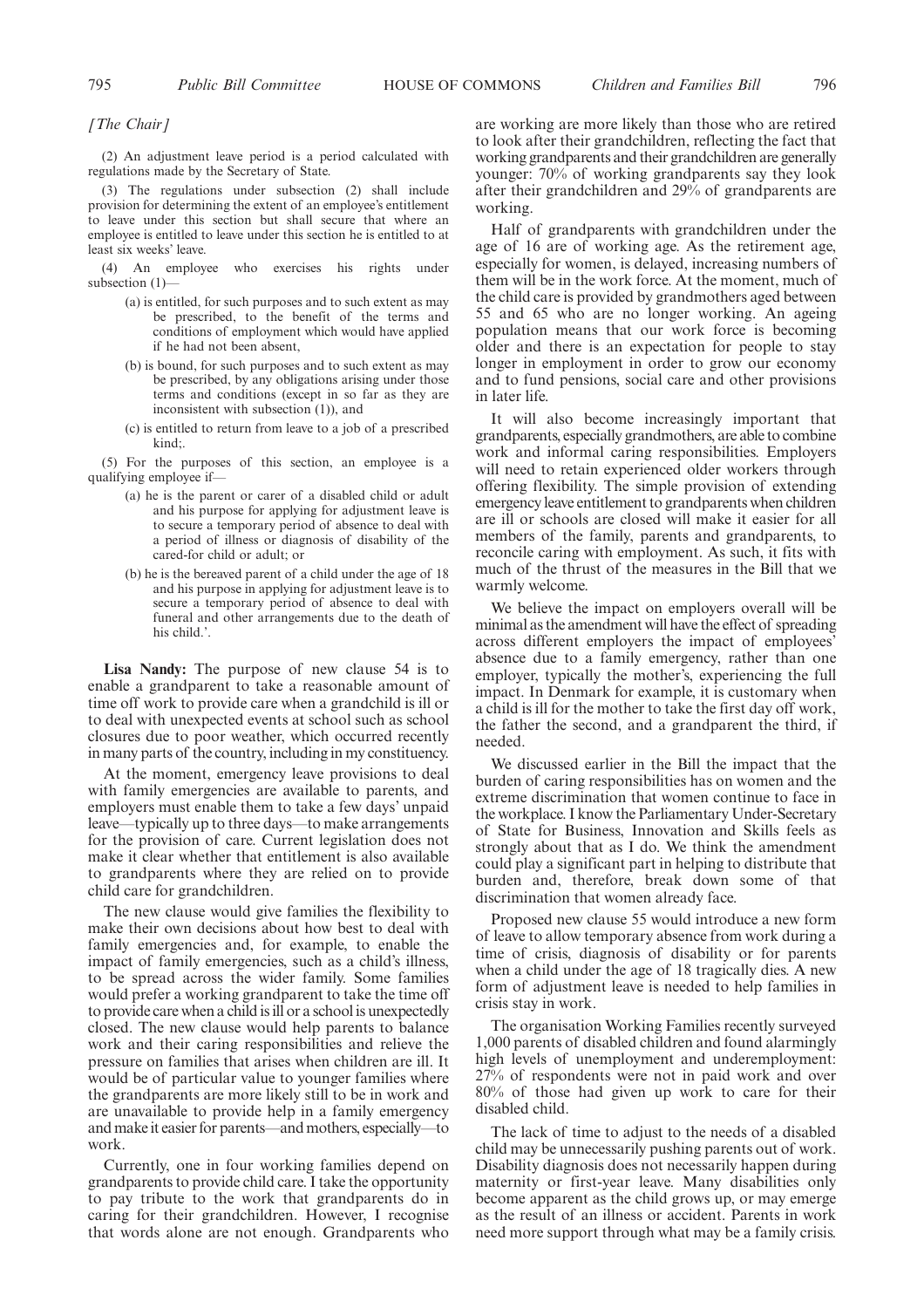When a child is being diagnosed as disabled, or when an employee becomes a carer overnight, the parent may consider giving up work, and many health, care and education professions expect parents to do so. Parents also report that some employers are unreasonable in the amount of unpaid leave that they are prepared to offer and interpret the current guidance as setting a maximum of two or three days. As a result, some parents leave the work force entirely.

However, if they give up, it is very difficult to return to the labour market later. In the Working Families' survey over 90% of parents of disabled children who were out of work wanted to return to employment but over half had been out of work for at least six years. A recent report by Carers UK and Employers for Carers found 2.3 million adults have given up work to care for an elderly parent or disabled or seriously ill loved one, and almost 3 million had reduced their working hours.

Flexible hours, over the longer term, are clearly a useful option and we warmly welcome the extension of the right to request flexible working to all employees. However, a new form of leave is needed to address the immediate demands on parents and carers who need to attend numerous hospital or other appointments during a period of diagnosis or crisis. Many carers have little or no warning of the demands that are placed on them when an elderly parent falls ill or a partner is diagnosed with cancer.

A flexible working request can take several months to complete, notwithstanding the Minister's reassurance that most will not. The point is that it can, and it results in a permanent change to the contract. It might not be clear to a parent or carer what kind of flexibility they need over the long term because so much depends on the outcome of the diagnosis and the kind of care plan or educational support that they put in place. Unpaid parental leave is available only to those who have been with their employer for at least a year. It has to be requested within a 21-day notice period, and it is usually only available for a maximum of four weeks in a year. Carers do not even have access to the equivalent of unpaid parental leave.

Adjustment leave might also support parents who have suffered the death of a child under the age of 18. That group currently has no statutory leave beyond the short-term time off for dependants. In the immediate aftermath of a child's death, parents have to cope with not only their own loss and the grief of their wider family, including any other children, but with a vast number of administrative and other arrangements. A sudden, or accidental, death might require a post-mortem or inquest. There is a funeral to arrange, and many other organisations to contact, from schools to benefit offices. Although there is no set amount of time for unpaid time off for dependants, the advice on gov.uk suggests that, in most cases, one or two days should be enough.

I would like to think that most people who find themselves in that awful situation have employers who are considerate and compassionate in responding to their needs. Sadly, we know that that is not always the case. Recently, a friend of mine who lost a parent in similar circumstances faced an unsympathetic employer. There is no guarantee for parents who find themselves in that situation that their employer will be compassionate.

Parents of disabled children report that the ability to work reduced and flexible hours for a couple of months is sufficient to enable them to put care arrangements in place and determine a realistic, long-term pattern of work. There would clearly be costs to employers, but the number of parents who are entitled to this new leave is small. We believe that there is also a strong business case for compassion. A recently bereaved parent is unlikely to perform at his or her best. Offering parents time to recover from their traumatic experience enables good employees to be retained in the workplace. In the long term, the cost of adjustment leave would be outweighed by the economic and social gains of keeping parents and carers in work and out of poverty. I therefore urge the Ministers to strongly consider accepting the new clauses.

**Jo Swinson:** I will first consider new clause 54, which seeks to extend to grandparents the right to time off for dependants. I recognise the important issues that the hon. Member for Wigan raised. I also recognise the vitally important role that grandparents play, not just in caring for children but in their development. They are part of the support network that is of huge benefit to new parents in particular, who have to deal with the challenges that parenthood brings.

The right to time off for dependants enables employees to take reasonable time off work to care or make arrangements for a dependant in an emergency. The definition of dependant in legislation is deliberately broad, and in many cases grandparents already qualify for leave. That is the case if the child lives in the same household as the grandparent, or if the child relies on the grandparent to care for them all or some of the time. Even if the grandparent only cares for the child on a Tuesday afternoon and picks them up from nursery, they qualify. Therefore, it is not necessary to include a specific provision for grandparents in the Bill. I am concerned that if we make it explicit, the list might be seen as exhaustive. We want to make sure that other relatives or carers can step in. Some parents are fortunate and have grandparents near by; others are not in that position and rely on family friends, aunts, uncles or other carers. We want to ensure that whoever has the care responsibility for the child is able to use the time off for dependants.

New clause 55 would introduce a new employment right for adjustment leave to enable the parent or carer of a disabled person time off work if they fell ill or received a diagnosis of disability. It would enable a bereaved parent to take time off to make arrangements following the death of a child under the age of 18. I am sure that we are all incredibly sympathetic with such horrendous circumstances. No parents should have to bury their child in any circumstances. It is not natural, but if such an appalling situation arose, most employers would want to act with a huge degree of compassion.

#### 2 pm

Equally, a diagnosis of disability can be a huge shock for a family, and take a significant time to work out how to deal with daily matters in life. Things will often be up in the air; there will be uncertainty about medical appointments and their outcomes. However, other types of leave are in place that meet the needs of many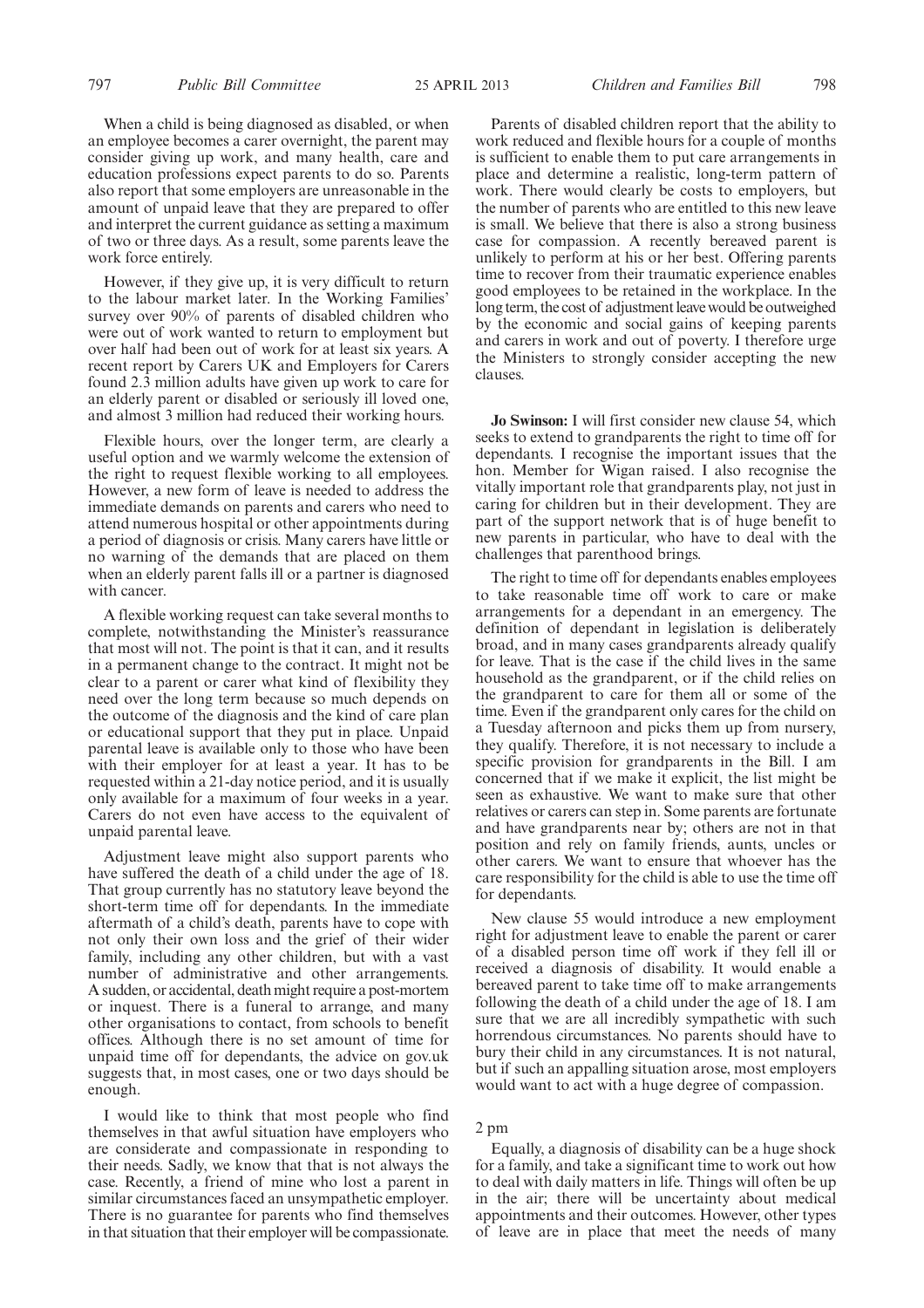parents and carers. Time off for dependants, which I have outlined, enables parents and carers to take reasonable time off. It would include time off for parents to make arrangements, following the death of a child.

I take on board what the hon. Lady said about the one to two days referred to on the website, and I am certainly happy to look at that advice. I think that it entirely depends on the emergency. In situations when a child breaks an arm, that is about going to A and E and getting it sorted, and I imagine that a day or two is probably sufficient time in which to put other arrangements in place, but other circumstances might require a longer time. Obviously each set of circumstances would be individual, as should be the response.

An adult with parental responsibility for a child under the age of five or a disabled child up to the age of 18 will also be entitled to take up to 18 weeks of unpaid parental leave to care for their child. Along with the changes under the Bill to introduce shared parental leave in 2015, we are increasing the age limit of all children whose parents qualify for that leave from five to 18 years. It is not only more straightforward and simple; it means 18 weeks' leave for every child up to the age of 18 years. If anything, that makes the issue less of a burden on business because the amount of time that may be taken is spread out.

The change also recognises the huge number of reasons why parents might want to take unpaid parental leave. Issues might happen between ages zero to five, but there might be a range of other issues that are medical or emotional; there could be developmental problems when teenagers have difficult times settling into secondary schools or taking exams. There is a range of reasons why parents might want to take such leave, and we believe that that maximum flexibility is a helpful change. It will also enable many families whose children are diagnosed with a disability when aged more than five years to take time to adjust.

The extension of the right to request flexible working will also bring significant benefits for families and friends of disabled people and for disabled people themselves. We encourage trial periods of that change. I accept what the hon. Lady said about the unpredictability of such matters, and that they might change, so I hope that, with those reassurances, the hon. Lady will be happy to withdraw the motion because relevant mechanisms are already in place. However, I shall consider the particular issue of guidance from one to two days.

**Lisa Nandy:** I am grateful to the Minister for her constructive approach and for clarifying the position of grandparents who already care for children some or all of the time. I take her point about the other relatives and wider support networks that we might wish to consider, and I hope that we shall continue to debate the matter and discuss how we can support care arrangements for families in the widest possible sense, including grandparents but, obviously, as the hon. Lady said, not limited to them. I am also grateful to her for taking on the existing concerns about guidance. Notwithstanding the fact that I still have several worries, which no doubt she shares, given her helpful reassurances, I beg to ask leave to withdraw the motion.

*Clause, by leave, withdrawn.*

#### **New Clause 57**

#### BREASTFEEDING AT WORK

'(1) ACAS shall produce guidance that provides employers with information on the role of women who wish to breastfeed their babies at work.

 $(2)$  The guidance shall include-

- (a) the amount of time it would be reasonable to allow mothers to breastfeed at work;
- (b) information on the provision of facilities to do so;
- (c) information on dealing with requests to do so in the workplace; and
- (d) information on how to make it easier for women to return to the workplace should they wish to breastfeed at work.'.—*(Lucy Powell.)*

*Brought up, and read the First time.*

**Lucy Powell:** I beg to move, That the clause be read a Second time.

As it is the last time I will rise to speak on this Bill in Committee, it would be remiss of me not to mention, yet again, my status. I wanted to reassure the Committee that my bringing forward this new clause is not a declaration of interest on my part. We have quite good breastfeeding facilities here in the House of Commons, notwithstanding that we are not allowed to breastfeed in Bill Committees or in the Chamber. Otherwise we are quite well catered for.

The new clause is supported by Maternity Action which is leading a "Valuing Maternity" campaign. Its purpose is to probe the Minister and the Government on whether they are prepared to go a little further on this, not least because breastfeeding is an important issue in itself, but in the context of the Bill and our debate about enabling mothers to share their maternity leave with their partner, breastfeeding and their ability to continue breastfeeding, expressing or whatever, is critical to their ability to make that decision about returning to work.

By way of background, statutory protection for breastfeeding on return to work is in place in at least 92 countries including the United States. The US requires employers to provide "reasonable" breastfeeding breaks and suitable facilities. The US introduced the right to breastfeed at work in very difficult economic circumstances in 2010, citing a number of business advantages, including higher staff retention rates and reduced time off for parents at later stages of a child's life; early return to work by mothers; higher productivity and loyalty; and positive PR for the business.

The UK has no such right to breastfeed on return to work. The new clause does not go that far either, as many campaigners would like, but is a probing amendment to tease out the Government's thinking on this issue. The organisations that have lobbied me in particular about this Bill feel strongly that clarity on breastfeeding at work is important to protect women seeking to combine work and breastfeeding. It is complementary to the shared parental leave aims of the Bill. Looking at how we can enable women to breastfeed at work will be the complementary and holistic approach that is required to bring about the culture change that we have talked about.

ACAS guidance would provide employers and breastfeeding women with a common understanding of their obligations and entitlement. Using ACAS in this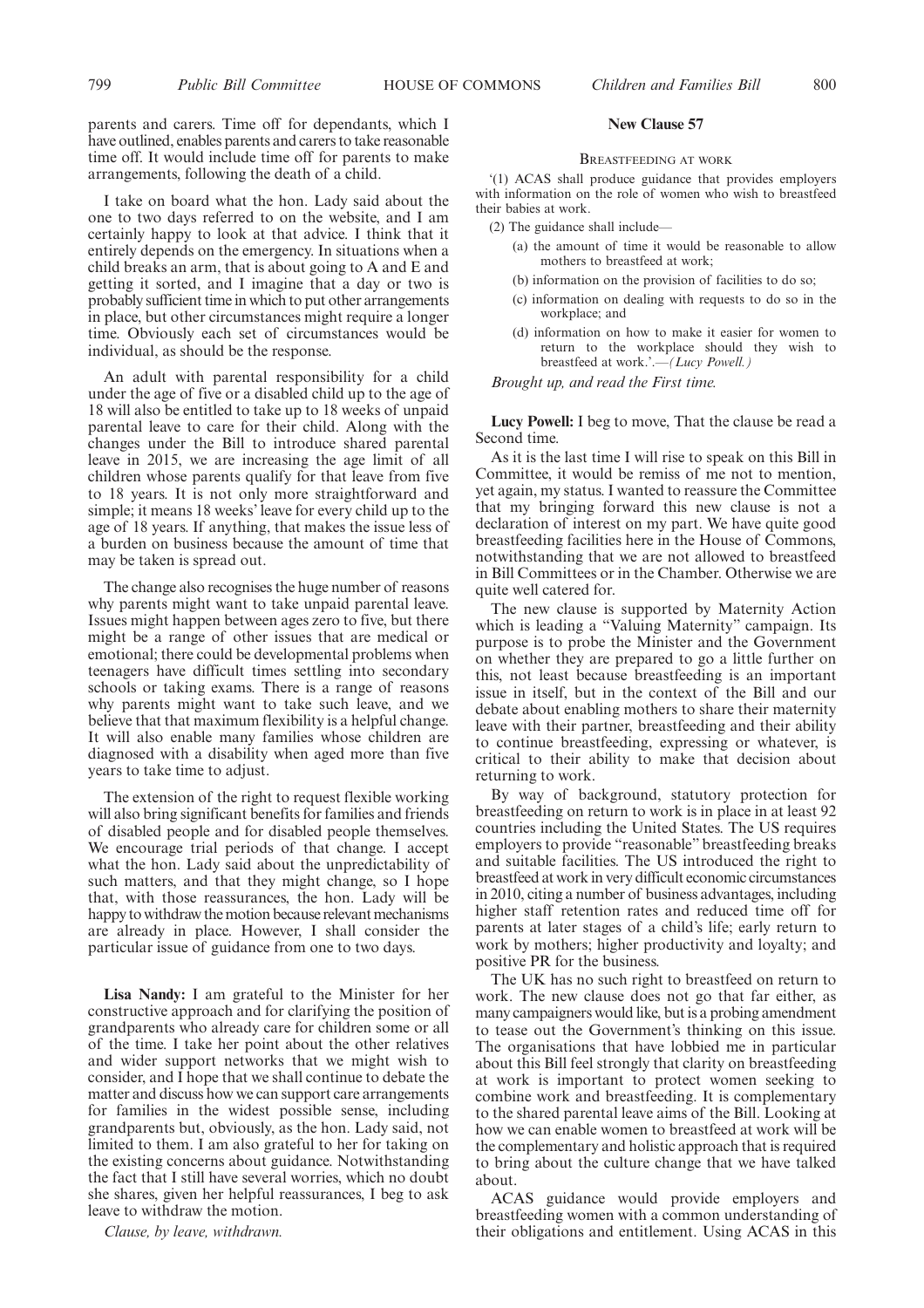way has been done previously with guidance on redundancy and maternity developed by ACAS and the Equality and Human Rights Commission. This discussion was chaired by Maternity Action which is funded by the Department of Health to promote breastfeeding on return to work. Perhaps it is a model the Minister could consider following. I appreciate that she may not want this proposal in the Bill but I thought it was important to table it as a new clause so that we could explore these ideas a bit further and give her the opportunity to tell the Committee a little more about her proposals on this.

**Mrs Hodgson:** I apologise for interrupting my hon. Friend and I am sorry to have missed the beginning part of her contribution. This is an extremely important and useful new clause following on from the Equality Act 2010 introduced by the previous Government. As she will probably be aware, one of the important bits of that Act was to allow women who breastfeed to do so in public anywhere where they could bottle-feed. That was a very important measure and does she agree that the new clause takes it into the next stage for women in work?

**Lucy Powell:** Absolutely. It takes those issues forward. I recognise, however, that they are controversial. I know the Minister will have been lobbied by many in the business sector who probably do not share our views about bringing this forward. However, I hope that over the coming months and years we can help bring about a different attitude in the business community towards breastfeeding. The evidence from the United States shows that statutory protection has been a positive development there for businesses signing up for the scheme. I look forward to the Minister's comments.

**Jo Swinson:** I was delighted to see the new clause on this issue, as it is something I have already been thinking about and discussing in the Department. As a Government, we desire to see rates of breastfeeding increase. We know it has significant health benefits for babies, and my colleagues in the Department of Health—I have spoken briefly about the matter to the Under-Secretary of State for Health, my hon. Friend the Member for Central Suffolk and North Ipswich (Dr Poulter), and will no doubt speak to him more about it—are making great strides and significant efforts to try to improve breastfeeding rates.

Given what we are introducing on shared parental leave, we anticipate that some women will want to go back to work earlier, where their partner is happy to be the main care giver; that of course means there may well be more women for whom breastfeeding at work will be a relevant issue. Rates of breastfeeding decline over the time after a baby is born, and by six months only 14% of women are exclusively breastfeeding; if people start to go back to work earlier, those rates will change. Even if it is only a small number of women who are still breastfeeding at that point, we none the less do not want a situation where, should they want to go back to work, mothers who want to contribute to the labour market have to choose between continuing to breastfeed their child and going back to work. I am therefore very much in sympathy with objectives behind the new clause.

Taking the issue forward is not without its difficulties. Some countries have introduced a statutory right to breastfeed, but of those—the hon. Member for Manchester Central mentioned the USA as an example—some have minimal maternity leave provision, which means that there will be a much higher instance of women who are still breastfeeding going back into the workplace. Thankfully, the situation in the UK is much better on that front. However, there is a concern for the business community about how burdensome any requirement would be.

It is important to try to debunk some of the myths about the issue, and I had an incredibly helpful meeting to that end with Maternity Action earlier this week. Many businesses that are already doing what would be considered best practice do not think of it such; they are simply doing what seems reasonable. For a very small employer, the issue is not necessarily one of having bespoke breastfeeding facilities so much as making some reasonable adjustments—perhaps a screen or curtain that can be put up at the back of a shop or in a particular area of an office, to provide a degree of privacy. Given the stage at which women are likely to go back to the workplace, we may not be talking about something that will happen many times a day, as the number of feeds a day could reduce as other foods are introduced once the child is four, five or six months old.

There is an educational element to this issue: we should ask what some businesses do, how they manage that and what works well—what is the good practice that we need to share? That is why I think the suggestion that ACAS provide a guide is a brilliant one. We do not need to take powers in the Bill for that to happen; we already have statutory powers to produce that kind of guidance. I am keen to work with ACAS to publish guidance for employers along those lines.

To correct something I said a moment ago, only  $1\%$ of women are exclusively breastfeeding at six months. A higher number are still breastfeeding, but with other, puréed foods on the menu, if perhaps their babies have demanded that because breastfeeding in itself is not sufficient. None the less, the argument that this issue is important still stands. Women in the workplace must be able to become mothers and still be able to contribute economically by going back to their organisations; they should not have to choose one or the other. There is perhaps less call for concern among employers; rather Government and wider society have a job to do in challenging some of the concerns that exist, to show that breastfeeding in the workplace need not be a particularly difficult issue. Best practice guidance is an excellent way of doing that.

#### 2.15 pm

**Lucy Powell:** I thank the Minister for the fantastic reassurance that she has provided to me and the many people listening to the debate. I am sure that, like me, they will be extremely reassured by her commitment to take this issue forward.

I absolutely agree that, at its heart, this is an educational issue. It is not a burdensome request on business; it would require only simple measures that many good employers already provide, such as a fridge for expressed milk, a private space and allowing mothers an occasional short break, which is what they require at that point following their return to work.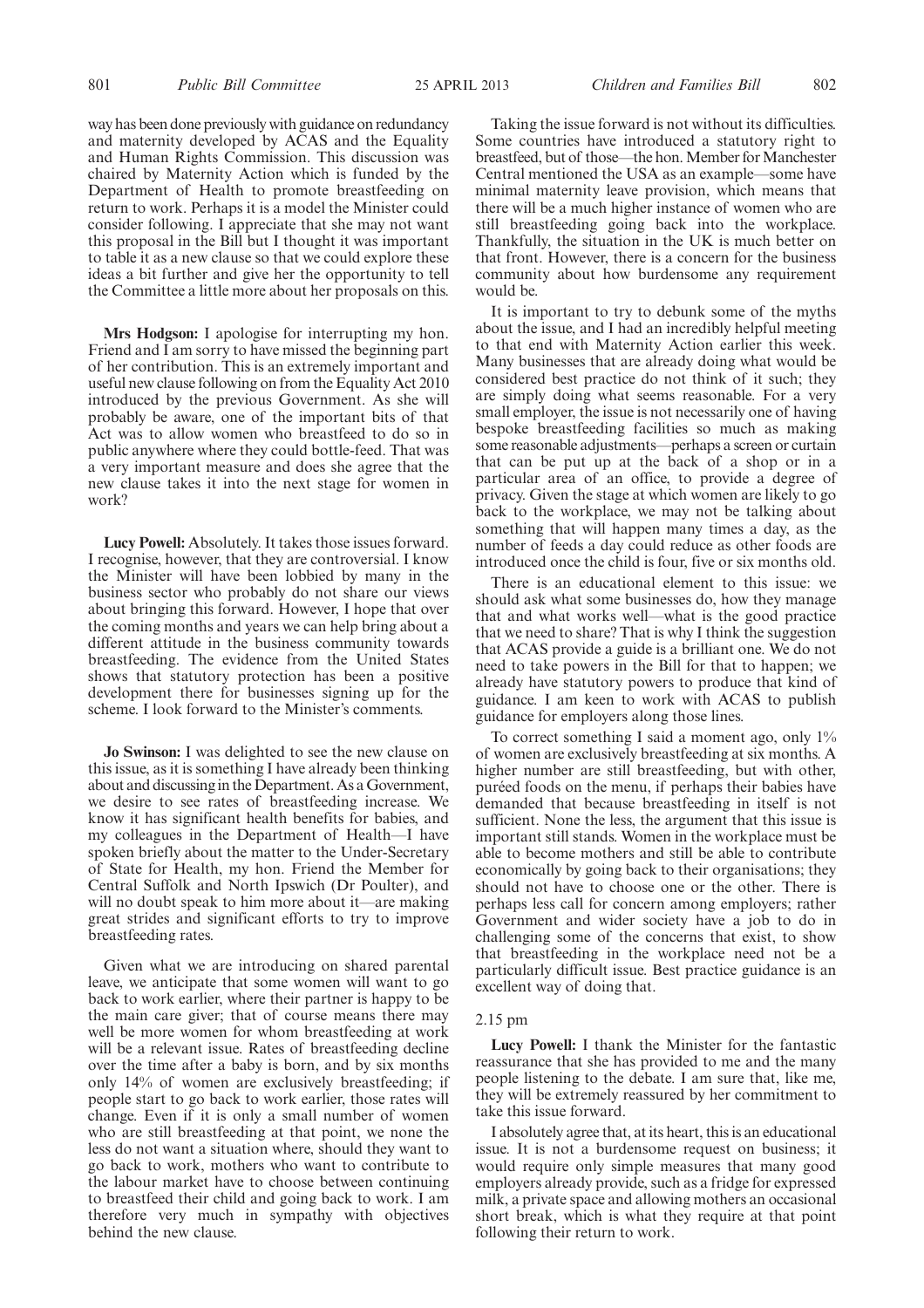*[Lucy Powell]*

I thank the Minister sincerely on behalf of the Opposition; we look forward to working with her to bring forward those measures in the future. On that basis, with delight, I beg to ask leave to withdraw the motion.

*Clause, by leave, withdrawn.*

#### **New Clause 58**

#### CHILD PROTECTION CONCERNS AND PROTECTED DISCLOSURES UNDER THE EMPLOYMENT RIGHTS ACT 1996

'In section 43B of the Employment Rights Act 1996 (disclosures qualifying for protection), insert the following—

"(1A) In this part where a disclosure of information raises child protection concerns a "qualifying disclosure" means any disclosure of information which, in the reasonable suspicion or concern of the worker making the disclosure tends to show that a child has been abused or harmed, is being abused or harmed or is likely to be abused or harmed.".'.—*(Lisa Nandy.)*

*Brought up, and read the First time.*

**Lisa Nandy:** I beg to move, That the clause be read a Second time.

The new clause, which stands in my name and that of my hon. Friend the Member for Washington and Sunderland West, relates to greater protection for whistleblowers who disclose concerns about child abuse. The recent Savile case shocked the nation and showed the importance of adults being able to report the concerns they have about children to the authorities and organisations such as the National Society for the Prevention of Cruelty to Children. We know, however, that even if individuals have a concern about a child, often they do not take action. We share the belief of organisations such as the NSPCC that current legislation does not do enough to produce a climate in which workers are encouraged to speak up. The Children and Families Bill provides a critical opportunity to protect more children from abuse, in the wake of the biggest child protection scandal in a generation.

The new clause would ensure that individual workers who have concerns about a child are not discouraged from coming forward. The current thresholds are too high, which deters the reporting of suspicions, particularly in the workplace.

When individuals, workers or professionals have suspicions about child abuse, they do not often take action because they fear that they will not be believed or taken seriously, or that they will get themselves or the perpetrator into trouble. They also fear being victimised in the workplace, which includes being sacked. Since the Jimmy Savile case hit the headlines—he is now thought to have abused hundreds of children over a 54-year period at different locations, including several hospitals, a school and at the BBC—it has become clear that many people held suspicions about his behaviour, but, for a number of reasons, did not report them.

That reflects a wider problem, which is backed up by evidence: a recent NSPCC and YouGov poll showed that many people would wait to act on child abuse; fewer than one in five said that they would report concerns as soon as they arose. Those findings are supported by the NSPCC's own data that show that almost half the people who contacted its adult helpline waited more than a month to get in touch, while some waited much longer.

Following the Jimmy Savile case and the ensuing Operation Yewtree, the NSPCC saw an increase of 200% in calls about sexual abuse from September to October last year and from October to November it referred an additional 788 children to the police or social services in relation to all types of abuse. It says, and I agree, that that shows a huge public will to come forward and protect children, but, sadly, still too often, people do not come forward. The reasons for that are clearly complex and many, but one in particular is the shortcomings of the current legislation to protect whistleblowers. The NSPCC helpfully provided some cases from its helpline to demonstrate this. The first is a health care professional who called with concerns that a child was being neglected by their parents while in hospital and the ward staff did not report that, nor meet the child's needs in the interim. They did not want to identify themselves, because they feared there would be an impact on their employment if they did.

The second example is a caller who was a school midday supervisor concerned about the way that some staff treated children in a special school, including name-calling and rough handling. They had raised this with the school on several occasions, but said that nothing had improved, and the caller said they did not want to come forward because they were anxious about their job.

The final example is a caller who worked for a charitable organisation. He was concerned about a man who ran the young persons group within the charity. He said that the children referred to this man as "paedo" and that he would get very close to the children and touch them. The man apparently also arranged residential trips, of which the chairman of the charity was unaware. The referrer said that he had been concerned about this man's behaviour for approximately four years. He also stated that there was no whistleblowing policy in his place of work.

As I said, the problems here are complex. There is clearly a pressing need for more education and also for more organisations, including in the charitable sector which may be particularly attractive to people who want to abuse children, to have strong and robust policies in place. This clause also addresses a real problem, because the fear of coming forward is compounded by publicity surrounding cases where whistleblowers have been victimised for coming forward. In the first case that the NSPCC highlights, a paediatrician was suspended from Great Ormond Street hospital, after raising concerns about the clinic where Baby Peter Connelly was seen before his death.

In a second case, a social worker in Haringey, from 2004 to 2009, had raised concerns with the authority about the social services department and its failure to implement findings from the tragic death of Victoria Climbié and the ensuing inquiry by Lord Laming. The social worker had also written to the Department of Health, but nothing was done to address her concerns. As many members of this Committee will know, having followed that case closely, she was sacked and took Haringey to an industrial tribunal. She said that the council had victimised her, falsely accusing her of child abuse and beginning an investigation into her nine-year-old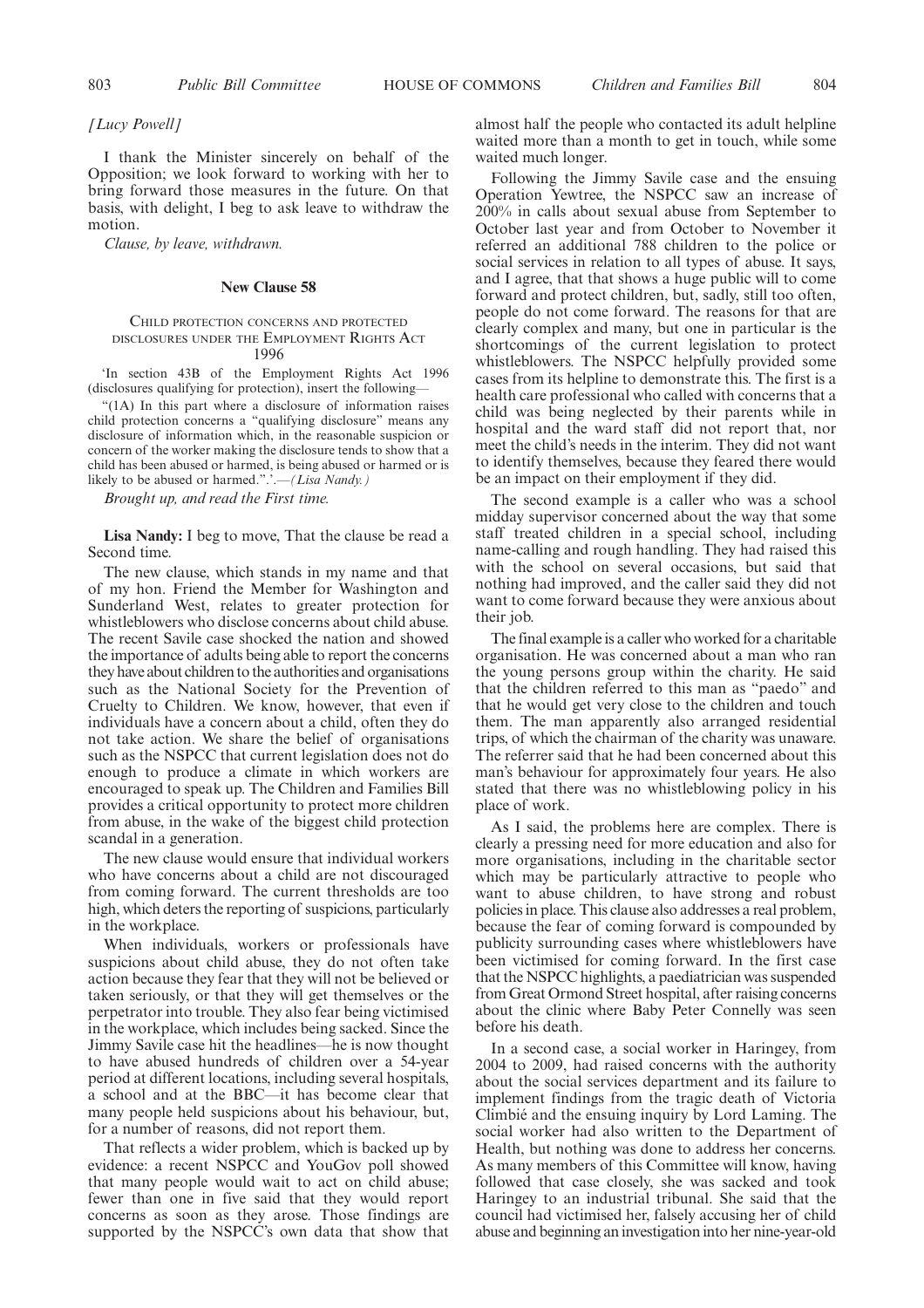daughter's welfare. In the end, the parties reached an out-of-court settlementin which she was paid an undisclosed sum and a silencing payment.

The reality is that someone coming forward to report suspected abuse happening within an organisation may not be protected from disciplinary action or dismissal by current whistleblowing legislation unless they can satisfy certain tests. In all cases there must be a disclosure of information, some factual information rather than a mere allegation and individuals must have what is known as a "reasonable belief" that the information they are disclosing tends to show that a child's safety or health is in danger or that a criminal offence has occurred.

Current legislation makes allowance for the fact that workers may not have the full picture, but this test is still liable to have a substantial deterrent effect on the whistleblower. This is particularly the case with child abuse, because in practice individuals rarely witness it first-hand and they are likely to base their concerns on limited information and circumstantial evidence. Even if their evidence is sufficient, they are highly likely to question whether it is strong enough to come forward. Concerns about the "reasonable belief" test have been raised before; for example at the Shipman inquiry led by Dame Janet Smith.

It is vital that individuals are not discouraged from coming forward to report concerns about child abuse. We believe that whistleblowing legislation needs to be updated to remove the current barriers, so that all workers feel able to raise concerns about the welfare of the child in the workplace, confident that they will be heard and not victimised. My proposed amendment would add a qualifying disclosure to send an unequivocal message that individuals should come forward if they have concerns about child abuse. However it is also important to recognise that, on its own, this is not sufficient because of the "reasonable belief" requirement and therefore that threshold needs to be lowered.

In the Shipman inquiry, Dame Janet Smith proposed that it should be sufficient to show a reasonable suspicion. The NSPCC strongly supports a reasonable suspicion or concern in cases where a child is suspected of being abused or harmed. As it rightly points out, a whistleblower might be sceptical of the information received, yet sufficiently concerned to believe that the matter needs to be properly investigated. I have been the shadow Minister responsible for safeguarding for just a year.

Before I was elected, I worked with children and young people in the children's sector for a long time. I do not claim to have anything like the expertise in child protection of the NSPCC, but I have a great deal of respect for them. I know from first-hand experience that the concerns raised by the NSPCC and many, many others, including the hon. Member for Stockport and many others in the House, are real. New clause 58 would do a lot to advance the situation, protect children from abuse and ensure that we intervene at an earlier opportunity. I therefore urge the Minister to accept it.

**Mr Timpson:** I thank the hon. Member for Wigan for tabling the new clause. As she set out in her well judged contribution, recent media coverage of cases where employees have been penalised for disclosing information about malpractice in organisations and incidents of unreported child abuse have, quite rightly, reignited this debate.

So, let me be absolutely clear: it is a criminal offence to harm a child, and not reporting incidents of harm to a child is wholly unacceptable. Our legislative framework has been strengthened in the last 20 years to facilitate reporting. Part 4A of the Employment Rights Act 1996 protects workers who make disclosures of such nature. Any disclosure showing that a child has been, is being, or is likely to be abused or harmed would be captured as a qualifying disclosure by section  $43B(1)(a)$ 

"a criminal offence has been committed, is being committed or is likely to be committed"

#### and section  $43B(1)(d)$ —

"the health or safety of any individual has been, is being or is likely to be endangered".

Similarly, most public sector organisations working with children and young people are under a duty, under sections 10 and 11 of the Children Act 2004, to co-operate to improve the wellbeing of children and to safeguard and promote their welfare. Professionals in such organisations should discharge such responsibilities with due diligence to ensure that the needs of children are firmly placed at the heart of what they do.

**Mr Reed:**On that issue, sometimes, when an organisation becomes aware that there are concerns about an employee related to children, they will be asked to go quietly with some kind of non-disclosure agreement in place. Would the Minister consider that when references are provided for individuals who have been in jobs subject to Criminal Records Bureau checks, there should be a requirement for a positive affirmation that no concerns related to child protection have been raised?

**Mr Timpson:** I would be happy to look at what the hon. Gentleman has said. As I will come on to shortly, a review is under way that is looking at many such areas. It may well be that the issue he has raised should be considered as part of that review.

In England, all public bodies and organisations working with children should have a clear child protection policy that spells out how to raise concerns with local authorities' children's social care services, the NSPCC and/or the police. The statutory guidance published this year, "Working Together to Safeguard Children," clearly states:

"If at any time it is considered that the child may be a child in need as defined in the Children Act 1989, or that the child has suffered significant harm or is likely to do so, a referral should be made immediately to local authority children's social care. This referral can be made by any professional."

We know, of course, that Governments in Scotland and Wales have also issued their own guidance on child abuse reporting.

The Department for Business, Innovation and Skills is implementing a number of measures to strengthen the UK's whistleblowing protection framework through the Enterprise and Regulatory Reform Bill, which is due to achieve Royal Assent shortly. As I said to the hon. Member for Croydon North, the Government have also made a commitment to review the current provisions that apply to whistleblowers, and may consider amending the list of qualifying disclosures as part of that work. In many respects, the hon. Lady spoke for the NSPCC, and I also lend my support to the work that it does. Officials from the Department for Education met recently with the NSPCC to discuss precisely these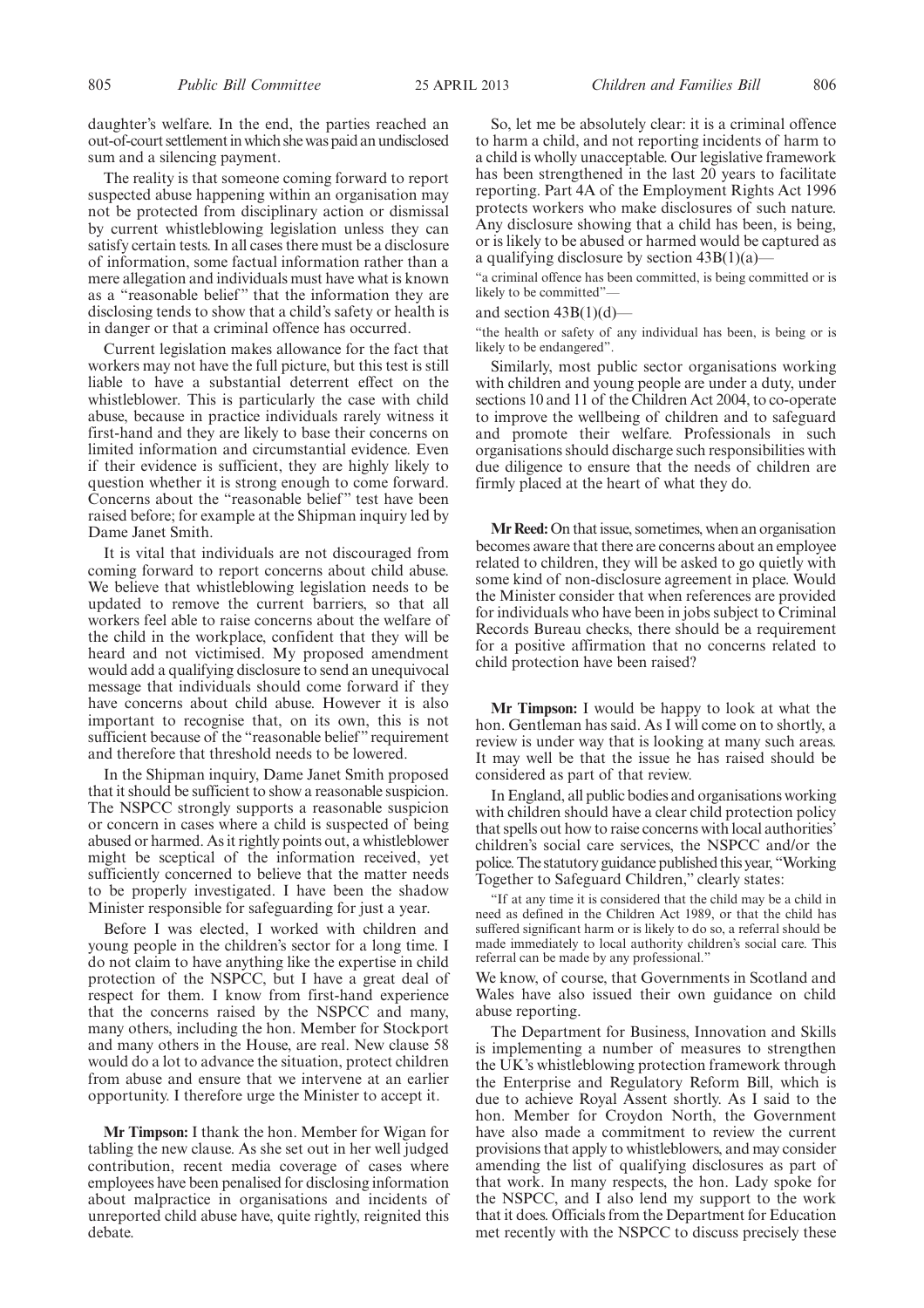#### *[Mr Timpson]*

issues. The Department will be working closely with officials from the Department for Business, Innovation and Skills during the review period to ensure that the issues that come into both Departments are considered as part of the overall reconsideration of current legislation and practice.

I hope that I have given the hon. Lady some reassurance, so I urge her to withdraw the motion.

#### 2.30 pm

**Lisa Nandy:** I am grateful to the Minister for what he said; he was absolutely right to make it clear that harming a child is a criminal offence. We should never forget to keep reiterating that. I am also grateful for the commitment he made to consider the point made by my hon. Friend the Member for Croydon North. I appreciate that there is an ongoing review and that it is important to get this matter right. However, I am sure the Minister shares my frustration that for far too long we have not done enough for these children. I do not make that as a party political point; it is a wider point about society collectively, not just Government. There is a unique urgency to this matter because it relates to children's lives and the most serious harm that can be done to them.

Given the Minister's commitment to children, I know he will ensure that we do what we can as quickly as possible. I am still concerned about the matter and will return to it later. With the Minister's assurances and his constructive approach, I beg to ask leave to withdraw the motion.

*Clause, by leave, withdrawn.*

#### **New Clause 59**

#### ARRANGEMENTS TO SUPPORT CHILD WITNESSES

'(1) The Secretary of State shall by order introduce arrangements to establish specialist courts in cases where a child has been sexually abused or harmed, and where the child will be required to give evidence to the court, and to be examined by the court.

(2) Arrangements made by order under subsection (1) above shall include arrangements to appoint intermediaries to support child witnesses in all court cases, and other measures to support child witnesses.

(3) Orders under this section—

- (a) shall be exercisable by statutory instrument; and
- (b) may not be made unless a draft of it has been laid before and approved by a resolution of each House of Parliament.'.—*(Lisa Nandy.)*

*Brought up, and read the First time.*

**Lisa Nandy:** I beg to move, That the clause be read a Second time.

As this will be one of the last occasions on which I address the Committee, I want to take this opportunity to thank you, Mr Havard, the Clerks, all of the staff involved in making the Committee a success and the Committee members who have done so much to get us through what has at times felt like quite a long and complicated piece of legislation. It is, nevertheless, very important and we are grateful for the way in which everybody has approached the task.

The proposed new clause seeks to establish specialist courts and greater use of intermediaries. It should be seen in the context of proposed new clause 58, which also seeks to do more for a group of children who deserve a greater level of help and support than we are currently able to give. It is very difficult to overstate how concerned Opposition Members are about the matter.

Over recent months and years we have seen a number of serious cases of child grooming, mainly though not exclusively involving young girls, in areas such as Rochdale, Rotherham and Oxfordshire. There are sadly many more cases that we will see over the next months as courts finish inquiries.

I pay tribute to the hon. Member for Oxford West and Abingdon (Nicola Blackwood) who has done an enormous amount of work in the House on the matter. I quote her recent comments, with which I fully concur. She said:

"While evidence has to be properly tested in court, I have seen first hand the agony of a fragile young witness doing her best to keep it together enough to describe, to a roomful of men in wigs, the violent sexual abuse she was subjected to for most of her childhood. All too often, what follows next is aggressive crossexamination to cast the witness as a liar, a prostitute, promiscuous, asking for it, or responsible for her own abuse. "

#### She went on:

"It doesn't have to be like that. Specialist courts can offer wraparound support for witnesses while still delivering fairness to defendants. If the court process is less traumatising more victims will come forward, fewer investigations will collapse and more prosecutions will be successful."

As ever, the hon. Lady's comments were measured but also powerful and moving. It is difficult to hear those words without understanding the agony of young witnesses and knowing that we must do much more to support them.

**Lucy Powell:** My hon. Friend may be interested in a tragic case in my constituency of an adult who was abused as a child. Adults continue to face problems. A former pupil of Chetham's School of Music committed suicide two days after giving evidence about her abuse as a child. She was therefore not around to hear the guilty verdict on her abusers. We still have a long way to go in protecting victims of abuse in the courts and criminal justice system.

**Lisa Nandy:** I thank my hon. Friend for raising that awful case. If anything can come out of that case it must surely be that the impact on people who were abused as children is taken far, far more seriously. As she said, this impact lasts for ever in many cases. We need to do much more to support these people through the court process.

**Caroline Nokes:** I concur with absolutely everything the hon. Lady has said, and I wish to add something on this specific point. I think we all accept that children who are victims of this sort of abuse are vulnerable in themselves. Has she given any additional consideration as part of her new clause to those children who might have become victims because they have special educational needs, and to their particular vulnerability? Would she like to see the court process make even greater provision for them?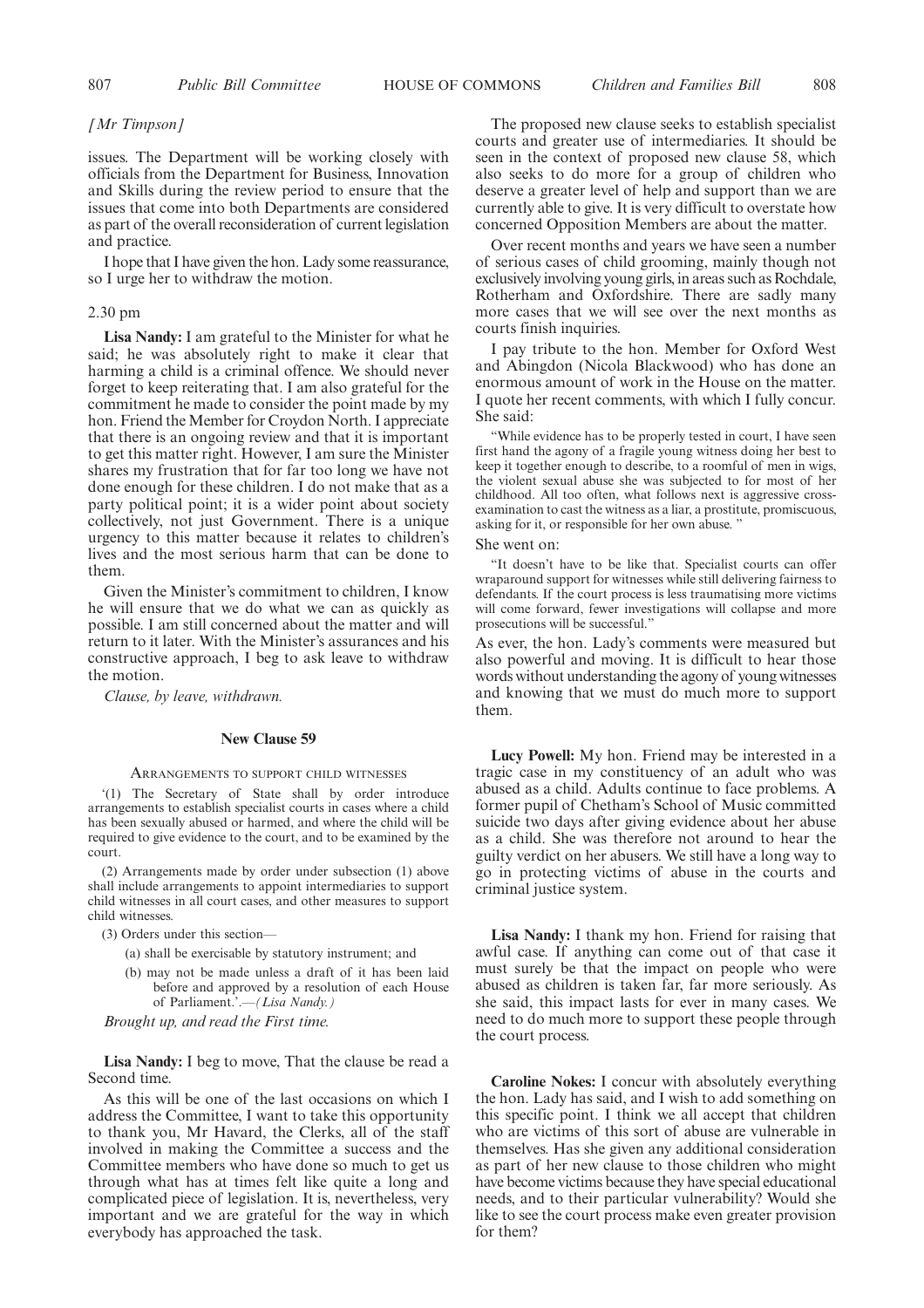**Lisa Nandy:** I was going to come on to speak about that, although perhaps not as comprehensively as I ought to. The hon. Lady is absolutely right to highlight the fact that there are young people who go through this process who have particular vulnerabilities that are not always known or understood. One of the reasons for the way I framed the amendment was to ensure that we make much greater use of intermediaries, whose job it is to understand and communicate to the court the vulnerabilities and the circumstances of individual children who are called to go through those processes. That would have particular benefits for all children going through the process, with very real benefits for the sort of children whom she described. I am very grateful to her for raising this.

**Mr Buckland:** I have used intermediaries in cases involving adults with learning difficulties, and there is no doubt that they make a huge difference. Does the hon. Lady agree that the thrust of this new clause is for us to rethink the way in which we deal with vulnerable witnesses and children? Far too often, the court system thinks of their vulnerability as an issue of credibility, affecting their quality of their evidence, rather than the wider issue of the abuse itself and the emotional trauma that physical or sexual abuse can create. Does she agree that that is one of the purposes behind the debate she has initiated?

**Lisa Nandy:** I am grateful to the hon. Gentleman for raising that point. I was going to come on to say that some progress has been made in this area, particularly the announcement on 6 March by the Director of Public Prosecutions about what more will be done to deal with the very particular issue the hon. Gentleman rightly raises about the credibility of witnesses in cases, particularly for young witnesses. I think he is right to highlight that.

Given that I have mentioned the Director of Public Prosecutions, I take this opportunity to put on record the thanks of Opposition Members for the work he has done, as it was announced yesterday that he will stand down at the end of his current term. I had the pleasure of working with him very briefly many years ago before I came to this place, on what more can be done to protect children who have been trafficked and abused and gone through both the immigration system and then often the criminal system as well. I found him to be a man of enormous compassion and integrity, and obviously I wish him well in whatever he goes on to do.

The Jimmy Savile case, which I referred to before, and the ensuing allegations about a number of people, including some very well known, prominent people in the public eye, and Operation Yewtree, which was set up to address this, demonstrate just how many cases of suspected abuse have gone unreported for too long. When I visited the NSPCC's ChildLine recently in London they gave me a book, "Running Out Of Tears" which profiles the cases of a number of young people. I think they are now all adults, but they agreed to tell their stories for the purposes of this book to mark the ChildLine anniversary. It was one of the most difficult books I have ever read, and I say that as someone who worked in the children's sector for some time before I came into Parliament. I have seen at first hand some severe cases of abuse, but reading those brave stories of children who had been in the most awful situations was a very, very stark reminder of just how trapped young people can feel and how difficult it is if they then disclose abuse. Their own families can sometimes be either divided or turn on them, and they can end up with so little support from the sources they would normally rely on so strongly. To then be faced as well with the prospect of a court process where they are not properly supported, I think is quite simply beyond the pale.

The changes that have been made so far have been very, very welcome, especially the announcements made by the Director of Public Prosecutions on 6 March. But changes to the investigation and prosecution processes, while welcome, are not enough. Giving evidence in court about sexual abuse is surely one of the most unimaginably hard things for anyone to deal with. What it is like for a child in that situation is incredibly difficult to comprehend.

What is just as hard for me to comprehend is that although we could spare many more children this ordeal, we do not. There are a number of ways open to us, and that is what the clause is designed to address. The first is by enacting section 28 of the Youth Justice and Criminal Evidence Act 1999 to allow children's evidence to be obtained out of court and in advance of a trial. A great deal of work has been done to try to implement this section of the 1999 Act but, according to the Government, it has been delayed for practical reasons. It has been delayed for practical reasons since it was first proposed in 1989. It cannot be right, given everything we have learned in recent weeks and months, that we allow this situation to continue. As I previously said to the Minister, there is an urgency to this situation and we cannot wait to take action. As my hon. Friend the Member for Stockport and the hon. Member for Oxford West and Abingdon made clear in recent parliamentary debates on the subject, young people who are being abused cannot wait because we are not tackling the problem by getting more prosecutions through the courts.

At present, there are too few facilities for children to give evidence remotely and more are needed, but the facilities that do exist are also not widely used, as I suspect the Minister knows. The NSPCC says that 50% of courts have the ability to link remotely for evidence to be taken, but only 7% of children giving evidence do so remotely, which is clearly not good enough. The NSPCC also draws attention to the fact that, at a time when every penny matters, there is a potential cost saving to be had: at present, intermediaries, where they exist, have to spend a great deal of time waiting around in court until the child or young person gives evidence and they are called to present; if greater use was made of the provision to give evidence remotely or in advance, intermediaries could attend at a specific date and time.

The NSPCC thinks we would reap a hugely important cultural benefit from adopting these measures, and, having watched many cases go through the courts over the years, I agree. We have a very adversarial court process in this country, and while that has some benefits, the implications for children who go through the court process have troubled me for a long time. The asylum process is similar: it is based on the idea that you have to prove your claim and somebody else will refute it. The adversarial process is not at all suited to people who are alleging abuse. One of the benefits of making greater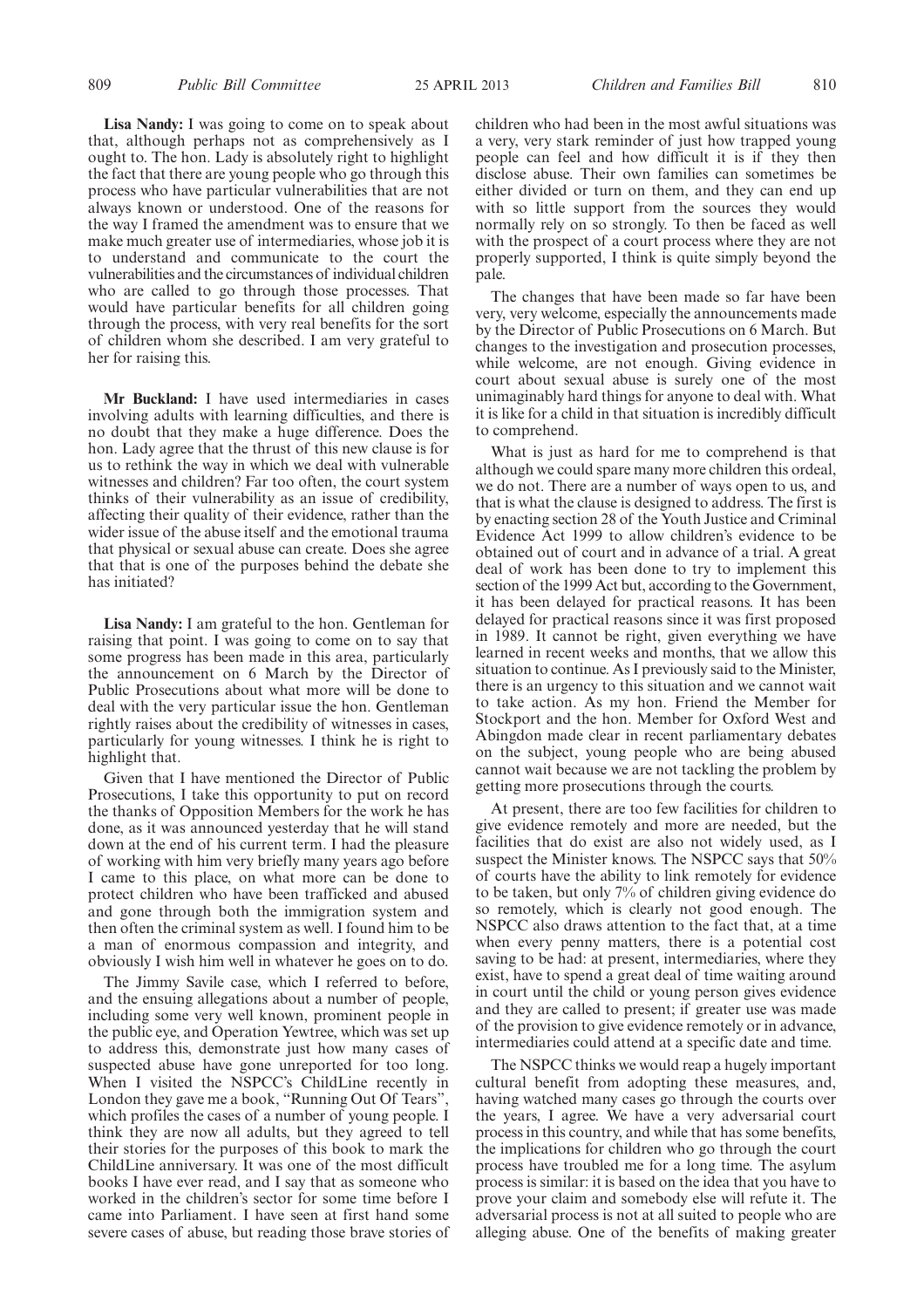#### *[Lisa Nandy]*

use of section 28 would be to ensure that legal representatives cross-questioning children would be much less aggressive in their manner. It would also prompt a host of helpful measures to accompany that, including the removal of gowns and wigs when questioning children and the use of screens to shield children from their abusers where that is appropriate,.

I talked earlier about the potential for cutting down waiting times, but it is also important to recognise that children often have to wait a long time before going through one of the most harrowing processes of their lives. I was shocked to discover that, at the Crown court, children wait on average almost six hours to give evidence, and a third have to return. I say to Committee members, who I know have a great deal of compassion for children: remember what it was like to be a child and how long every minute felt. I was constantly bored as a child—I used to drive my parents crazy looking for new things to do and new toys to play with. Remembering how long a minute felt as a child, imagine what it is like for a child to have to wait six hours outside a courtroom before they have to face their abuser. It is unacceptable that we do that to children in this day and age.

Many people who have contacted me since the new clauses were tabled have said that the way children are treated as they go through the process is, quite simply, a form of abuse in itself. I repeat: a third of those children have to return on a second day to continue giving evidence, because they run out of time in the first session. I am sure the Minister shares my belief that this is unacceptable and needs to change.

The new clause also encourages the use of intermediaries, as I said to the hon.Member for Romsey and Southampton North. It is important that we do not underestimate how bewildering court is. I find Parliament pretty bewildering, and understanding how a court works is difficult even for adults who are unfamiliar with the process, but for children and young people, it is especially difficult to understand. The NSPCC drew my attention to the fact that half the young witnesses they questioned said that they did not understand some of the questions that were asked—half the young witnesses did not fully understand the process that they were going through. That is particularly hard for teenagers, whose special needs and vulnerability are often not recognised.

#### 2.45 pm

The NSPCC states that every child who has been abused should be offered a registered intermediary, but at present only 2% of young witnesses are able to make use of that service—usually very young children who have additional difficulties, although that is not to say that the support for young children with additional needs is by any means perfect. The use of registered intermediaries would ensure that courts were aware of the level of understanding and the vulnerability of the witness, and that they knew how best to go about questioning them. However, four years after the scheme was launched, there are no more than 100 active intermediaries—roughly as many as there were in 2009, when the scheme started. The Crown Prosecution Service has said, rightly, that it wants to bring more sexual abuse cases to court, but in that context there must be more support for children and young people who are brave enough to go through this very difficult process.

The NSPCC estimates that provision would cost £900 per child. Based on the available figures, which are far from perfect—I would welcome a commitment from the Minister to make a better assessment—on the number of children who would make use of it, the NSPCC believes that the scheme would cost £1.3 million a year. I do not know what it costs the state when cases collapse, but I know that that happens only too often. It would be helpful to look at the cost of providing a child with an intermediary in the context of the cost of not doing so. Clearly, in addition to the economic costs, we must take into account the cost that a child will suffer, perhaps for the rest of their life.

In the wake of Operation Yewtree and the Jimmy Savile scandal, child abuse in this country is rightly a source of national shame. It should have been so for some time, but the more we know, the clearer it becomes that we have to act. Many people, including the Director of Public Prosecutions, have called for this to be a watershed moment at which we deliver real change in how we encourage people to come forward to report abuse, and in how we support children who are going through the process. If it is to be a watershed moment, to echo the words of the Director of Public Prosecutions, we all have to play our part, so I urge the Minister to accept the new clause.

**Mr Timpson:** I welcome the opportunity that the hon. Lady has provided to debate the serious and important issue of special measures to help child victims and witnesses give their best evidence in court. Before I speak to the new clause, as this the last time that I will trouble the Committee with my utterances, I should like to thank all hon. Members for the not inconsiderable time that they have given up to sit as members of the Committee, for the astute and diligent scrutiny that they have undertaken, and for the constructive dialogue that has been a hallmark of our work.

We have benefited from the wealth of experience, particularly of the three new Opposition Members with whom I share the somewhat surreal experience of a by-election. It has been a pleasure to learn more from them about the personal and professional experiences that they bring to the House, and the Committee has benefited greatly. The Bill is large and detailed, so it is only right that it has had a long time to be scrutinised rigorously. I have listened carefully and considered all the views expressed in the Committee. As a consequence, Committee stage has been a fruitful process and the Bill has been enhanced. Finally, I thank you, Mr Havard, and your co-Chair, Mr Chope, for the assiduous and good-humoured manner in which you have chaired our proceedings. I am sure that other hon. Members will wish to echo those sentiments.

Like the hon. Member for Wigan, I pay tribute to my hon. Friend the Member for Oxford West and Abingdon, who has pursued with aplomb the issue with which the new clause deals. I also thank the Director of Public Prosecutions, Keir Starmer, for the work he has done during his tenure. He and my hon. Friend have made a valuable contribution.

For far too long, vulnerable victims and witnesses have felt intimidated and confused by the criminal justice system, and the Government are determined to redress that.We are prioritising support for child witnesses and victims of sexual offences to ensure that they get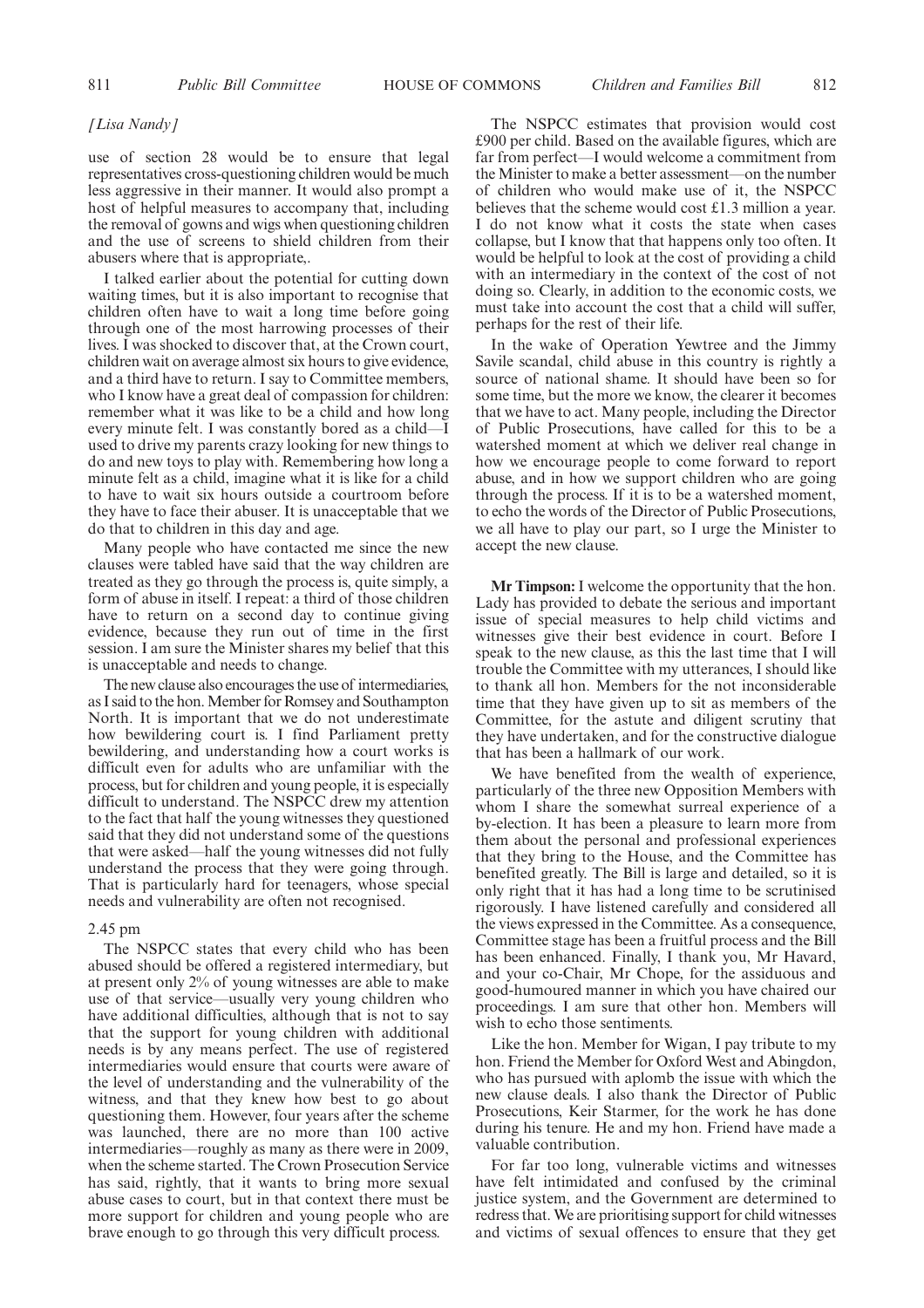Children are automatically eligible for special measures to ensure that they can give their best evidence in court. The presumption is that all children should give their evidence by video-recorded statement, which will be played during the trial as their evidence in chief. Any further evidence or cross-examination will ordinarily be conducted via live link, and the court may permit a supporter or intermediary to be present. The aim is to minimise the number of times that a child is questioned and to enable them to give evidence from outside the courtroom.

The hon. Lady mentioned section 28, the last unimplemented special measure in the Youth Justice and Criminal Evidence Act 1999. As she may be aware, a working group was set up last year to assess in detail how the measure could work in practice. The initial proposal was to pilot the scheme in three courts. My understanding is that Her Majesty's Courts and Tribunals Service is exploring the costs and model of the pilots to improve efficiency and will report shortly to Ministers on the findings.

Intermediaries are an important part of the special measures available to witnesses under 18 years of age. The role of an intermediary is to communicate to the witness the questions asked by the court, the defence and the prosecution teams and to communicate the answers that the child witness gives in response without changing the substance of the evidence. Intermediaries are made available to all children with a need for support in understanding and communicating, so that the child can give their best evidence. I am sure that hon. Members will understand that the circumstances of each case are different. It is important that there is some flexibility to ensure that the most appropriate measures apply in each case, including the use of an intermediary.

Our discussions with criminal justice partners and victims' groups suggest that the measures in place are the right ones. The Government are not persuaded that the establishment of new specialist courts or the mandatory allocation of an intermediary will create a better or notably different experience for child witnesses compared with the existing system, but as my hon. Friend the Member for South Swindon said, it is vital that the current special measures are properly understood by those in the criminal justice system and consistently applied to ensure that child witnesses can give their best evidence in court. We are working to ensure that that is the case. I chaired a round table on child sex exploitation a few months ago at which we discussed precisely that issue, and it will be raised again at a forthcoming round table next month.

More widely, we recognise the importance of joined-up action across the criminal justice system. To that end and to give a greater voice to vulnerable people, especially children who have been sexually abused or harmed and who have come into contact with the criminal justice system, we recently appointed a specific victims Minister and commissioner. In addition, the Crown Prosecution Service continues to do all it can to learn from the child sexual abuse cases that we have heard about, as shown in the work of the Director of Public Prosecutions and the announcements that he made on 6 March. A network of specialist prosecutors is being set up specifically for that purpose, and there are plans to consult later this year on new legal guidance on prosecuting child sexual abuse cases.

I acknowledge and support the principles behind the new clause, but given the work under way on the issue, led by the Ministry of Justice, the Government do not feel that new clause 59 is necessary at present. In light of my comments, and with the assurance that the Government take these matters seriously, I hope that the hon. Lady is able and content to withdraw her amendment.

**Lisa Nandy:** I am grateful to the Minister for that. I recognise that he takes this seriously, as I expect his colleagues do, especially given the level of public concern and the amount that we now know, post-Jimmy Savile, about how unreported the problem is and how difficult it is for those who do come forward. I was aware of the ongoing work, and although I very much support that work and am pleased that it is happening, the Opposition still feel that these children have waited far too long. So often we do not act because we want to get it right, and when we take steps and measures the moment has passed and too little has happened. We are determined that this opportunity should not be lost.

The terrible cases I outlined in my opening remarks should provide a catalyst, not just for the Government to act, but for the Opposition to press and support the case and for the public to get behind that. We intend to return to these measures later in the passage of the Bill and elsewhere, but in light of what the Minister said and the helpful and constructive way he approached it, I beg to ask leave to withdraw the motion.

*Clause, by leave, withdrawn. Clauses 105 to 109 ordered to stand part of the Bill.*

#### **Clause 110**

#### SHORT TITLE AND EXTENT

**Jo Swinson:** I beg to move amendment 279, in clause 110, page 112, line 37, at end insert-

'( ) Section 96(3) and (4), so far as relating to paragraphs 3, 53 to 59 and 61 of Schedule 7, extends to Northern Ireland.'.

As twilight falls on our scrutiny of the Bill, we have the final exciting and important Government amendment. Like the other Government amendments we have debated, it is a minor and technical amendment to ensure that the extent of clause 96 is correct for the legislation being amended under schedule 7. The legislation amended by paragraphs 3, 53 to 59 and 61 of schedule 7 applies to the whole of the UK, and the amendment ensures that certain changes made by schedule 7 are read uniformly across all territories to which the legislation applies.

Before I formally conclude, and as this is, I hope, my last time on my feet in Committee, I put on record my thanks to you, Mr Havard, and to Mr Chope for your excellent chairmanship of the Committee, enabling us to get through our business in a timely and efficient fashion. We sat all the way through lunchtime today, so that we could complete Committee stage before the House prorogues. The Bill has been thoroughly scrutinised